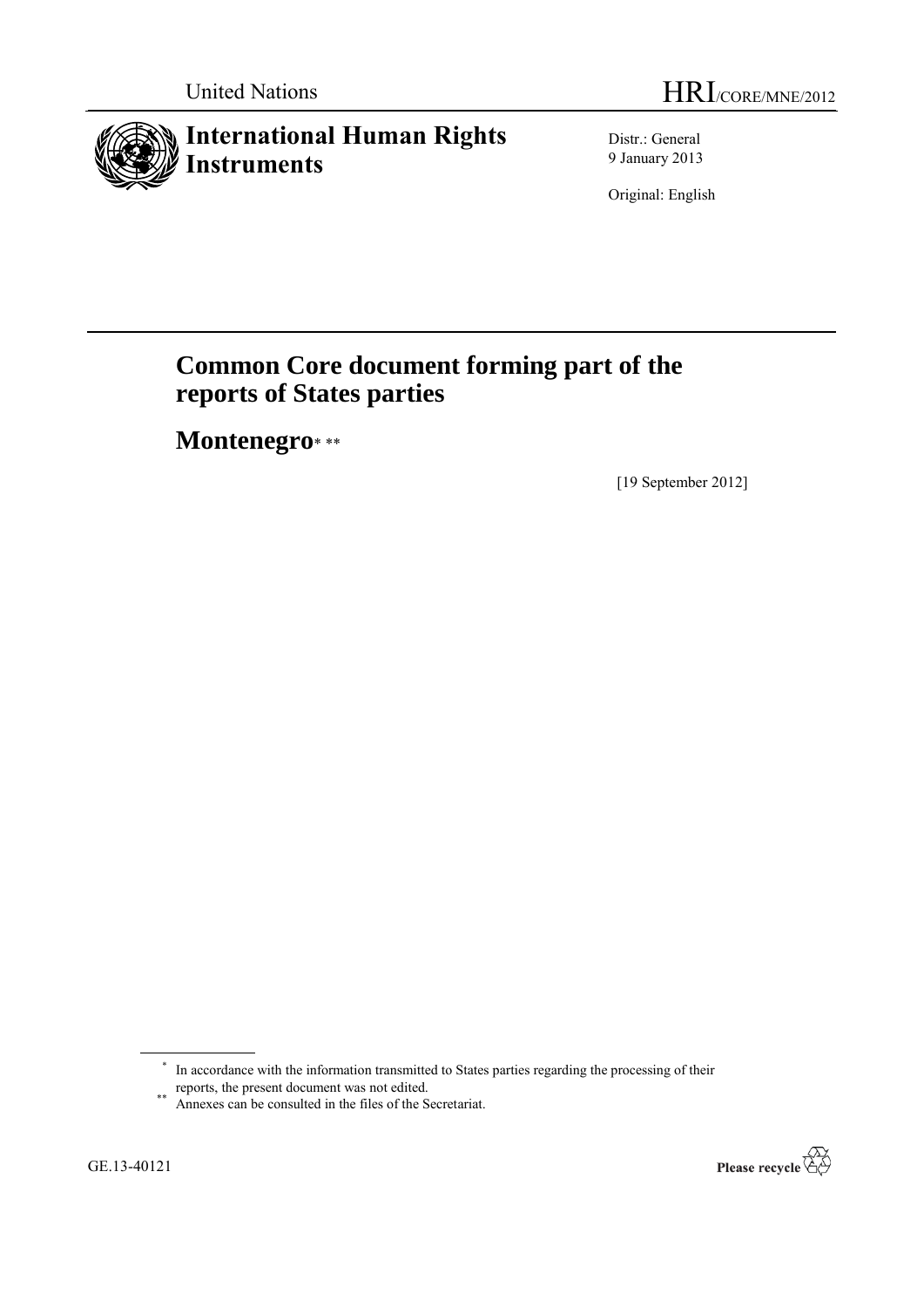# Contents

| Chapter |    |           |                                                                                                             | Paragraphs | Page |
|---------|----|-----------|-------------------------------------------------------------------------------------------------------------|------------|------|
|         | I. |           |                                                                                                             | $1-260$    | 3    |
|         |    | A.        | Demographic, historical, social and economic characteristics of the state                                   | $1 - 145$  | 3    |
|         |    | <b>B.</b> |                                                                                                             | 146-260    | 29   |
|         | П. |           | General framework for the protection and promotion of human rights                                          | 261-341    | 49   |
|         |    | A.        |                                                                                                             | 261-266    | 49   |
|         |    | <b>B.</b> | Legal framework for the protection of human rights on the national level                                    | 267-304    | 50   |
|         |    | C.        | Framework for promotion of human rights on the national level                                               | 305-332    | 56   |
|         |    | D.        |                                                                                                             | 333-341    | 60   |
| Ш.      |    |           | Information on prevention of discrimination and on equality and effective                                   | 342-348    | 60   |
| Annexes |    |           |                                                                                                             |            |      |
|         |    |           | I: Population of Montenegro by national or ethnic affiliation, 2011 Census,<br>Population by Mother Tongue, |            |      |

II: International-law instruments in the field of protection and promotion of human rights and freedoms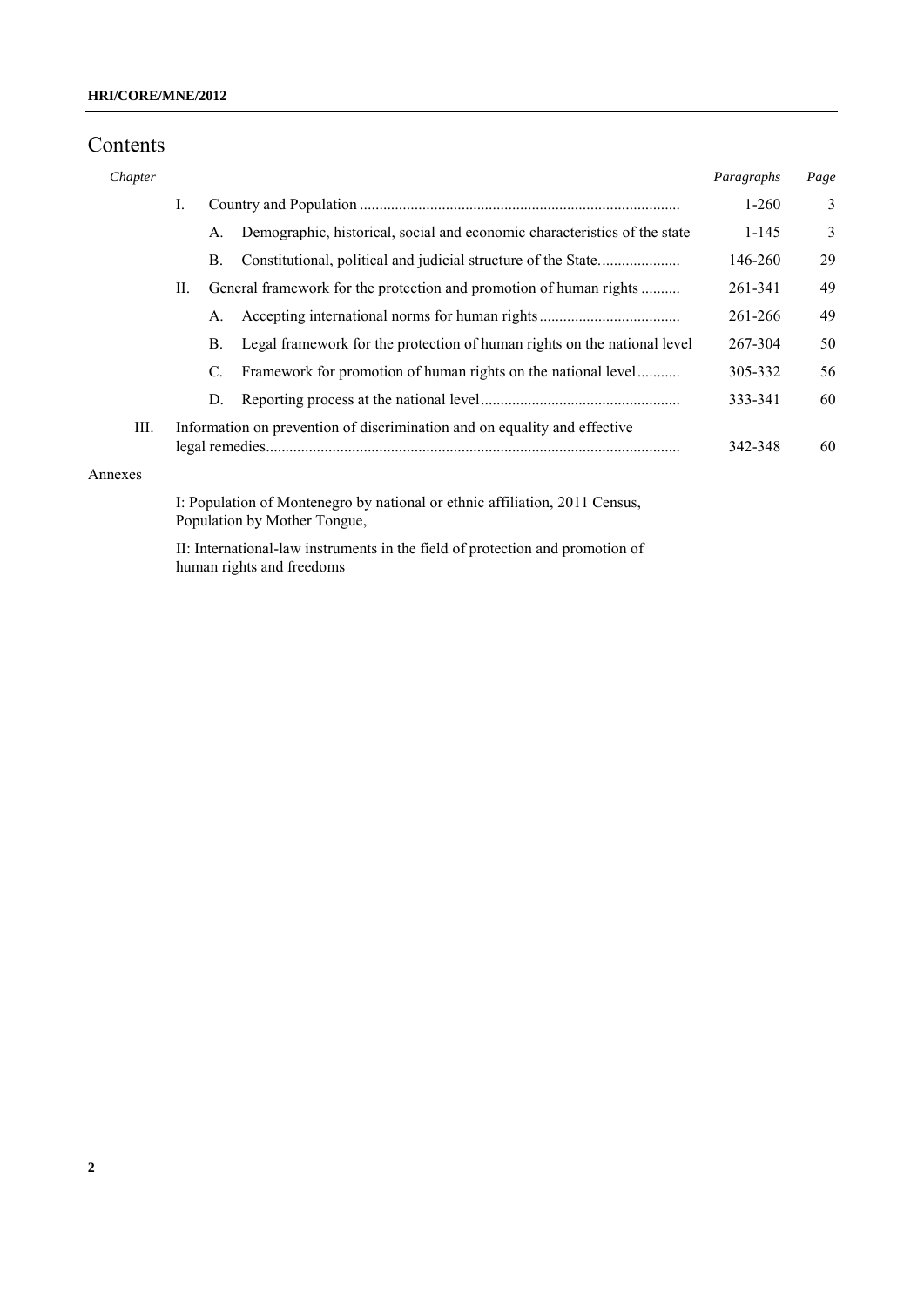# **I. Country and population**

# **A. Demographic, historical, social and economic characteristics of the State**

## **1. Geographic position**

1. Montenegro is located in South-East Europe, on the Balkan Peninsula, with access to the Adriatic Sea. It is bordered by Serbia in the north, Kosovo and Albania in the southeast; it shares Adriatic Sea with Italy in the south, while its neighbours in the west are Croatia and Bosnia and Herzegovina.

2. It covers an area of  $13,812,000 \text{ km}^2$ . The coastline is 293.5 km long, while length of the land border amounts to  $614 \text{ km}$ <sup>1</sup>

3. Montenegro has a population of 620,029. Podgorica is the capital city and administration centre, while Cetinje is the old royal capital – the centre of history and culture. Montenegro has 21 municipalities and 1,256 settlements.

4. Geographic position of the country provides excellent conditions for specific economic activities, principally for transport, tourism and agriculture.

5. Montenegro is connected with the rest of the world with two international airports, those in Podgorica and Tivat, maritime roads through the ports of: Bar (the most important one), Kotor, Zelenika and Risan, railways (from Bar and Podgorica towards Serbia and further, to the Central and Eastern Europe), and with numerous roads.

6. The Parliament of Montenegro adopted the Declaration of Ecological State of Montenegro in 1991. There are as many as five national parks in the small territory of Montenegro: Biogradska gora, Skadar Lake, Durmitor, Lovćen and Prokletije. Natural and cultural, and historical areas of Kotor and National Park Durmitor, with the Tara river basin, were placed on UNESCO list of protected areas. The tentative list (list of nominated areas) includes: historical core of Cetinje, old town of Bar, Duklja, National Park Biogradska Gora, *stećci* – mediaeval monumental tombstones.

## **2. Brief historical overview**

7. Montenegro is an old European state, with history longer than a millennium. It was internationally recognized at the Congress of Berlin in 1878. It became a kingdom in 1910.

8. After the Second World War, despite being on the side of victorious powers, Montenegro lost its statehood and its territory was annexed to the new state, the Kingdom of Serbs, Croats and Slovenes (1918), and the Kingdom of Yugoslavia afterwards (1929).

9. After the Second World War, Montenegro restored a part of its sovereignty as a federal republic, first as a part of the Federal People`s Republic of Yugoslavia (FPRY) and, since 1953, as a part of the Socialist Federal Republic of Yugoslavia (SFRY). After the dissolution of SFRY, Montenegro stayed in union with Serbia and the Federal Republic of Yugoslavia (FRY) was proclaimed in 1992.

10. After the dissolution of SFRY, the forces favouring independence of the Montenegrin state became stronger, especially since 1997. In 2003, Federal Republic of

<sup>&</sup>lt;sup>1</sup> Statistics Office of Montenegro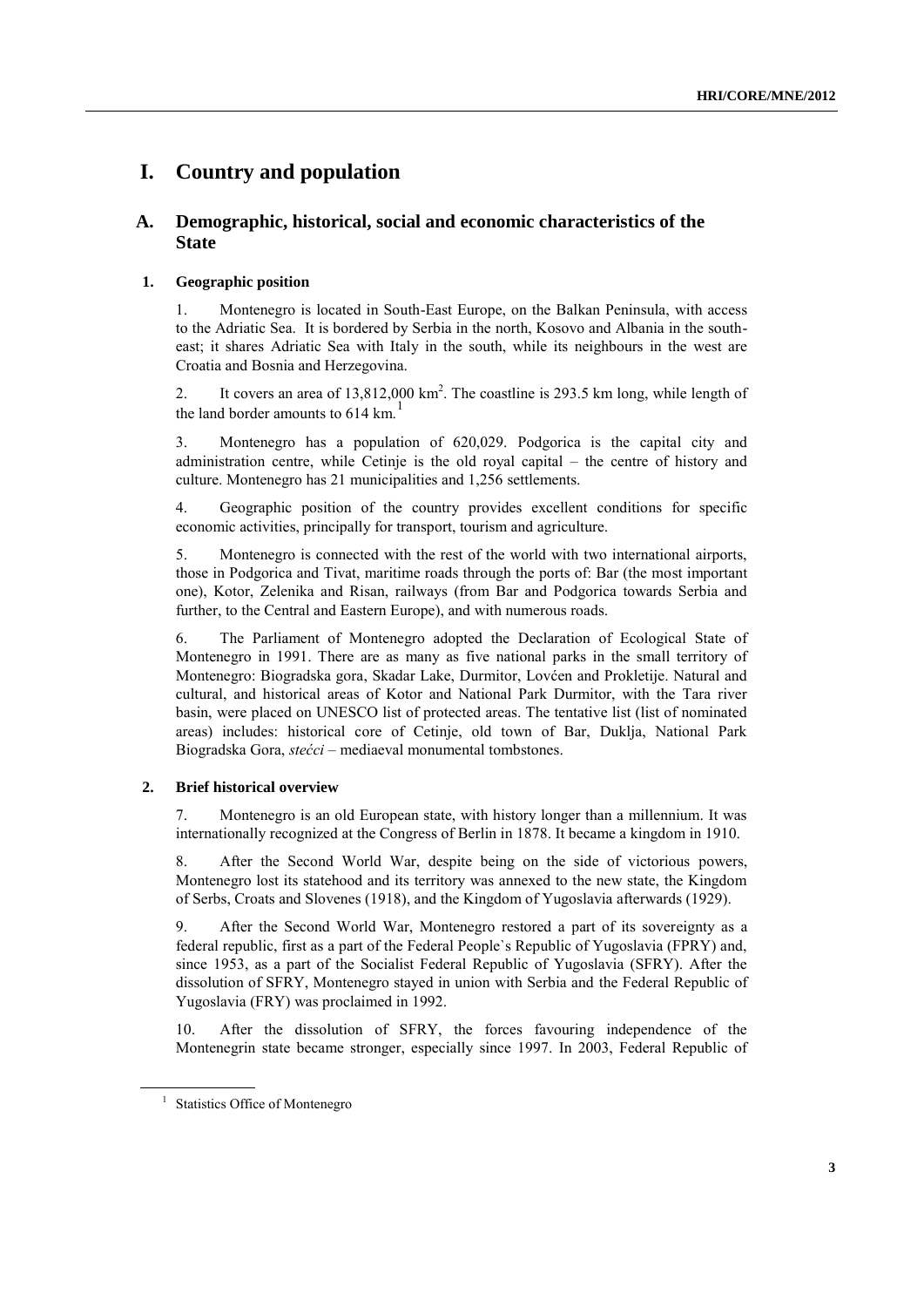Yugoslavia was transformed into the State Union of Serbia and Montenegro, with a threeyear moratorium on the referendum on restoration of independence.

11. The citizens of Montenegro decided to restore independence of Montenegro in a democratic referendum held on 26 May 2006. Turnout was 86.5 per cent, which was the highest turnout figure in the Montenegrin history, with 55.5 per cent voting in favour of independence of Montenegro.

12. The modern State of Montenegro is going through the European and Euro-Atlantic integration processes, which defines key priorities of the national and legal policy – EU and NATO membership. It became member of the World Trade Organization in 2012.

## **3. Population**

13. According to the 2011 census of population, households and dwellings, Montenegro has a population of 629,029, with women accounting for 50.61% or 313,793 and men accounting for 49.39 per cent or 306.236. Podgorica has the largest population of 185,937 which constitutes 30 per cent of the population of Montenegro, followed by Nikšić and Bijelo Polje. Around 50 per cent of the total population of Montenegro is concentrated in these three municipalities. The municipalities with the smallest population size are Šavnik 2,070, Plužine 3,246 and Žabljak 3, 569. Urban settlements are inhabited by a population of 392,020 which constitutes 63 per cent of the total population, while the other settlements are inhabited by a population of 228,009.

14. According to the latest population census conducted in 2011<sup>2</sup> Montenegro has a population of 620 029 with 44.98 per cent (278,865) accounting for Montenegrins, followed by 28.73 per cent of Serbs (178,110), 8.65 per cent of Bosniaks (53,605), 4.91 per cent of Albanians (30,439), 3.31 per cent of Muslims (20,537), 0.97 per cent of Croats (6,021), 0.07 per cent of Bosnians (427) and others (see Annex I – Population by national and ethnic background and mother tongue).

15. The average age of the population of Montenegro is 37. Women, on average, are 38 years old, while men are 36 years old.

- 16. Adult population accounts for 76.5% of the total population.
- 17. See below, table on population by age and sex.<sup>3</sup>

| Age       | Total   | Men     | Women   | Men $%$ | Women % |
|-----------|---------|---------|---------|---------|---------|
|           | 620,029 | 306,236 | 313,798 | 49.4    | 50.6    |
| $0 - 4$   | 38,950  | 20,361  | 18,589  | 52.3    | 47.7    |
| $5-9$     | 38,430  | 20,016  | 18.414  | 52.1    | 47.9    |
| $10 - 14$ | 41,371  | 21,389  | 19,982  | 51.7    | 48.3    |
| $15-19$   | 44.093  | 22,815  | 21,278  | 51.7    | 48.3    |
| $20 - 24$ | 42.816  | 22,084  | 20,732  | 51.6    | 48.4    |
| 25-29     | 45,793  | 23,299  | 22,494  | 50.9    | 49.1    |
| $30 - 34$ | 44.495  | 22,188  | 22,307  | 49.9    | 50.1    |
| 35-39     | 41,879  | 20,523  | 21,356  | 49      | 51      |

## **Table 1: Population by age and sex**

2 Source: Statistics Office of Montenegro

<sup>3</sup> Source: Statistics Office of Montenegro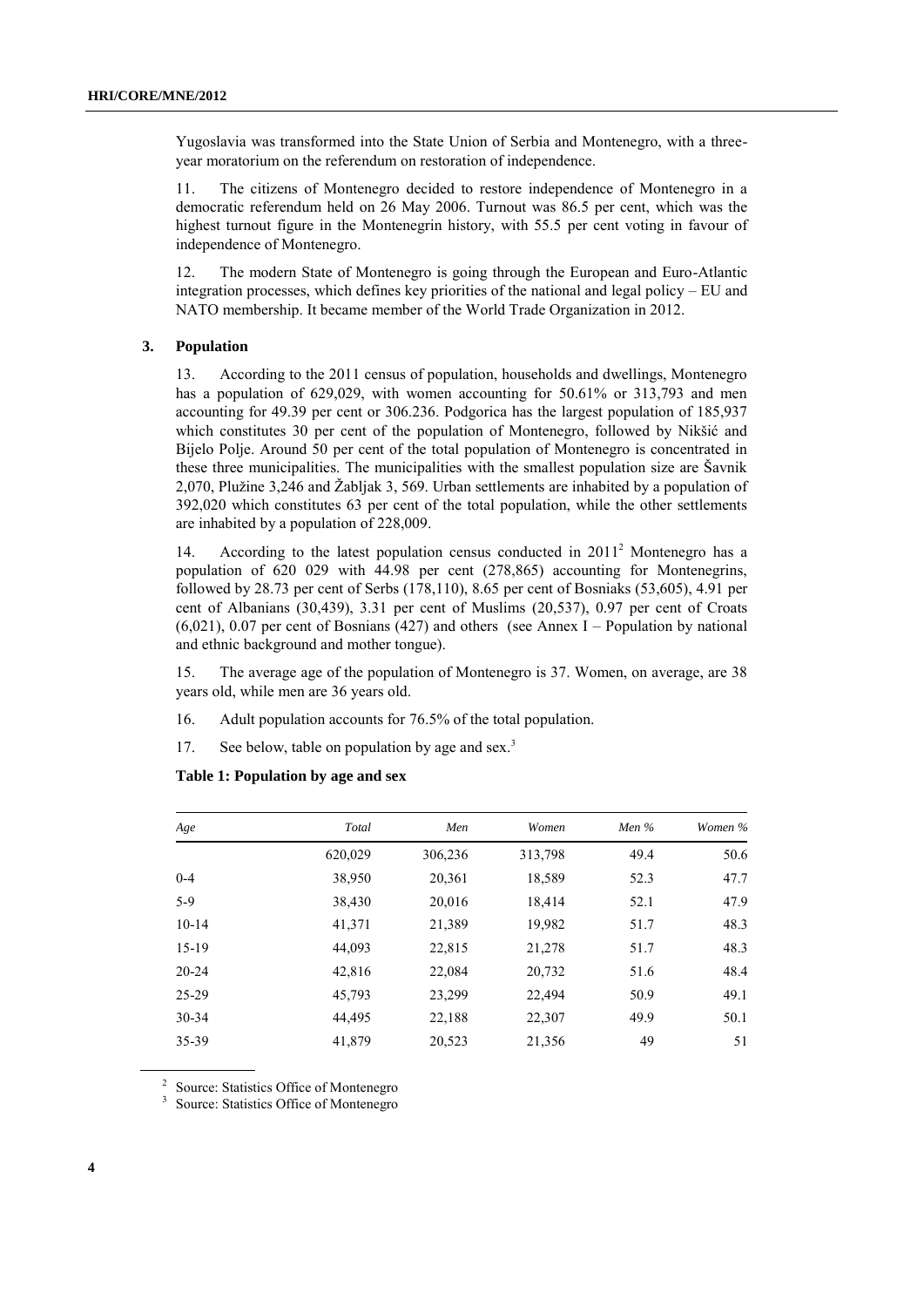| Age            | Total   | Men      | Women   | Men % | Women % |
|----------------|---------|----------|---------|-------|---------|
| 40-44          | 40,496  | 20,136   | 20,360  | 49.7  | 50.3    |
| 45-49          | 43,089  | 21,404   | 21,688  | 49.7  | 50.3    |
| 50-54          | 43,613  | 21,817   | 21,796  | 50    | 50      |
| 55-59          | 41,223  | 20,509   | 20,714  | 49.8  | 50.2    |
| 60-64          | 34,196  | 15,941   | 18,255  | 46.6  | 53.4    |
| 65-69          | 22,121  | 9,774    | 12,347  | 44.2  | 55.8    |
| 70-74          | 25,141  | 10 909   | 14,323  | 43.4  | 56.6    |
| 75-79          | 17,184  | 7,251    | 9,933   | 42.2  | 57.8    |
| 80-84          | 10,021  | 4,050    | 5,971   | 40.4  | 59.6    |
| 85-89          | 3,739   | 1,324    | 2,415   | 35.4  | 64.6    |
| 90-95          | 885     | 283      | 602     | 32    | 68      |
| 95-99          | 202     | 61       | 141     | 30.2  | 69.8    |
| 100 and over   | 44      | 13       | 31      | 29.5  | 70.5    |
| Not applicable | 248     | 92       | 156     | 37.1  | 62.9    |
| $0 - 5$        | 46,114  | 24 1 23  | 21 991  | 52.3  | 48.7    |
| $6 - 15$       | 81,700  | 42 3 3 4 | 39 366  | 51.8  | 48.2    |
| 15-19          | 44,093  | 22 8 15  | 21 278  | 51.7  | 48.3    |
| $0 - 17$       | 145,126 | 75,367   | 69,759  | 51.9  | 48.1    |
| 18 and over    | 474,655 | 230,777  | 243,878 | 48.6  | 51.4    |
| $0 - 14$       | 118,751 | 61,766   | 56,985  | 52    | 48      |
| 15-64          | 421,693 | 210,980  | 210,980 | 50    | 50      |
| 65 and over    | 79,337  | 33,665   | 45,672  | 42.4  | 57.6    |

18. The working age population (between 15 and 64 years) accounts for 68 %, while the population aged 65 years and over accounts for 12.8%.

19. In Montenegro, 63 per cent of the population lives in urban areas, while 37 per cent lives in rural areas.

20. According to the data from July 2012, there are 8,611 internally displaced persons<sup>4</sup> and around  $3,600$  displaced persons<sup>5</sup> living in Montenegro.

21. In the period from 07 November 2009 (the date of entry into force of the Law on Amendments to the Law on Foreigners) until 22 June 2012, displaced persons filed a total of 3,335 applications for permanent residence. Of that number, 2,288 applications were approved, 2 applications were rejected, while the procedure is still pending for the remaining applications.<sup>6</sup>

<sup>4</sup> Records of the Bureau for the Care of Refugees

<sup>&</sup>lt;sup>5</sup> Records of the Ministry of Interior

<sup>6</sup> Records of the Ministry of Interior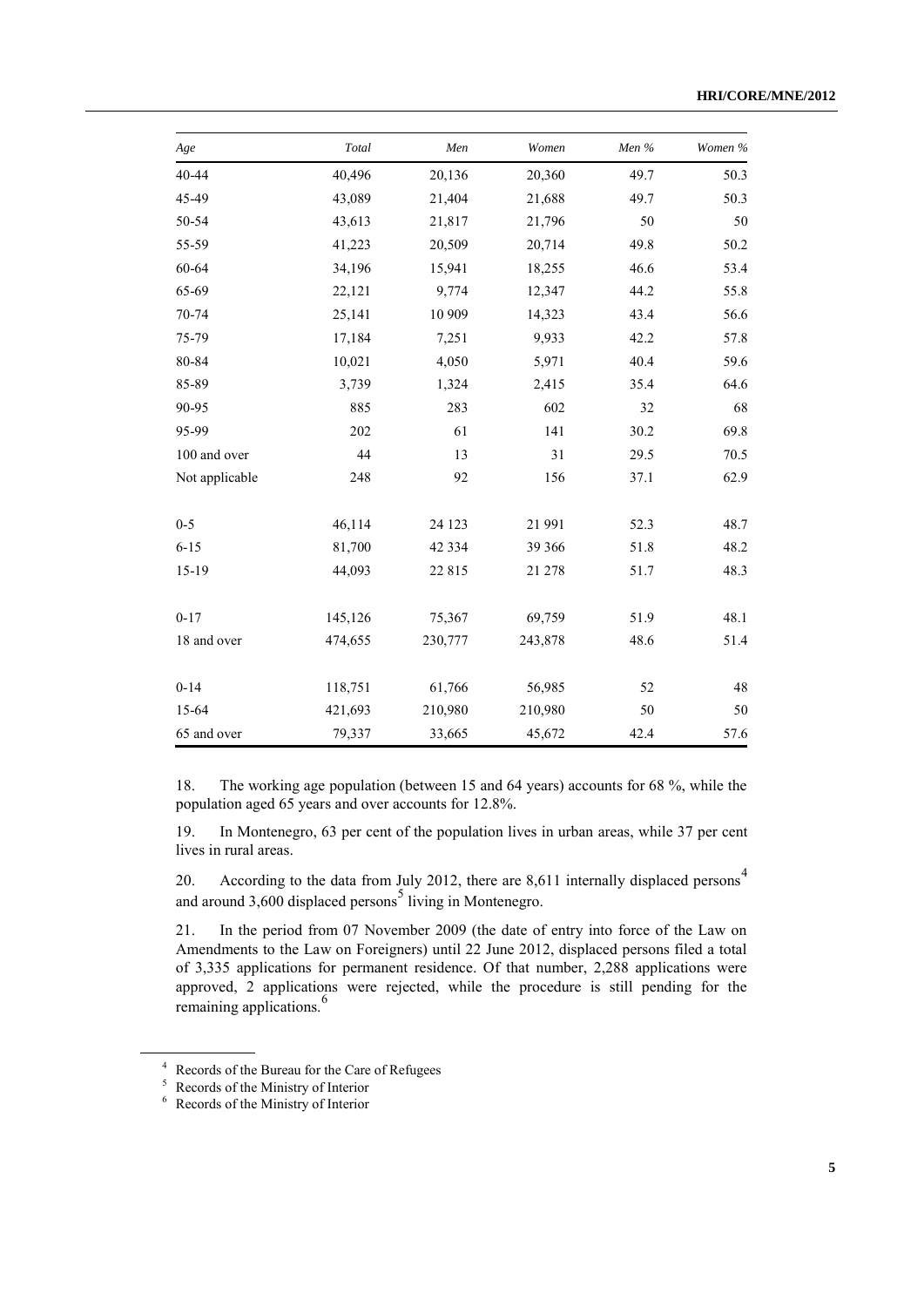22. Moreover, in the period from 07 November 2009 until 22 June 2012, internally displaced persons filed a total of 4,428 applications for permanent residence. Of that number, 2.570 applications were approved, 23 applications were rejected, while the procedure is still pending for the remaining applications.

23. In the period from 07 November 2009 until 22 June 2012, displaced and internally displaced persons filed a total of 333 applications. Of that number, 91 applications were resolved, while the procedure is still pending for the remaining applications<sup>8</sup>.

24. See below, table on births, deaths and marriages in 2005, 2006, 2007, 2008 and 2009.

|      |                |        |                     |                              |                       |                                                   | Vital                       |                                             |                                                                 |
|------|----------------|--------|---------------------|------------------------------|-----------------------|---------------------------------------------------|-----------------------------|---------------------------------------------|-----------------------------------------------------------------|
| Year | Live<br>births | Deaths | Natural<br>increase | Marriages<br>entered<br>into | Marriages<br>divorced | Death<br>births<br>per<br>1.000<br>live<br>births | Under-<br>five<br>mortality | Death<br>births per<br>$100$ live<br>births | index of<br>live<br>births<br><i>per</i> 100<br>death<br>births |
| 2005 | 11.8           | 9.4    | 2.4                 | 5.3                          | 0.8                   | 9.5                                               | 11.2                        | 0.4                                         | 125.9                                                           |
| 2006 | 12.1           | 9.6    | 2.5                 | 5.5                          | 0.8                   | 11                                                | 12.1                        | 0.3                                         | 126.2                                                           |
| 2007 | 12.5           | 9.6    | 3                   | 6.4                          | 0.7                   | 7.4                                               | 8.7                         | 0.3                                         | 131                                                             |
| 2008 | 13.1           | 9.1    | 4.1                 | 5.5                          | 0.7                   | 7.5                                               | 8.2                         | 0.4                                         | 144.7                                                           |
| 2009 | 13.7           | 9.3    | 4.4                 | 6.1                          | 0.7                   | 5.7                                               | 6                           | 0.5                                         | 147.4                                                           |

**Table 2: Births, deaths and marriages**

25. Population growth rate in the period 2001-2003 amounted to 99.98, while the population decline rate was 0.02.pp over the same period.

26. Population density in Montenegro, which covers an area of  $13,812 \text{ km}^2$ , amounted to 44.90 inhabitants per km<sup>2</sup> in 2003, while in 2011 it amounted to 44.89 inhabitants per km<sup>2</sup>

27. According to the 2007 Constitution, the official language in Montenegro is Montenegrin. Cyrillic and Latin alphabet have equal status. Serbian, Bosniak, Albanian and Croatian (languages spoken in Montenegro according to the 2011 census) are also in official use (see Annex I – Population by national and ethnic background and mother tongue).

28. Religious communities are equal and free in the exercise of religious rites and religious affairs. Religious communities are separated from the state.

29. See below, table on number of inhabitants by religion, per age group $\beta$ 

**Table 3: Number of inhabitants by religion, per age group**

| Religion | Total                                                           | $0 - 9$ | $10-19$ | 20-29 | 30-39                                                  | 40-49 | 50-59 | 60-69 | 70 and | Not.<br>over applicable |
|----------|-----------------------------------------------------------------|---------|---------|-------|--------------------------------------------------------|-------|-------|-------|--------|-------------------------|
| Orthodox | 446,858 5,2057 59,379 62,764 6,3245 6,1157 6,2867 4,1989 4,3271 |         |         |       |                                                        |       |       |       |        | 129                     |
| Catholic |                                                                 |         |         |       | 21,299 2,095 2,538 2,770 2,661 2,971 3,147 2,503 2,607 |       |       |       |        |                         |

<sup>7</sup> Records of the Ministry of Interior

<sup>8</sup> Records of the Ministry of Interior

<sup>9</sup> Source: Statistics Office of Montenegro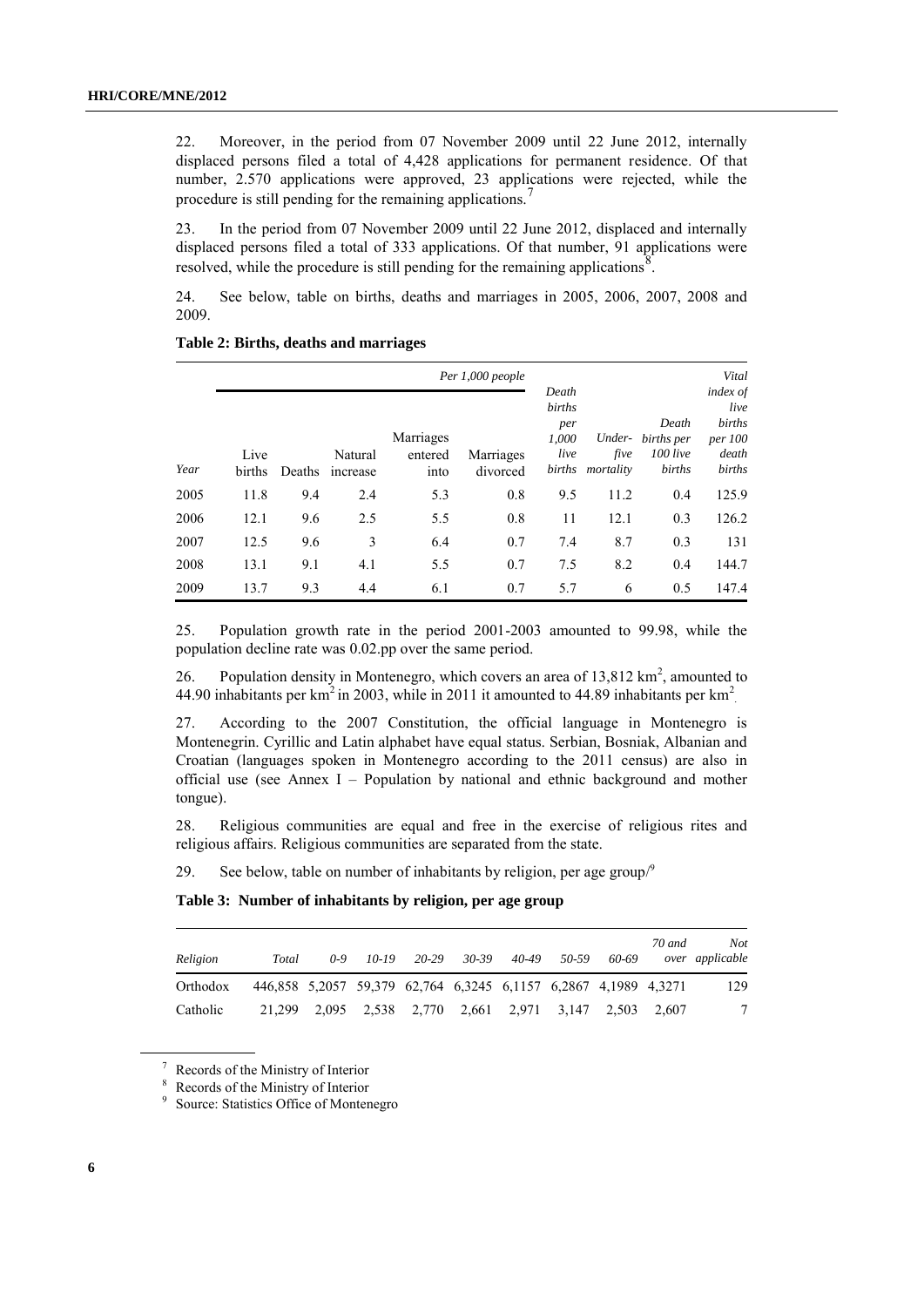| Religion                                      | Total          | $0 - 9$        | $10-19$ | $20 - 29$ | $30 - 39$ | 40-49                | 50-59 | 60-69 | 70 and | <b>Not</b><br>over applicable |
|-----------------------------------------------|----------------|----------------|---------|-----------|-----------|----------------------|-------|-------|--------|-------------------------------|
| Islamic                                       |                |                | 19,     |           |           |                      |       |       |        |                               |
|                                               | 118,477 18 877 |                | 561     | 18 009    |           | 1,6024 1,5287 1,4051 |       | 8,622 | 8,022  | 24                            |
| Adventists                                    | 894            | 221            | 84      | 92        | 122       | 73                   | 88    | 70    | 81     | 63                            |
| Agnostics                                     | 451            | 9              | 39      | 114       | 73        | 58                   | 81    | 46    | 31     | $\qquad \qquad \blacksquare$  |
| Atheists                                      | 7,667          | 255            | 586     | 1,117     | 972       | 961                  | 1,497 | 1,124 | 1,151  | $\overline{4}$                |
| <b>Buddhists</b>                              | 118            | $\overline{2}$ | 12      | 51        | 22        | 13                   | 13    | 4     | 1      | $\overline{\phantom{0}}$      |
| Christians                                    | 1,460          | 117            | 162     | 271       | 209       | 219                  | 236   | 136   | 110    |                               |
| Jehovah`s                                     |                |                |         |           |           |                      |       |       |        |                               |
| witnesses                                     | 145            | 6              | 22      | 11        | 26        | 45                   | 23    | 5     | 7      |                               |
| Protestants                                   | 143            | 17             | 7       | 18        | 36        | 18                   | 21    | 18    | 6      | $\overline{2}$                |
| Other                                         | 6,337          | 679            | 742     | 761       | 778       | 792                  | 933   | 715   | 931    | 6                             |
| Those who<br>do not want<br>to state<br>their |                |                |         |           |           |                      |       |       |        |                               |
| religion                                      | 16,180         | 3,045          | 2,332   | 2,206     | 2,206     | 1,991                | 1,879 | 1,085 | 998    | 13                            |

30. See below, table on dependency ratio (percentage of population below 15 and above 65 years of age). $10$ 

|  |  |  | Table 3: Dependency ratio |  |
|--|--|--|---------------------------|--|
|--|--|--|---------------------------|--|

| 2003                                     | 2011    |
|------------------------------------------|---------|
| below 15<br>127,461                      | 11,8751 |
| 67,806<br>above 65                       | 75,546  |
| total (below $15 +$ above 65)<br>195,267 | 194,297 |
| 620,145<br>total population              | 620,029 |
| 31.49%<br>dependency ratio               | 31.34%  |

31. See below, table on statistical data on birth and death rates.<sup>11</sup>

# **Table 4: Birth and death rates**

|            | 1991 | 2001 | 2005                          | 2006 | 2007 | 2008 | 2009 | 2010 |
|------------|------|------|-------------------------------|------|------|------|------|------|
| Birth rate | 16.5 |      | 14.4 11.8 12.1 12.5 13.1 13.7 |      |      |      |      | 12   |
| Death rate | 68   | 8.8  | 9.4                           | 9.6  | 9.6  | 9.1  | 9.3  | 9.1  |

32. See below, table on average life expectancy (average age of a deceased person).<sup>12</sup>

**Table 5: Average life expectancy**

<sup>&</sup>lt;sup>10</sup> Source: Statistics Office of Montenegro

<sup>&</sup>lt;sup>11</sup> Source: Statistics Office of Montenegro

<sup>&</sup>lt;sup>12</sup> Source: Statistics Office of Montenegro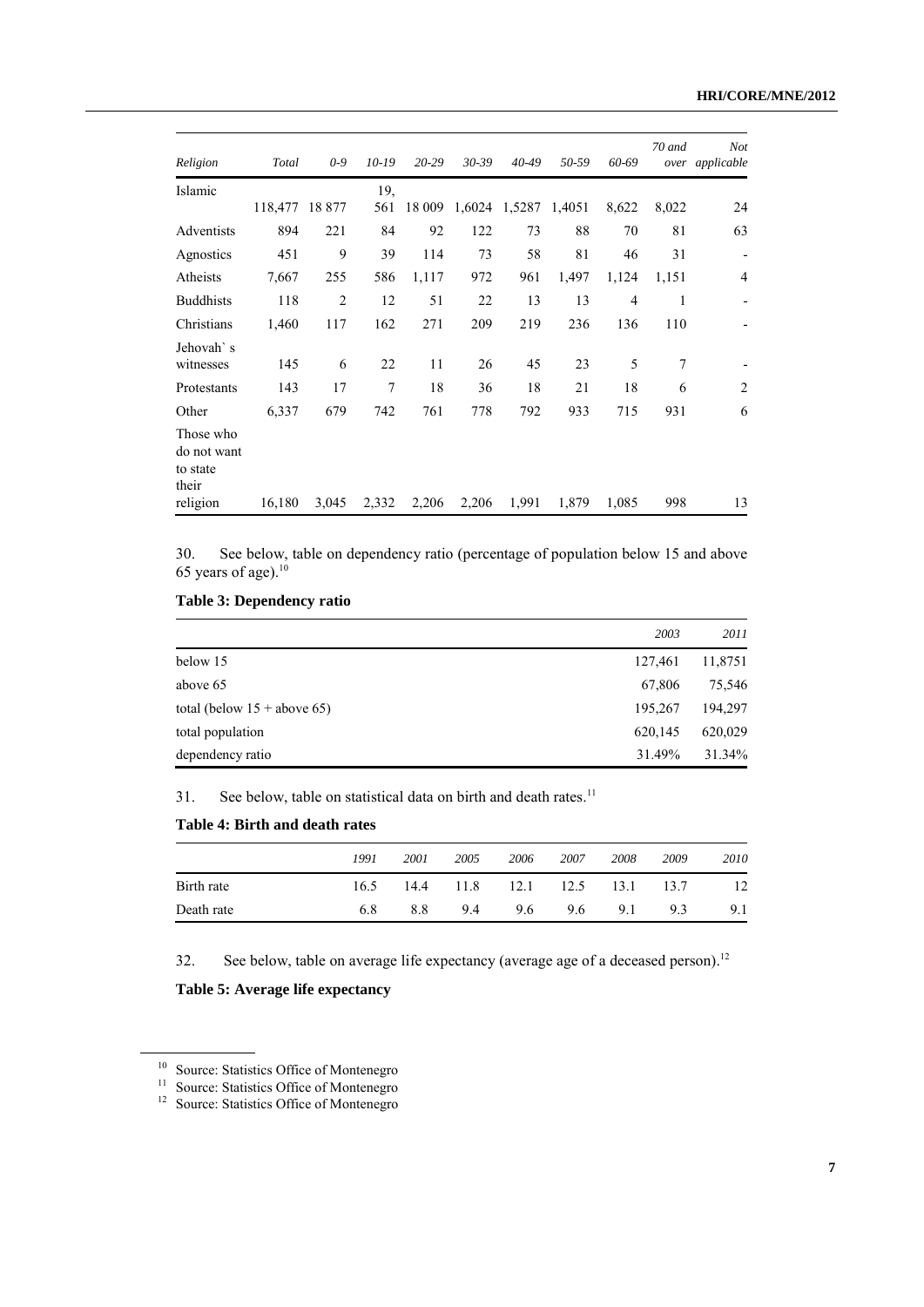|       | 2010  |
|-------|-------|
| Total | 71.02 |
| Men   | 68.48 |
| Women | 73.78 |

33. See below, table on fertility rate.<sup>13</sup>

## **Table 6: Fertility rate**

|                      | 1990 | 2000 | 2005 | 2006 | 2007 | 2008 | 2009 | 2010 |
|----------------------|------|------|------|------|------|------|------|------|
| Total fertility rate | 1.89 | 1.85 | 1.6  | 1.64 | 1.69 | 1.8  | 1.85 | 1.66 |

34. See below, table on average household size $14$ 

## **Table 7: Average household size**

|                        | 1991   | 2003 |
|------------------------|--------|------|
| Average household size | $\sim$ |      |

35. See below, table on percentage of single parents.<sup>15</sup>

# **Table 8: Single parents**

|                            | 2003              |
|----------------------------|-------------------|
| Total number of households | 180,517           |
| Single mother households   | 17 652 or 9.78%   |
| Single father households   | 4 263 or $2.36\%$ |

36. See below, table on percentage of population in urban and rural areas.<sup>16</sup>

# **Table 9: Population in urban and rural areas**

| Population size |  | 2011                            |         |               |
|-----------------|--|---------------------------------|---------|---------------|
|                 |  | $\%$                            |         | $\frac{0}{0}$ |
| Total           |  | 620,145 100.00% 620,029 100.00% |         |               |
| Urban           |  | 383,808 61.89%                  | 392,020 | 63%           |
| Other           |  | 236,337 38.11%                  | 228,009 | 37%           |

<sup>&</sup>lt;sup>13</sup> Source: Statistics Office of Montenegro

<sup>&</sup>lt;sup>14</sup> Source: Statistics Office of Montenegro

<sup>&</sup>lt;sup>15</sup> Source: Statistics Office of Montenegro

<sup>&</sup>lt;sup>16</sup> Source: Statistics Office of Montenegro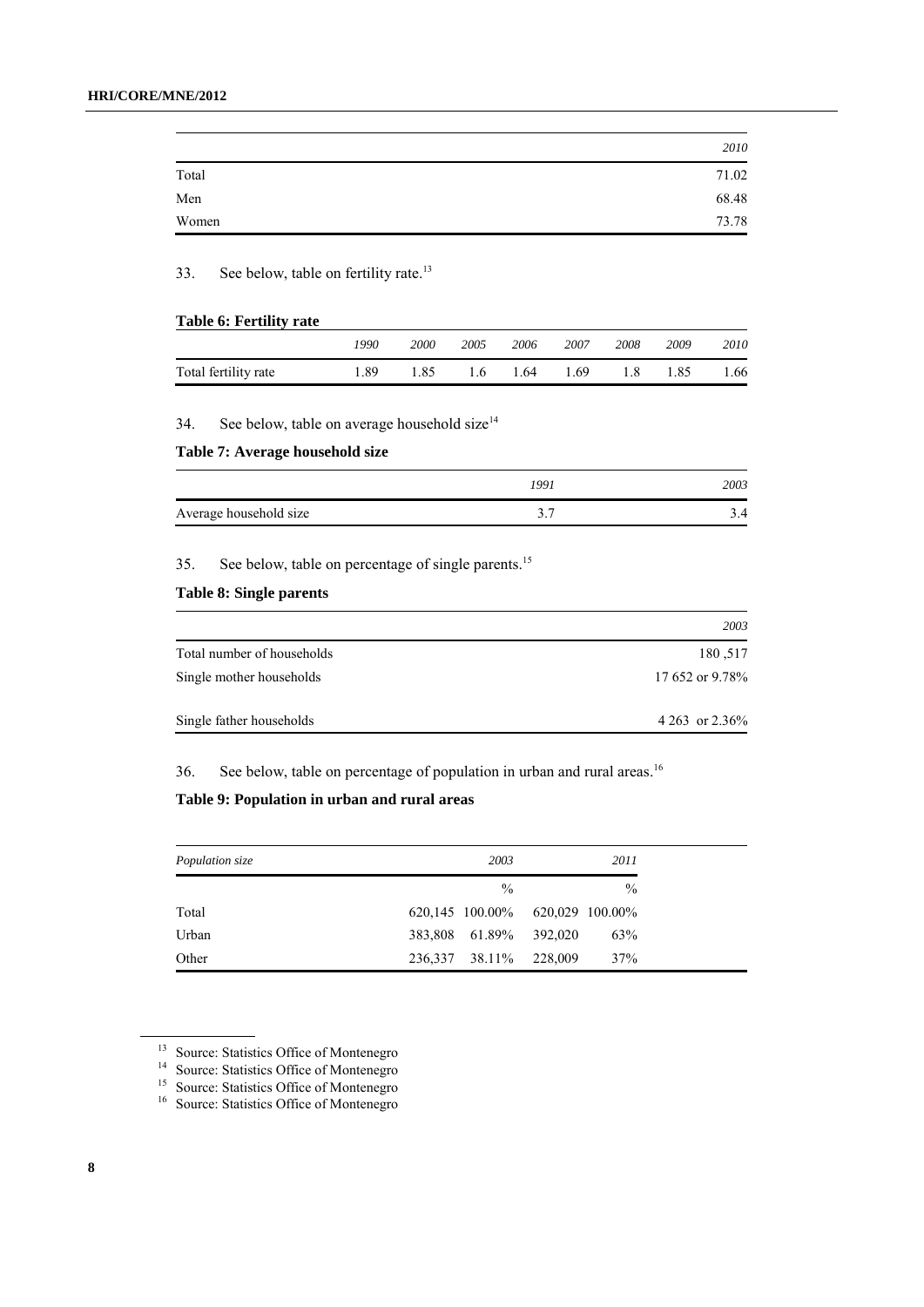#### **3. Social, economic and cultural indicators of development**

37. According to the criterion of the United Nations Development Program (UNDP) Montenegro is treated as a country with medium development and ranks 54th in terms of Human Development index/HDI ranking for 2011<sup>17</sup>.

#### **Health and health care for the population**

38. Article 69 of the Constitution of Montenegro stipulates that everyone is entitled to health care. Children, pregnant women, elderly persons and persons with disability are entitled to health care funded from public revenues, unless they exercise such rights on some other grounds.

39. The health policy-maker in Montenegro is the Ministry of Health, while the leading institution in the field of public health in Montenegro is the Public Health Institute whose establishment and operations are governed by the Law on Health Care.

40. General objectives of the health sector development in Montenegro are defined in the Strategy of Health care Development in Montenegro for the period 2003 – 2020.

41. Adoption of the strategy made it possible to set priorities in the health sector and other sectors of social development which will secure implementation of health policy.

42. The new health sector strategy and health development policy are based on recommendations of the World Health Organization which proclaimed that the main social objective was achieving a level of health of all the citizens which will enable them to live social and economically productive life.

43. Health care rights are governed by the Law on Health Care<sup>18</sup>. This law defines institutional requirements for reform of the health system, primarily reform of the primary health care, with the aim of increasing efficiency and quality of health care.

44. The fundamental concept of the law is defined on the basis of health policy and health sector development vision through the following:

- building public health system focused on the promotion, improvement and preservation of the population health, and also by applying inter-sectorial approach in addressing population health problems that serves as a basis of continuous economic and social development of the country;
- provision of primary health care to the entire population, which serves as a basis of achieving an acceptable health level;
- increase in availability of and accessibility to health care by the population, by introducing the system of a family health team or a family physician in primary health care, that will monitor health condition of the population that have chosen them and meet the majority of their health needs;
- reorganisation and enabling of the secondary and tertiary levels of health care to efficiently coordinate all parts of the system and particularly to support development and achievement of objectives in primary health care;
- systematic identification of health problems, more efficient measures to address them and preparation of special strategies for improving health and health condition

<sup>17</sup> Source: UNDP/International Human Development Indicators, 2011

<sup>&</sup>lt;sup>18</sup> Official Gazette of RMNE 39/04 and 14/10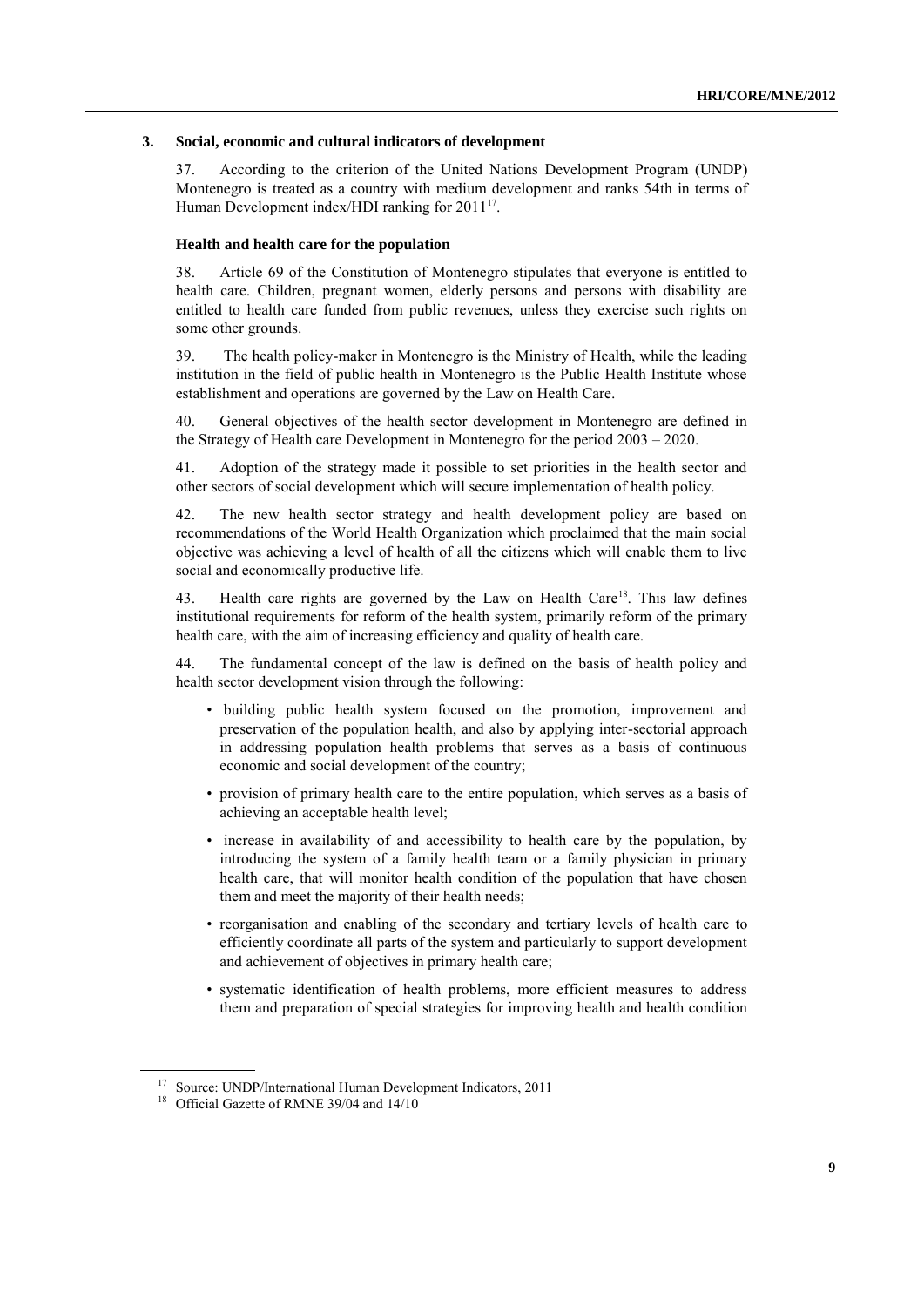of the following vulnerable categories: mothers, children, the elderly and people with disabilities.

45. Provisions of this law make it possible to conduct reform and organise health system on the basis of the primary health care.

46. Strengthening primary health care will enable health problems of the population at the primary level to be addressed by introducing the concept of a family health team of physicians, and also by undertaking activities to raise the level of the population health, changing its attitude towards health, promoting healthy lifestyles and increasing responsibility for one` s own health, while also defining health priorities and programmes.

47. Medical staff providing primary health care receives continuous training in order to be able to address health problems and provide health care in a more comprehensive manner, as well as to be able to provide health care in accordance with the regulations and build trust among citizens.

48. Functioning of the health care system is based on the principles of comprehensiveness, accessibility, availability and continuity in the provision of health care, particularly at the primary level.

49. Health care is provided at the primary, secondary and tertiary levels, while primary health care is the basis of the health system. Primary health care is an integral part of the health care system and represents a central function of the health system.

50. Family physician and family health team in a health care institution facilitate the first contact of citizens with the health system, providing health care to the citizens in the place nearest to where they live and work and representing a "replica" of the overall health system.

51. Primary health care is the core of the health system, around which all other levels of health care (secondary and tertiary) will be organised. The goal of the system is to provide health care to all the citizens on a continuous basis.

52. Specialised health care institutions at the secondary and tertiary levels will provide support to the family health teams in order to enable citizens to receive this type of specialised care in the place where they live and work.

53. Priority health care measures clearly show directions for organising the health system that is focused on preserving and improving health condition of the population. These measures are available to all the citizens and are related to the activities aimed towards promotion of health improvement, prevention and early detection of disease and inability, early treatment and rehabilitation of the diseased and the incapacitated.

54. This predominantly refers to orientation towards prevention and development of the capacity to provide primary health care to the entire population in an efficient manner, with a particular focus on health care for the most vulnerable population groups (care for mother and child, health care for socially disadvantaged population groups, care for the elderly and the enfeebled etc.).

55. Provisions of this law also stipulate a specific health care for the employed and define obligations to be undertaken by the employers under an agreement they conclude with the health care institution that provides this kind of health care.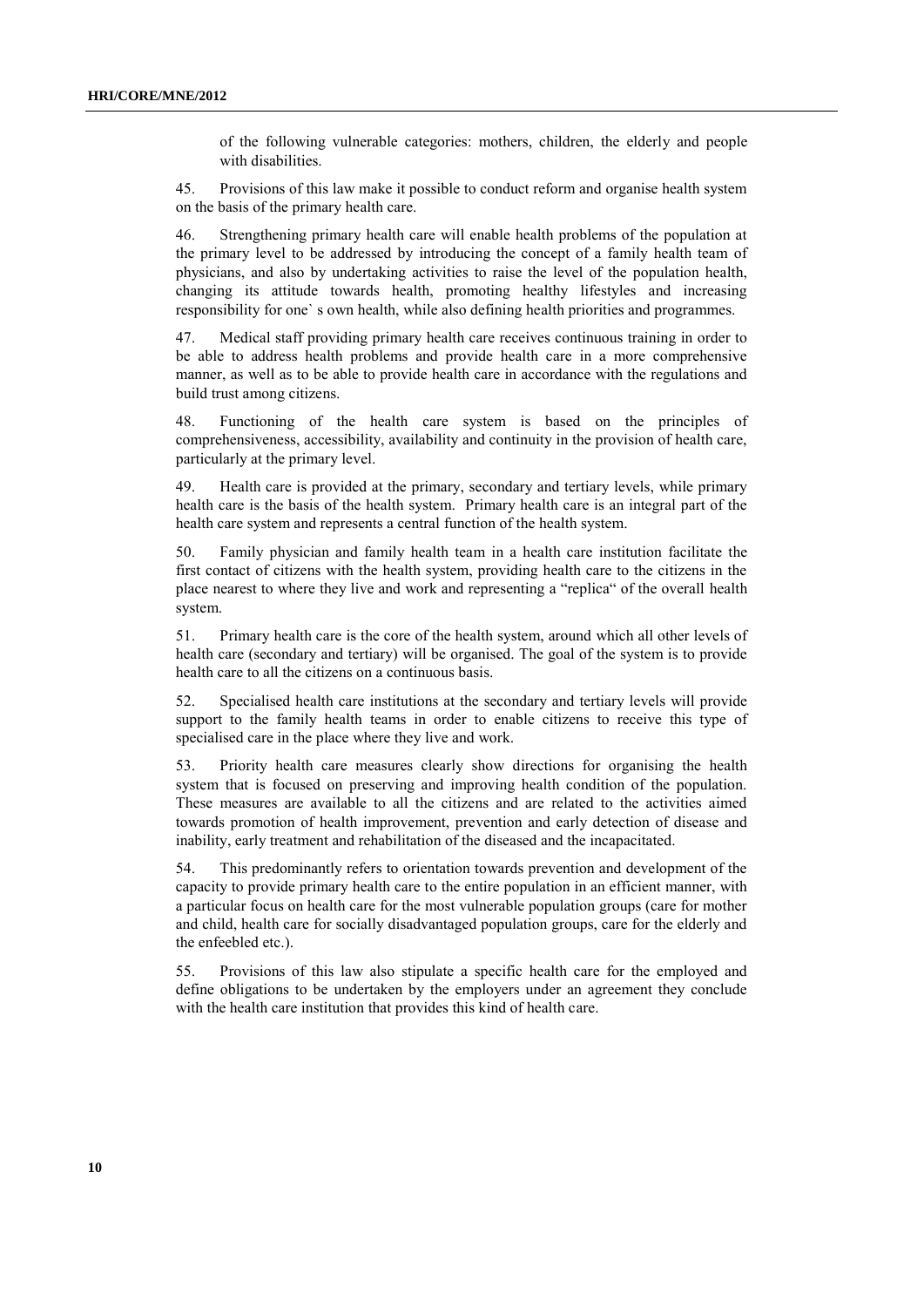56. The Law on Health Insurance<sup>19</sup> introduced the scope of health care standards for the population that enumerates medical measures and health care services funded from the compulsory health insurance.

57. Compulsory health insurance, as a part of the social insurance system for citizens, is based on the principles of commitment, reciprocity and solidarity in respect of all the citizens of Montenegro and other persons, and is funded from the budget of the Health Insurance Fund.

58. For the purposes of protecting the most vulnerable population - children, pregnant women, persons older than 65 years of age, people with disabilities and other vulnerable population categories are not obligated to pay a share of health care costs (i.e. to make the so-called co-payment).

59. This law also envisages a supplementary health insurance as a special kind of health insurance that, on the basis of the principle of voluntariness, secures coverage of health care costs up to the full amount of these costs from the compulsory health insurance.

60. n addition to the laws mentioned above which govern the scope of rights and standards in respect of health care, the following are also in force in Montenegro:

- - Law on Protection and Exercise of the Rights of the Mentally Ill (Official Gazette of RMNE 32/05), which secures the exercise of rights and freedoms of the mentally ill in accordance with international documents and general rules of international law.
- - Law on the Protection of Population against Communicable Diseases (Official Gazette of RMNE 32/05 and Official Gazette of MNE 14/2010),
- - Law on Restriction of the Usage of Tobacco Products (Official Gazette of RMNE 52/04 and Official Gazette of MNE 32/12);
- Law on Providing Safe Blood (Official Gazette of RMNE 11/07);
- Law on Medicines (Official Gazette of MNE 56/2011);
- Law on Medical Devices (Official Gazette of RMNE 79/04 and Official Gazette of MNE 53/2009);
- Law on Data Collections in the field of Health Care (Official Gazette of MNE 80/08);
- Law on Emergency Medical Care (Official Gazette of MNE 49/08);
- Law on Health Inspection (Official Gazette of MNE 79/08);
- Law on Sanitary Inspection (Official Gazette of MNE 79/08);
- Law on Requirements and Procedure regarding the Termination of Pregnancy (Official Gazette of MNE 53/2009);
- The Law on Infertility Treatment with Assisted Reproductive Technologies (Official Gazette of MNE 74/2009);
- Law on Patient Health Care (Official Gazette of MNE 25/2010);
- Law on Patient Rights (Official Gazette of MNE 40/2010);
- Law on Genetic Data Protection (Official Gazette of MNE 25/2010);
- Law on Taking and Using Biological Samples (Official Gazette of MNE 14/2010);

<sup>&</sup>lt;sup>19</sup> Official Gazette of RMNE 39/2004 and 14/12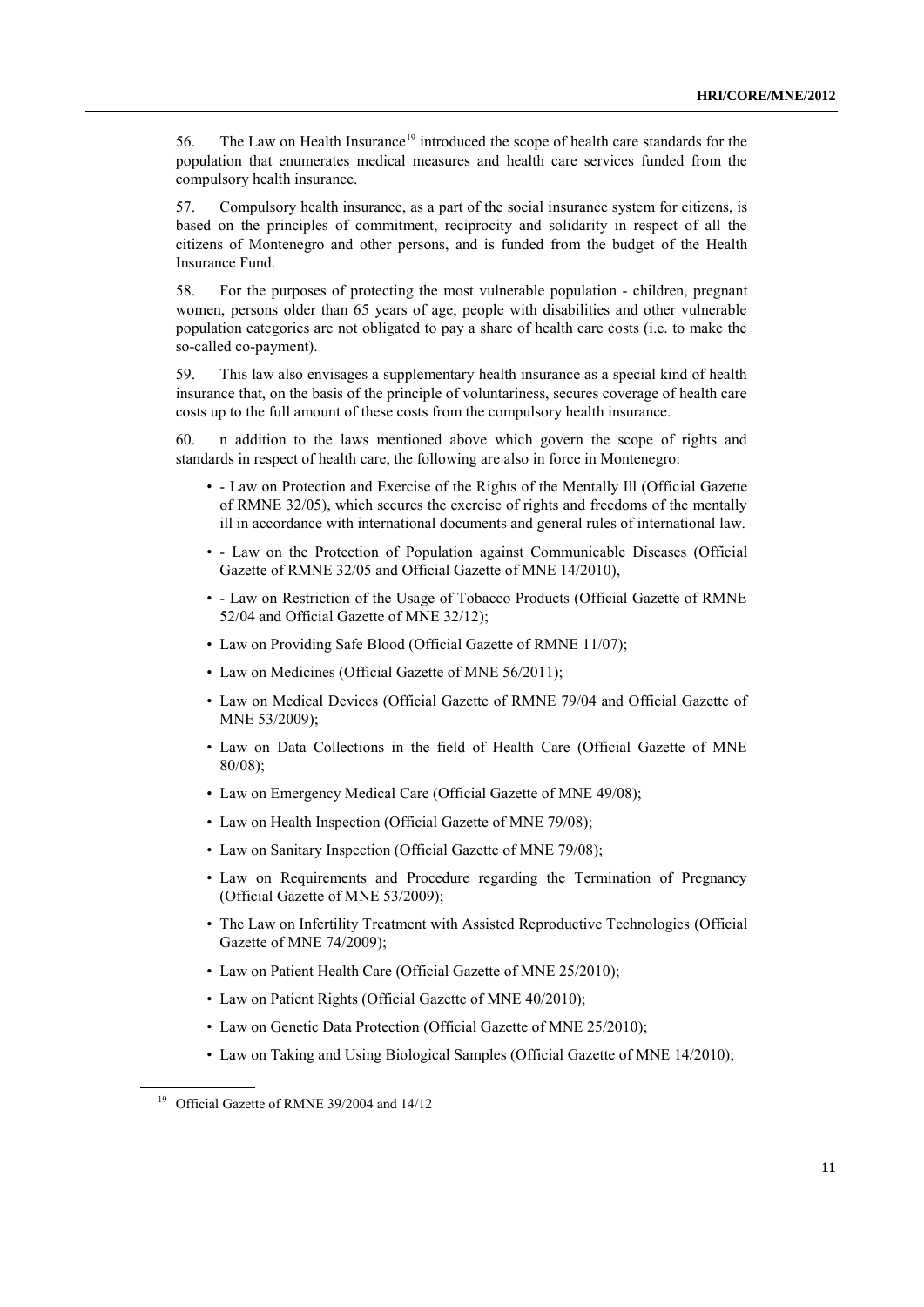- Law on Taking and Transplantation of Human Body Parts for the purpose of Treatment (Official Gazette of MNE 76/2009).
- Law on the Prevention of Drug Abuse (Official Gazette of MNE 28/2011);
- Law on Control of Production and Release into Circulation of Substances that can be used in Manufacturing Narcotics and Psychotropic Substances (Official Gazette of MNE 83/2009).

61. The Government of Montenegro adopted the following strategies in the previous period:

- Strategy for Health Care Development, adopted in 2003;
- National Programme for the Prevention of Violence, adopted in 2003;
- Strategy for Improvement of Mental Health, adopted in 2004;
- HIV/AIDS Strategy, adopted in 2004;
- Strategy for the Prevention and Control of Smoking, adopted in 2005;
- Safe Blood Strategy, adopted in 2006;
- Strategy for Preserving and Improvement of Reproductive Health, adopted in 2005;
- Food Quality and Safety Strategy, adopted in 2006;
- Strategy for Prevention and Control of Chronic Non-Communicable Diseases, adopted in 2008;
- Ant-Corruption Action Plan in the Health Care Sector, adopted in 2009.

62. In addition to the above mentioned, a large number of pieces of secondary legislation were also adopted for the purpose of implementation of the above laws.

63. Indicators: Infant mortality rate<sup>20</sup> shows a declining trend and it was 7.8 in 2004 and 5.7 in 2009. The under-five mortality rate in 2004 amounted to 9.5, while in 2009 it was 6.0. As it can be seen from the tabular overview below, figures for infant and under-five mortality rates slightly increased in 2010 compared to 2009. This is a result of the general economic situation in the country, primarily increase in the unemployment rate.

| Indicator                                                | 2004 | 2005 | 2006      | 2007 | 2008 | 2009 | 2010 |
|----------------------------------------------------------|------|------|-----------|------|------|------|------|
| Infant mortality rate (per 1,000 live)<br>births)        | 7.8  |      | 95 110 74 |      | 7.5  | 57   | 67   |
| Under-five mortality rate (per $1,000$ )<br>live births) | 95   | 11 1 | 12.1      | 8.7  | 82   | 6.0  | 7.5  |

## **Table 10: Infant and under-five mortality rates**

64. In the period mentioned above (2004 - 2009) Montenegro recorded only one case of a woman who died during pregnancy, delivery or in the period following the delivery and it was in 2007.<sup>21</sup> Since international standards stipulate for this rate to be calculated per 100,000 live births, then on the basis of this methodology it amounts to 12.76%, even though only one death case was recorded.

<sup>&</sup>lt;sup>20</sup> Source: I Annual Report on Millennium Development Goals in Montenegro, 2011

<sup>&</sup>lt;sup>21</sup> Source: I Annual Report on Millennium Development Goals in Montenegro, 2011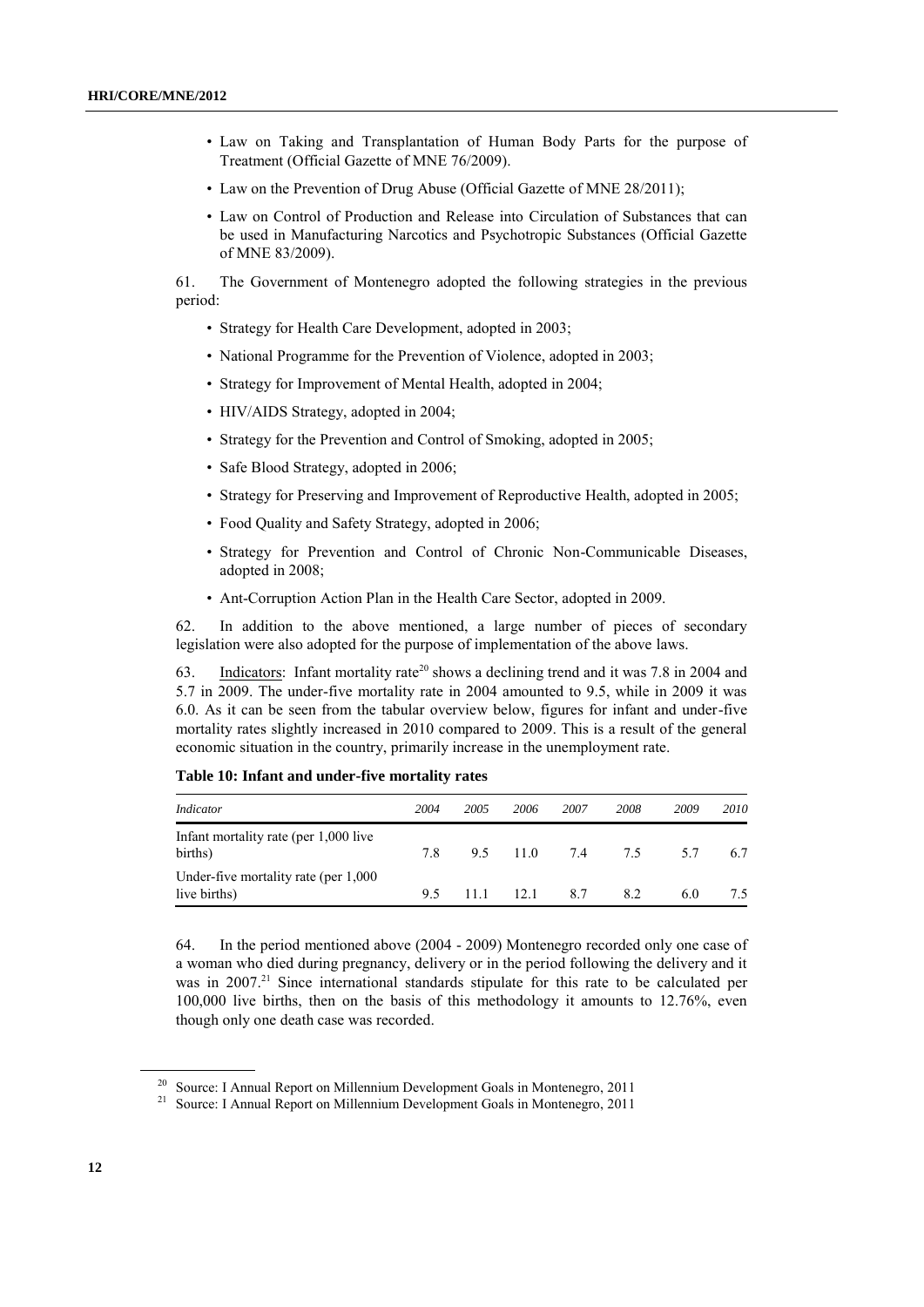| Indicator                                                             | 2004 | 2005 | 2006 | 2007    | 2008 | 2009 |
|-----------------------------------------------------------------------|------|------|------|---------|------|------|
| Maternal mortality ratio per 100,000 live births                      |      |      |      | (12.76) |      | 0    |
| Percentage of deliveries during which<br>qualified staff participated | 99.6 | 99.9 | 100  | 100     | 100  | 100  |

#### **Table 11: Maternal mortality**

65. Abortion rate is calculated per 1,000 live births and until 2010 it was possible to monitor value of this indicator on the basis of the number of abortions performed only in public health care institutions.<sup>22</sup> Therefore, if observed realistically, the number of abortions is bigger than what has been recorded. The indicator for the abortion rate is expected to become more precise once the reform of secondary and tertiary sectors and networking of public and private health care institutions have been completed.

## **Table 12: Abortion rate**

| Indicator        | 2004   | 2005   | 2006   | 2007   | 2008   | 2009   | 2010   |
|------------------|--------|--------|--------|--------|--------|--------|--------|
| Abortion<br>rate | 244.88 | 265.51 | 225.60 | 214.83 | 190.72 | 164.89 | 180.23 |

66. Montenegro is the country with low HIV/AIDS prevalence rate (0.01%). In the period from 2005 until 2010, there were between 7 and 14 new HIV/AIDS cases registered per year, with the highest number of cases recorded in 2009 and 2010.<sup>23</sup> HIV/AIDS testing in Montenegro has significantly improved over the past few years as a result of establishing the network of 8 regional counselling centres for confidential counselling and testing. Coverage of the territory of Montenegro with counselling centres meets the standards. Availability, equality, confidentiality and accessibility are ensured. HIV counselling and testing services are free of charge.

#### **Table 13: HIV/AIDS**

| Indicator                                                               | 2004 | 2005  | 2006 | 2007                 | 2008 | 2009      | 2010 |
|-------------------------------------------------------------------------|------|-------|------|----------------------|------|-----------|------|
| Rate of newly registered HIV cases (per<br>year) per 100,000 population | 03   | 1 3 7 |      | 1.07 1.38 1.38       |      | 2.16 2.16 |      |
| Rate of voluntary HIV testing                                           |      |       |      | $0.16$ $0.25$ $0.39$ | 0.68 | 1.14      | 1.37 |

67. Dominant causes of death in Montenegro are cardiovascular and malignant diseases that show the growing trend.<sup>24</sup> Etiology of these diseases is most frequently explained by a lifestyle, unhealthy diet, reduced physical activity. The Strategy for Prevention and Control of Chronic Non-Communicable Diseases (2008), National Strategy for the Control of Tobacco Smoking (2005) and Action Plan for Food and Diet 2010 – 2014 (2009) and other accompanying documents were adopted with the aim of changing this trend. It is also worth saying that implementation of the existing laws that govern the rights and obligations in

<sup>&</sup>lt;sup>22</sup> Source: I Annual Report on Millennium Development Goals in Montenegro, 2011

<sup>&</sup>lt;sup>23</sup> Source: Annual Report on HIV/AIDS in Montenegro for 2010, Public Health Institute 2011

<sup>&</sup>lt;sup>24</sup> Source: I Annual Report on Millennium Development Goals in Montenegro, 2011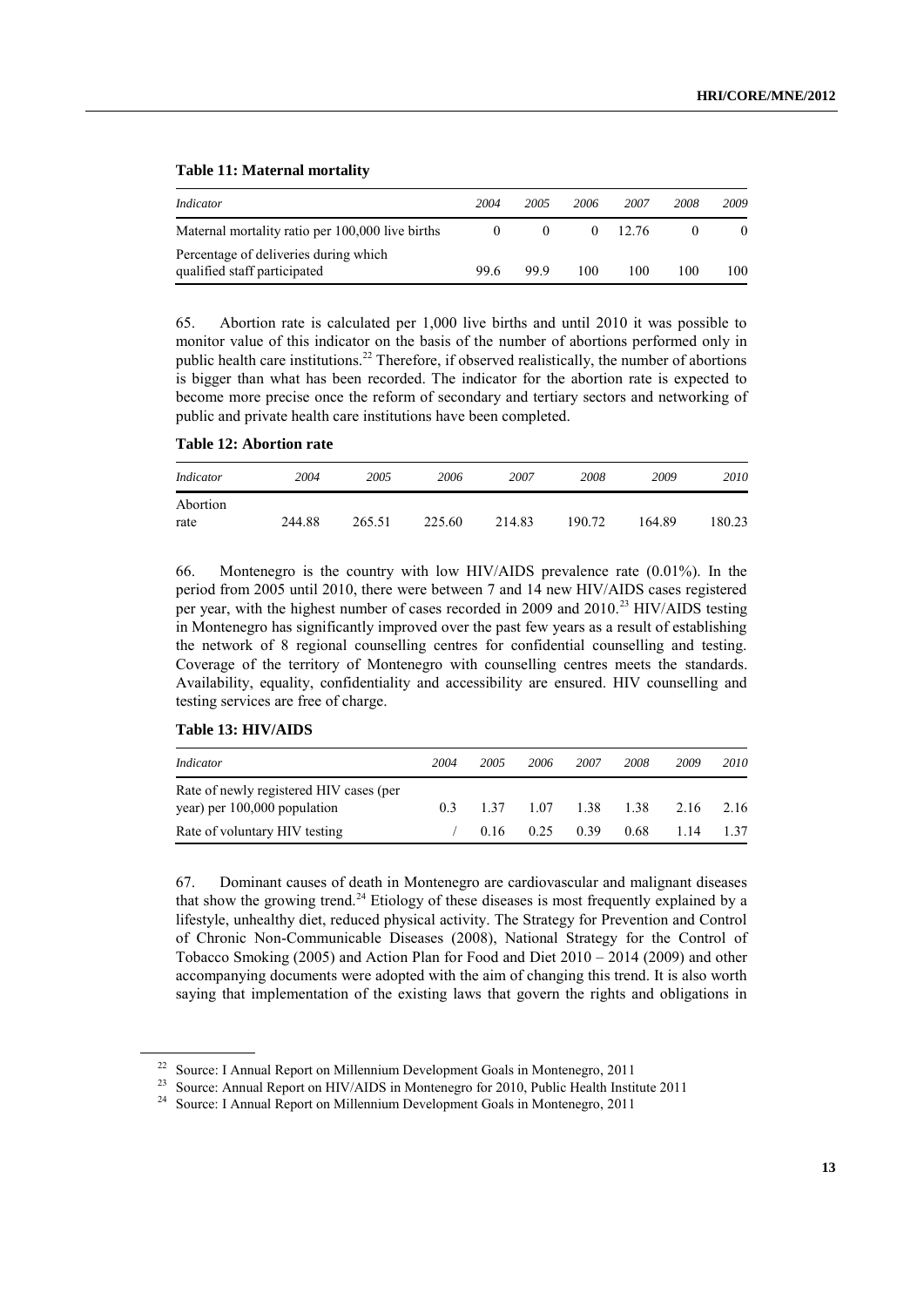connection with the types of behaviour that are not compliant with health requirements has a significant impact on preservation and improvement of the population health.

#### **Table 14: Mortality rates**

| Indicator                                                            | 2004   | 2005   | 2006   | 2007   | 2008   | 2009   |
|----------------------------------------------------------------------|--------|--------|--------|--------|--------|--------|
| Cardiovascular mortality rate (per<br>$100,000$ population)          | 479.61 | 499 35 | 548.38 | 532.78 | 490.61 | 509.23 |
| Mortality rate for malignant neoplasms<br>(per $100,000$ population) | 157 11 | 166 01 | 157.60 | 150.60 | 146.30 | 141 08 |

68. See below, table on incidence of major communicable diseases/incidence per 100,000 population.

| <i>Disease</i>              | 2000    | 2005  | 2007    | 2008   | 2009    | 2010  |
|-----------------------------|---------|-------|---------|--------|---------|-------|
| Varicella                   | 392.3   | 499.8 | 606.0   | 712.0  | 408.3   | 322.1 |
| Influenza                   | 8,163.7 | 631.8 | 2,346.5 | 1423.2 | 2,844.0 | 44.2  |
| Angina streptococcica       | 77.0    | 262.6 | 203.1   | 325.6  | 190.7   | 128.9 |
| Mononucleosis<br>infectiosa | 8.5     | 28.0  | 24.1    | 23.0   | 21.1    | 15.5  |
| Enterocolitis acuta         | 278.3   | 163.4 | 163.6   | 857.2  | 233.7   | 130.6 |
| Salmonelloses               | 54.2    | 59.1  | 47.9    | 30.6   | 65.2    | 49.3  |
| Dysenteria bacillaris       | 7.3     | 1.9   | 6.5     | 8.6    | 2.5     | 1.7   |
| Meningitis virosa           | 60.9    | 8.8   | 7.4     | 29.2   | 1.2     | 4.9   |
| Hepatitis virosa A          | 75.3    | 14.5  | 13.0    | 9.6    | 1.4     | 7.1   |
| Hepatitis virosa B          | 4.0     | 6.1   | 3.1     | 3.7    | 2.4     | 2.3   |

## **Table 15: Communicable diseases**

## **Poverty**

69. Total poverty rate increased in  $2009^{25}$ , as well as the depth and the severity of poverty. The share of the poor increased from 4.9% in 2008 to 6.8% in 2009. Available indicators in respect of the trends concerning average salaries and consumption in 2009 show that the increase in poverty rate is an expected result of unfavourable global economic and financial developments. Poverty gap, as an indicator of the depth of poverty which shows average deviation of consumption of the poor from the poverty line, increased from 0.9% in 2008 to 1.4 in 2009<sup>26</sup>, while the severity of poverty increased from targeted  $0.3\%$ in 2008 to  $0.5\%$ <sup>27</sup>

<sup>&</sup>lt;sup>25</sup> Source: I Annual Report on Millennium Development Goals in Montenegro, 2011<br><sup>26</sup> The indicator shows that the rescue of the poor from poverty requires finds to be p

<sup>26</sup> The indicator shows that the rescue of the poor from poverty requires funds to be provided by the society in the amount of 1.4% of the poverty line per each inhabitant, and then these funds should be allocated to each poor person exactly in the amount which is sufficient for their total consumption to reach poverty line.

<sup>&</sup>lt;sup>27</sup> The severity of poverty measures relative deviation of the consumption of the poor from poverty line, while it also takes into account inequality among the poor because an increased weight in calculation is assigned to the poorest people, i.e. those whose consumption is more distant from the poverty line. Poverty estimates are based on the national absolute poverty line calculated in accordance with the methodology recommended by the World Bank. The same methods were applied and the same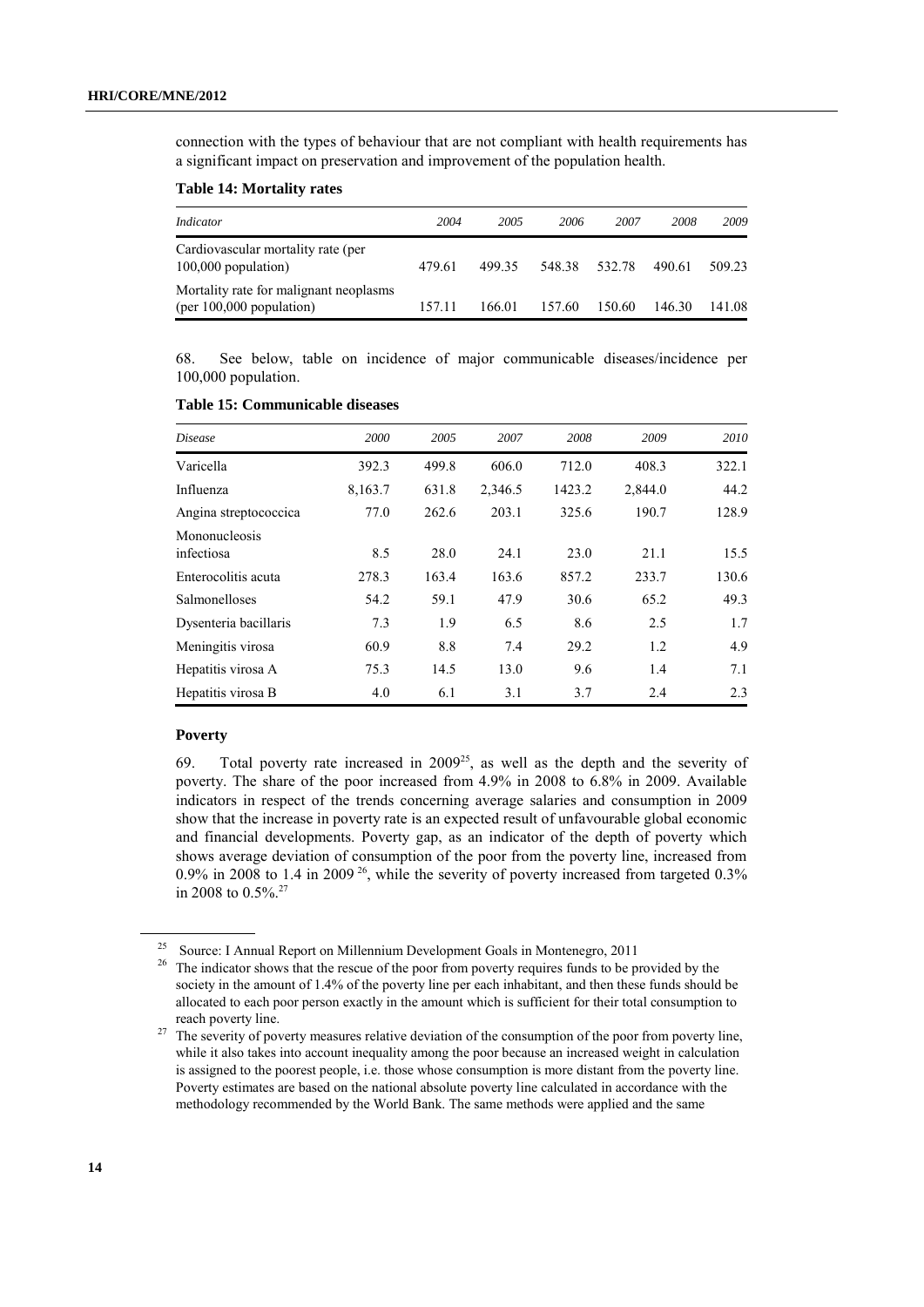70. See below, table on percentage of population below national poverty line.  $28$ 

| 2006   | 2007     | 2008  | 2009     | 2010     |
|--------|----------|-------|----------|----------|
| 11.30% | $8.00\%$ | 4.90% | $6.80\%$ | $6.60\%$ |

## **Table 16: Population in poverty**

71. Between 2008 and 2009, the share of consumption of the poorest 20% of the population in the total consumption decreased from 9.5% to 9.2%. On the other side, the richest 20% increased their share of the distribution of total consumption from 36.2% to 37.3%. Consumption of the richest 20% in 2009 was 4.1 times bigger than consumption of the poorest 20%.

72. Percentage of consumption (of households) for food, housing, health care and education (monthly household average in EUR).<sup>29</sup>

## **Table 17: Consumption**

|                             | 2005 | 2006 | 2007 | 2008 | 2009 | 2010 |
|-----------------------------|------|------|------|------|------|------|
| Food and soft drinks        | 198  | 193  | 215  | 246  | 221  | 225  |
| Housing, water, electricity | 57   | 57   | 71   | 77   | 82   | 87   |
| Health care                 | 16   | 14   | 21   | 18   |      | 19   |
| Education                   | 8    | ↖    | 12   | 13   | 14   | 10   |

73. See below, table on Gini coefficient (concerning distribution of the household consumption) $30$ 

## **Table 18: Gini coefficient**

| 2006   | 2007   | 2008   | 2009   | 2010   |
|--------|--------|--------|--------|--------|
| 24.40% | 26.40% | 25.30% | 26.40% | 24.30% |

74. There is a significant discrepancy between levels of poverty in the northern region and other parts of the country. Poverty rate in the northern region amounted to 13.2% in 2009, which is a 4.3% increase. Around 30.3% of the population of Montenegro lives in that region, while the share of the poor accounts for 58.6%. Poverty rate in the central region equals 4.0%, while in the southern region it amounts to 4.4%.

75. A total of 75.2% of the poor lives in the rural areas of Montenegro, while in urban areas the figure reaches 24.8%. Rural population is facing higher poverty risk compared to urban population. Poverty rate in rural areas amounted to 14.8% in 2009, while it amounted to 4.0% in Podgorica and 1.6% in other urban areas. Poverty risk in urban areas, excluding Podgorica, is almost two times lower than Montenegrin average. A total of 34.7% of population lives in rural areas, where the share of the poor accounts for 75.2%.

procedures were followed throughout entire period 2006-2009 which secures good comparability of results in the course of time and identification of major poverty trends.

<sup>&</sup>lt;sup>28</sup> Statistical Office of Montenegro

Source: Household Consumption Survey, Statistical Office of Montenegro

<sup>&</sup>lt;sup>30</sup> Source: Statistical Office of Montenegro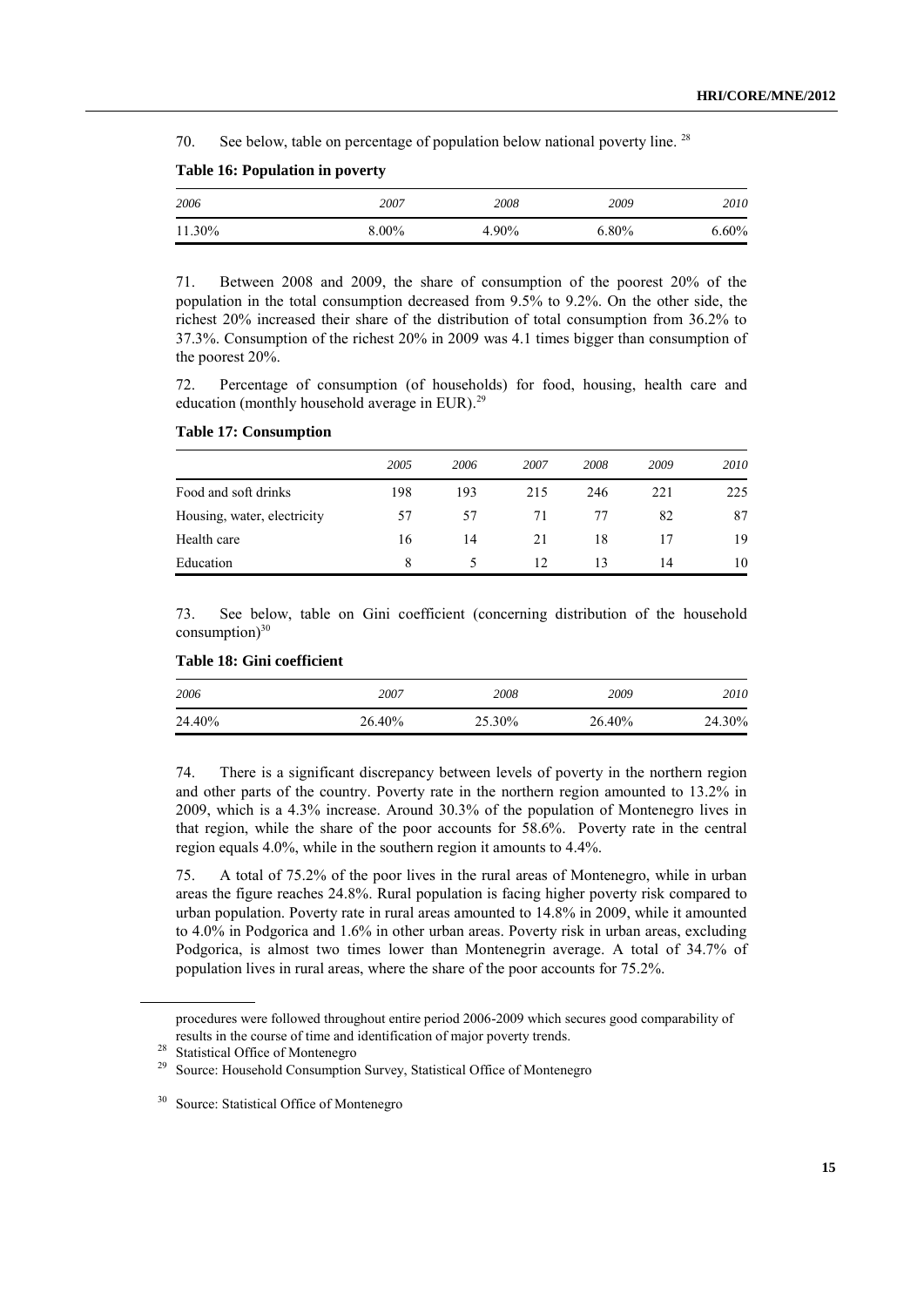76. Poverty rate in urban areas in 2009 amounted to 2.6% and it was several times higher than that in rural areas which was 14.8%.

77. The poor usually live in large households, while the highest poverty rate is encountered in six-member households. Poverty risk in households with more than two children is almost two times higher than the national average.

78. Education reduces poverty risk significantly. Poverty risk is exceptionally low for persons with college and high education, as well as for all the household members where the breadwinner attained such education. Salaries in both, private and public sectors, in the majority of cases secure sufficient funds for the households in order for its members to avoid absolute poverty.<sup>31</sup>

79. Some population groups are considerably poorer than the other. Roma and Egyptians (RE) constitute population that is socially disadvantaged to the highest extent, with the poverty rate equalling 36%, followed by 34% for refugees/displaced persons, 30% for social assistance beneficiaries, 15.7% for pensioners, 12.3% for the long-term unemployed and  $11.9\%$  for people with disabilities.<sup>32</sup>

80. In response to the emerging needs, the Government of Montenegro adopted a number of documents aimed at poverty alleviation.<sup>33</sup> Generally speaking, around  $100$ million  $\epsilon$  have been spent annually for different programmes since adoption of the Development and Poverty Reduction Strategy, which either directly or indirectly contributes to poverty alleviation in Montenegro. Programmes are designed in cooperation with and support from the World Bank and European Commission and by using IPA funds.

81. Moreover, transfers in the social and child welfare system in Montenegro account for more than 50% of social benefits for the poorest population groups. The Family Financial Support Programme and a large number of other social benefits, such as health care provided free of charge, right to individual disability benefit, right to child allowance, and electricity subsidies for vulnerable categories are only some of the efforts made towards mitigating the effects of poverty.

#### **Labour and unemployment**

82. The Employment Office registered 32,552 unemployed people on 31 December 2011 (women accounted for 14,353 or 44.81%).

83. Unemployment rate, observed as the ratio between the number of the unemployed and size of active population, amounted to 13.2% in 2011.

84. See below, table on employment.<sup>34</sup>

#### ` **Table 19: Employment**

<sup>&</sup>lt;sup>31</sup> Source: Poverty Analysis for Montenegro in 2008/ Statistical Office of Montenegro

<sup>32</sup> National Human Development Report, UNDP/2009

<sup>&</sup>lt;sup>33</sup> The following documents were adopted in the period 2003-2009: Development and Poverty Reduction Strategy (2003-2007); Strategy for Reduction of Poverty and Social Exclusion (2007- 2011); Strategy for the Development of Social and Child Welfare System in Montenegro (2008- 2012); Strategy for Integration of People with Disabilities in Montenegro (2008-2016) and Action Plan for implementation of the Strategy for Integration of People with Disabilities in Montenegro (2008-2009); Strategy for Development of Social Protection for the Elderly in Montenegro (2008- 2012); National Action Plan for the Decade of Roma Inclusion 2005-2015 in the Republic of Montenegro: Strategy for Improvement of the Position of RAE Population in Montenegro (2008- 2012).

<sup>&</sup>lt;sup>34</sup> Source: Ministry of Finance of Montenegro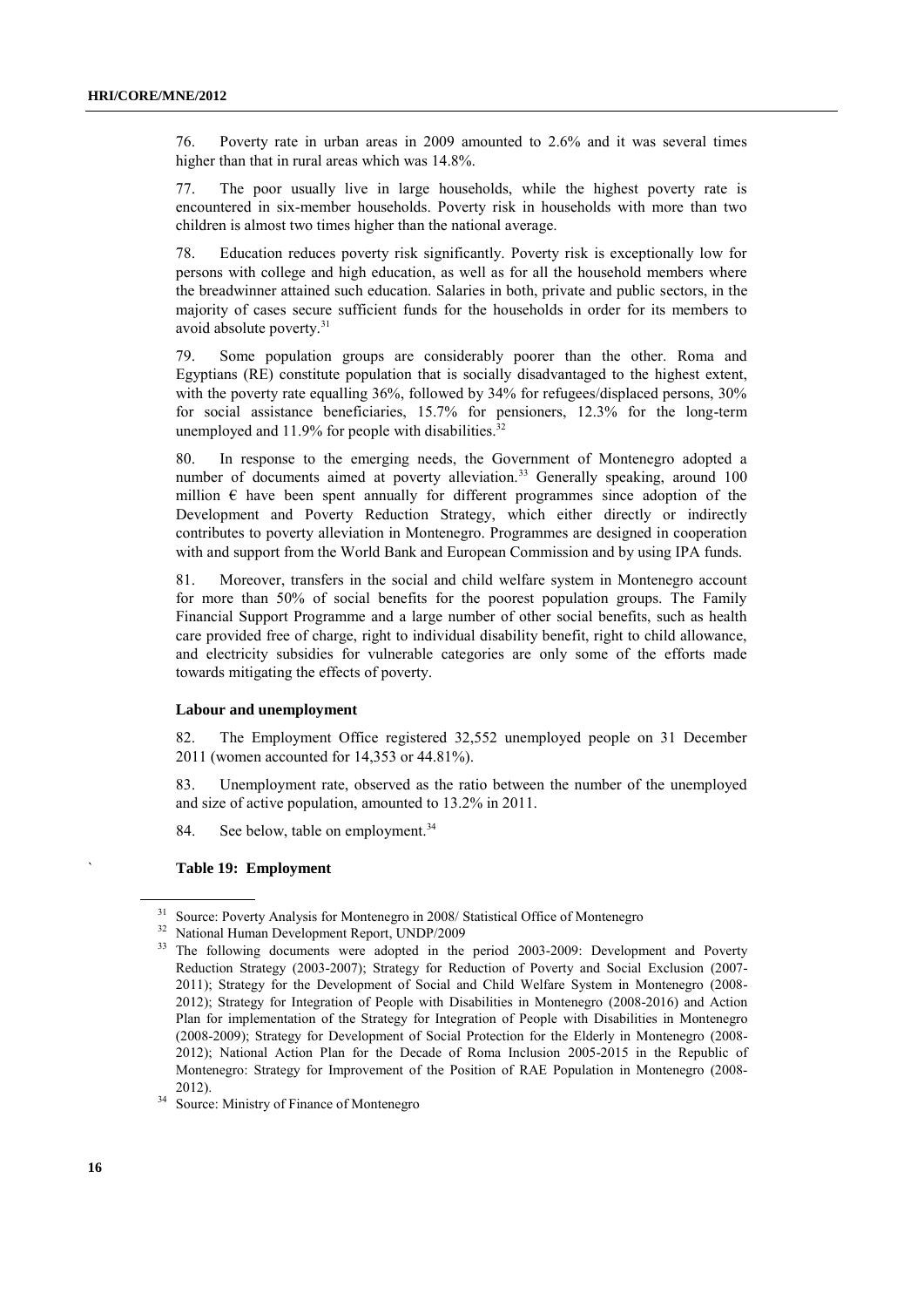| <i>Indicator</i>            | 2004    | 2005   | 2006            | 2007    | 2008    | 2009    | 2010     | 2011    |
|-----------------------------|---------|--------|-----------------|---------|---------|---------|----------|---------|
| Number of the<br>employed   |         |        |                 |         |         |         |          |         |
| Average number              | 143.479 |        | 144,340 150,800 | 156,408 | 166.221 | 174,152 | 161.742  | 163,082 |
| Number of the<br>employed   |         |        |                 |         |         |         |          |         |
| Growth rate                 | 0.6     | 0.6    | 4.5             | 3.7     | 6.3     | 4.8     | $-7.135$ | 0.8     |
| Number of the<br>unemployed |         |        |                 |         |         |         |          |         |
| End of the period           | 58,950  | 48.845 | 38,876          | 31,469  | 28,378  | 30,169  | 32,106   | 30,552  |
| Unemployment<br>rate        |         |        |                 |         |         |         |          |         |
| End of the period           | 25.4    | 21.1   | 16.8            | 13.6    | 12.2    | 13      | 13.8     | 13.2    |

85. Amendments to the Labour Law (Official Gazette of MNE 59/11) which have been in force since 22 December 2011 resulted in the deletion of Article 165, which used to stipulate that the employer may conclude service contract with a person for the purpose of performing work that is outside of the scope of activity of the employer, as this was a mechanism abused to the highest extent in labour legislation. In the past, employers frequently concluded service contracts instead of labour contracts (fixed term or openended) even though the subject of such agreement involved performance of work that fell within the scope of activity of the employer.

86. The service contract, as a special contract, does not have the effect of the character of an employment relationship. It has the character of an obligation and as such it may be concluded but in accordance with the regulations governing obligations.

87. Therefore, if the employer concludes this type of contract with a person who will perform a specific work for an agreed remuneration, under special regulations governing the field of taxation system and social insurance contributions, then the personal income generated from the work performed under the service contract is reported and the tax on that income in the amount of a corresponding percentage and only the contribution for pension and disability insurance on personal income of that person are paid, which makes it different from labour contract. Therefore, the contribution paid on personal income generated under the service contract is calculated into the amount which is the basis for exercising the right to an amount of pension in accordance with the regulations governing pension and disability insurance.

88. The state takes significant employment measures that predominantly aim to provide vocational training and retraining to the vulnerable categories (RE, people with disabilities, single parents etc.) for the purpose of creating conditions to make it easier for them to find a job in the labour market. In accordance with the National Strategy of Employment and Human Resources Development for the period 2007-2011 and National Action Plan for the period 2008-2009, the Employment Office implemented active employment measures in 2009, which included 2,247 hard-to-employ people who account for 46.75% of the total number of participants in these programmes. By implementing these measures, the Office provided employment for around 40% of hard-to-employ people who participated in the programmes in 2009.

 $35$  Data is not comparable due to the change in data source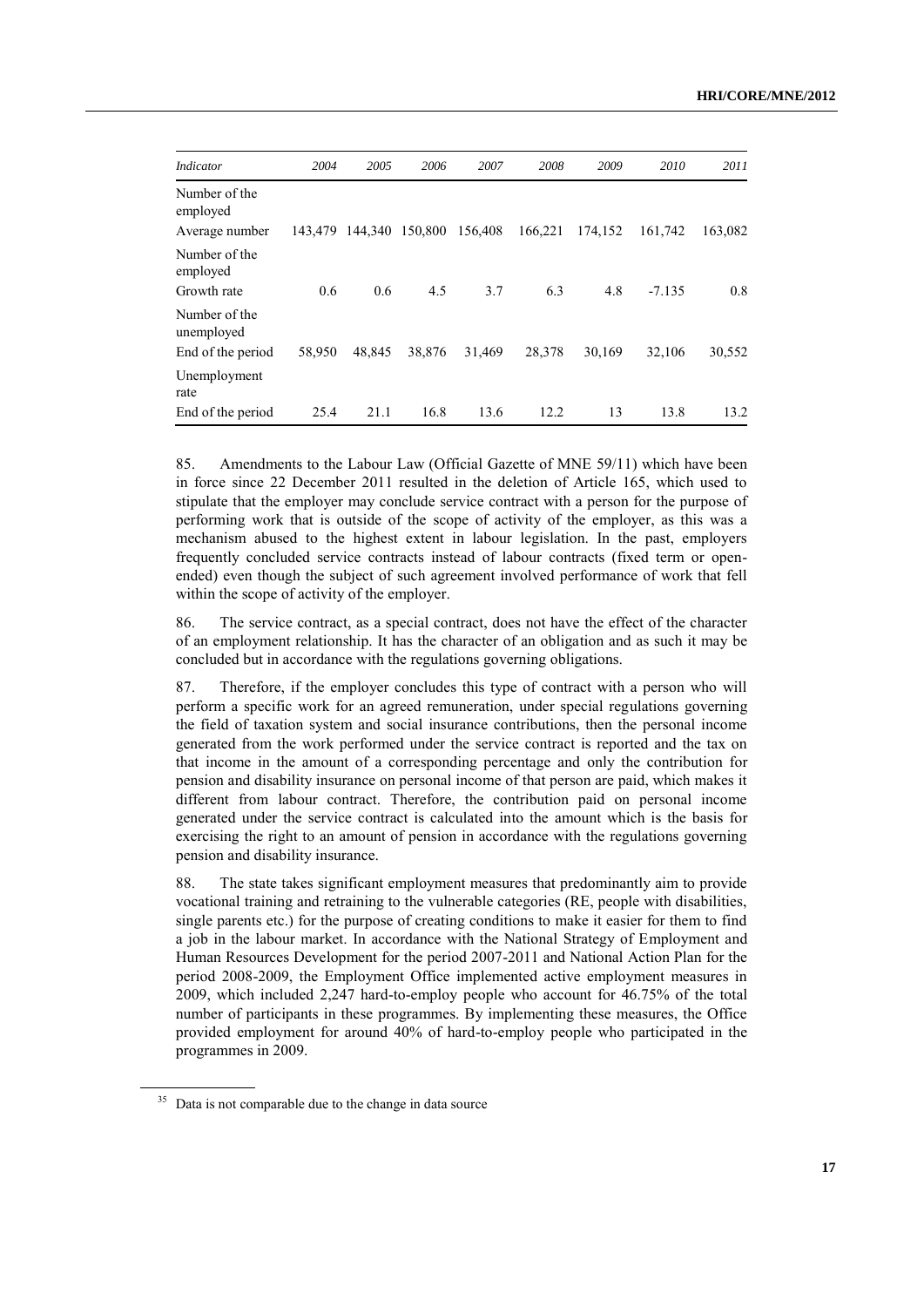89. See below, table on employment by major economic sectors, including data presented separately for formal and informal sectors.<sup>36</sup>

## **Table 20: Employment**

|                                                  | 2006    | 2007    | 2008    | 2009    | 2010    | 2011    |
|--------------------------------------------------|---------|---------|---------|---------|---------|---------|
| Total                                            | 150,800 | 156,408 | 166,221 | 174,152 | 161,742 | 163,082 |
| Agriculture, forestry and<br>water management    | 2,607   | 2,586   | 2,651   | 2,700   | 2,347   | 2,367   |
| Fisheries                                        | 115     | 112     | 129     | 119     | 102     | 101     |
| Mining                                           | 4,159   | 3,753   | 3,721   | 3,178   | 2,332   | 2,028   |
| Processing industry                              | 26,065  | 25,697  | 24,335  | 21,824  | 16,563  | 15,313  |
| Electricity generation                           | 5,627   | 5,594   | 6,042   | 5,456   | 4,369   | 4,463   |
| Construction industry                            | 6,853   | 6647    | 8,831   | 9,997   | 7,903   | 7,966   |
| Wholesale and retail<br>trade, repair            | 29,602  | 30,750  | 31,854  | 36,117  | 36,918  | 37,536  |
| Hotels and restaurants                           | 10,928  | 11,307  | 14,641  | 16,678  | 13,131  | 12,999  |
| Transport, storage and<br>communications         | 12,133  | 11,358  | 12,798  | 13,858  | 12,541  | 12,107  |
| Financial brokering                              | 3,114   | 3,143   | 3,476   | 3,748   | 3,959   | 4,219   |
| Activities in relation to<br>real estate         | 5,905   | 5,354   | 5,631   | 7,356   | 9,264   | 10,598  |
| State administration and<br>compulsory social    |         |         |         |         |         |         |
| insurance                                        | 10,345  | 17,575  | 18,643  | 18,860  | 18,868  | 19,210  |
| Education                                        | 12,846  | 12,687  | 12,892  | 12,992  | 11,854  | 12,206  |
| Health and social<br>insurance                   | 12,012  | 12,004  | 12,356  | 12,238  | 11,238  | 10,946  |
| Other utility, social and<br>individual services | 8,489   | 7,481   | 8,221   | 9,031   | 10,353  | 11,023  |

## **Education**

90. Article 75 of the Constitution of Montenegro guarantees the right to education under equal conditions. Elementary education is compulsory and free of charge. Autonomy of higher education and scientific institutions is guaranteed.

91. Secondary and higher education in Montenegro are free of charge and provided full time.

92. Pre-school education includes children under six years of age, which is the period before they start school. Day nurseries cater for children under three years of age, while children between three and six years of age are assigned to kindergartens by educational groups organised by age.

93. There are 21 pre-school institutions in Montenegro, with the network comprising 91 educational units in which there are 414 educational groups. The total number of enrolled

<sup>&</sup>lt;sup>36</sup> Source: Statistical Office of Montenegro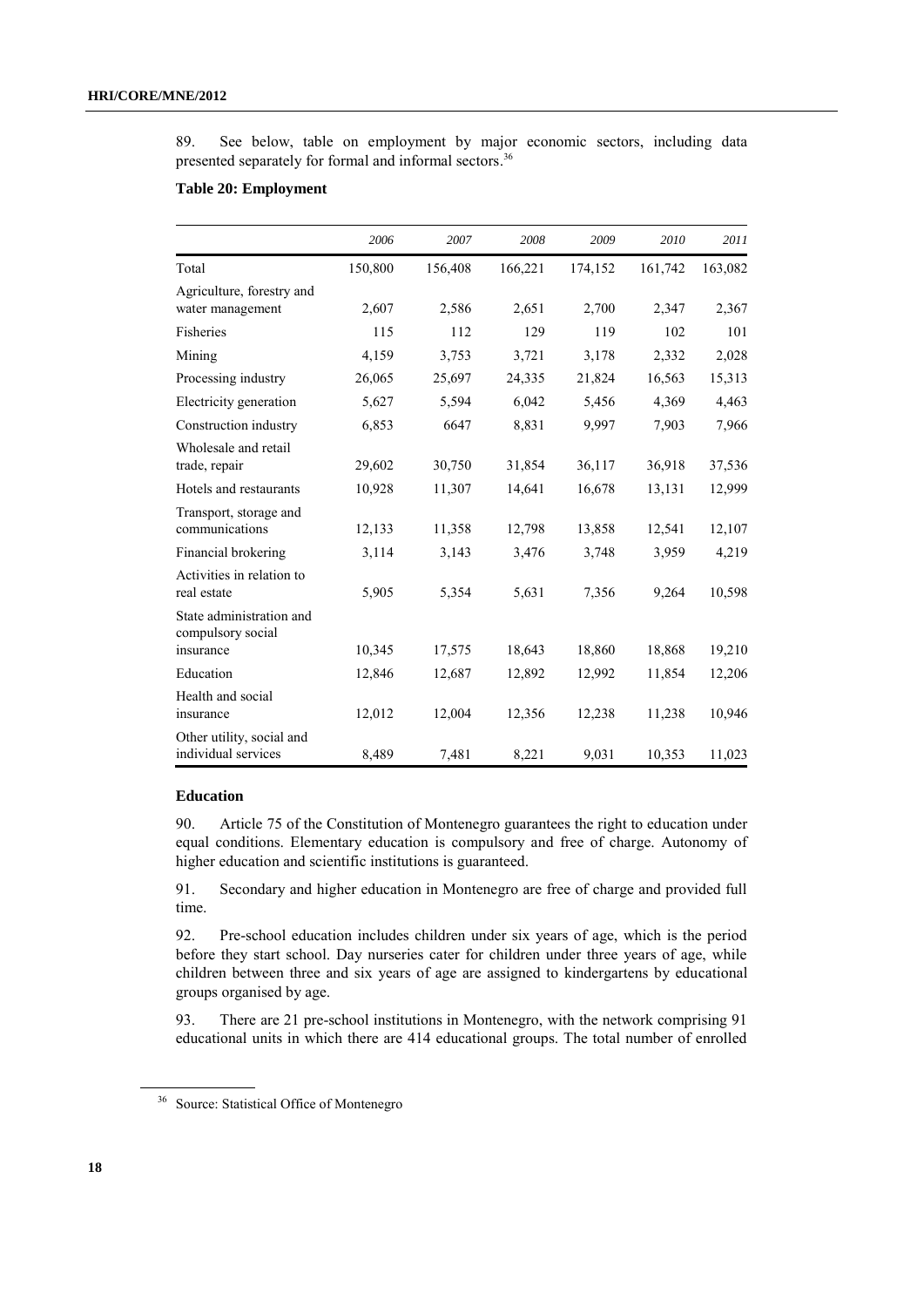children in the 2010/2011 school year was 13,176. Pre-school education included 14,248 children in the 2011/2012 school year.

94. Under the law<sup>37</sup>, elementary education is provided in an elementary school, it is compulsory and free of charge for all the children aged between six and 15 years, regardless of their sex, race, religion, social background or any other personal feature. Parents and guardians have the right to choose a form of education for their children, but they are also obliged to facilitate the exercise of the right to elementary education for their children. Moreover, under conditions laid down by the law, parents may organise home schooling for their children. Elementary education of persons older than 15 years of age is provided in special classes of the school or in the schools for adult education.

95. In the 2012/2013 school year, all the children in elementary schools in Montenegro will be included in a nine-year education that is organised in three cycles. The first cycle, from the first to the third grade, includes class teaching. Due to the developmental characteristics of children, instruction in the first grade is provided by a class teacher and an educator. Children are afforded the opportunity to learn a foreign language, as an optional subject, in the first grade. In the second and third grade teaching is provided by class teachers. In the second cycle, from the fourth to the sixth grade, there is a gradual transition from class teaching to subject teaching, while instruction is provided by the class teacher together with the subject teachers in higher classes of this cycle. The third cycle, from the seventh to the ninth grade, consists completely of subject teaching and instruction is provided by subject teachers. Pupils are also provided with optional subjects in this cycle.

96. In the school year 2010/2011, elementary school was attended by 71,078 children (49% were girls). In the school year 2011/2012, elementary school was attended by 69,976 pupils, which is 1.6% less than the year before. The number of pupils enrolled in the first grade in the school year 2011/2012 was 7,441, which is 0.5% more than in the previous school year when the first grade was attended by 7,401 pupils. According to the records of the Ministry of Interior and Public Administration – Department for Internal Administrative Affairs, 99.1% of the school age children were enrolled in the school year 2011/2012. Their data also show that there are  $7.508^{38}$  school age children to be enrolled in the school year 2011/2012.

97. Progressive increase in the number of pupils in the period from the 2004/2005 school year until the 2007/2008 school year was also the result of gradual involvement of schools in the reform process – nine year elementary education, which is why the two generations enrolled in the first class at the same time (six year old and seven year old children).

98. The average number of pupils in one class in the school year 2011/2012 is 22.88. The average number of pupils per teacher in this school year is 14. However, it is necessary to emphasise that the ratio between the number of pupils and the number of teachers varies from one city to another, ranging from 18.5 pupils (in Budva) to 4.4 pupils per teacher (in Šavnik).

99. Persons older than 15 years of age who did not complete elementary education may attain it in accordance with the adult education curriculum. Elementary school (ES) "Radoje Čizmović" - Nikšić, ES "Marko Miljanov" - Podgorica and Workers` University in

<sup>&</sup>lt;sup>37</sup> Law on Elementary Education, Official Gazette of RMNE 64/2, 49/07, Official Gazette of MNE 45/10

<sup>38</sup> Data of the Ministry of Interior and Public Administration – Department for Internal Administrative **Affairs**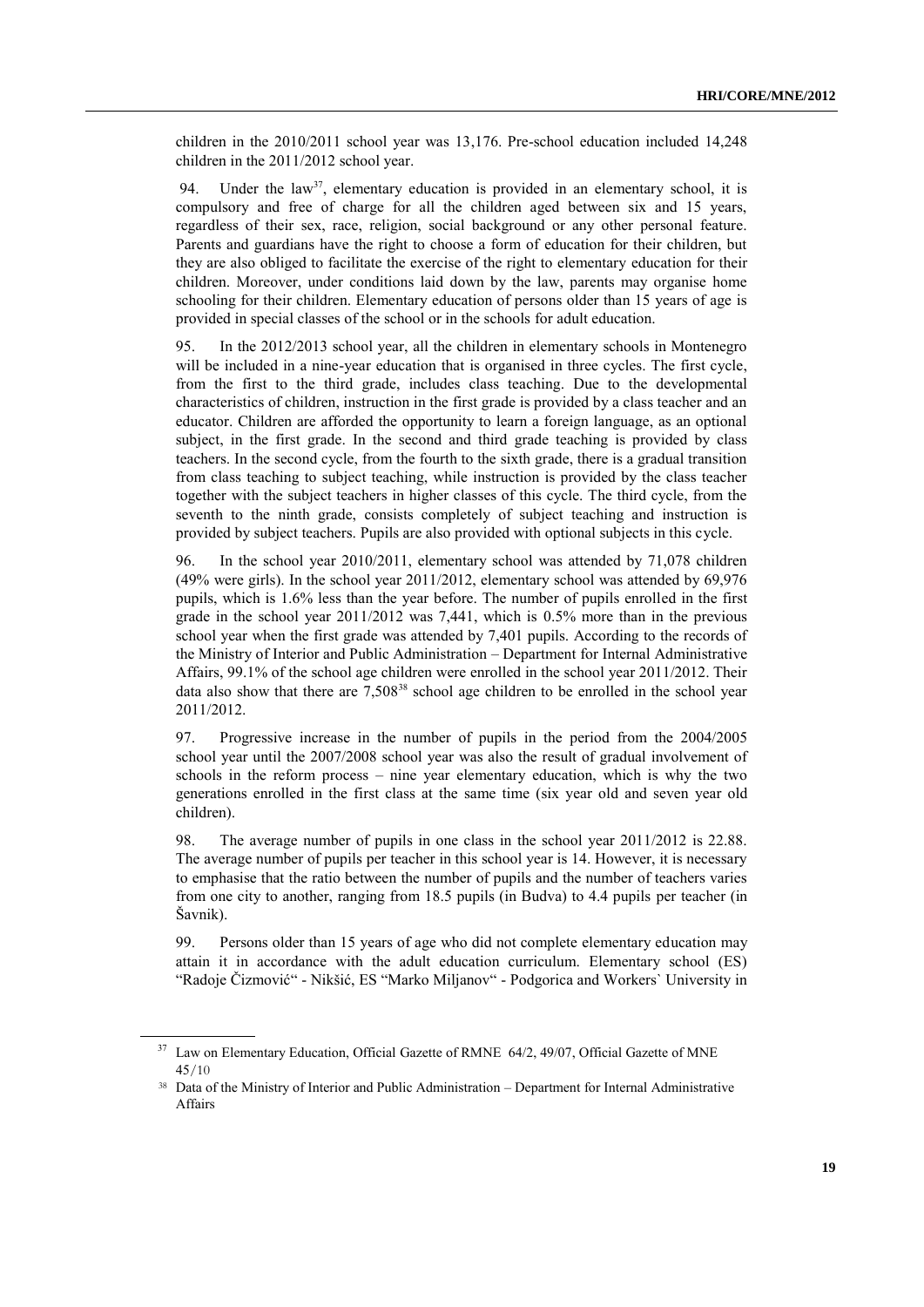Podgorica hold the licence granted by the Ministry of Education and Sports to organise elementary education of adults.

100. Twelve elementary schools in Montenegro implement elementary education curriculum in Albanian. These are the schools in the following municipalities: Bar (1), Plav  $(2)$ , Podgorica  $(4)$ , Rožaje  $(1)$  and Ulcinj  $(4)$ . In the school year 2010/2011, teaching in Albanian was organized for 3,076 pupils, which is 4.3% of the total number of children in regular elementary schools, of whom girls accounted for 48.5 %. The total number of classes in these schools is 173; the average number of children per class is 17.8. The study programme for teachers in Albanian was launched in the school year 2004/2005. So far, 35 pupils graduated from it. This programme includes 80% of teaching in Albanian and 20% in Montenegrin.

101. The number of RE children included in elementary education has increased over the past decade. In the school year 2011/2012, there were 1,582 RE pupils in elementary schools in Montenegro. The Strategy for Improving the Position of RE Population in Montenegro envisages 10% annual increase in the enrolment of these children in pre-school institutions and the enrolment of all these children in elementary school.

102. Children and the young with special learning needs<sup>39</sup> receive their education in three ways: in the regular classes of regular schools (as the first option), in special classes of regular schools (including joint participation in extra-curricular activities of the school, and joint teaching of some subjects with their peers) and in the institutions for pupils with developmental disorders (when that is in the only option and in the best interest of the child).

103. A significant number of strategic documents aimed towards the development of educational system has been prepared (national qualifications framework, vocational education, career orientation, per capita financing of education, organising curriculum modules and evaluation of qualifications based on credits etc.). Activities are implemented under the Law on National Qualifications Framework with the aim of establishing national qualifications framework and developing qualifications based on learning outcomes.

104. The total number of pupils in secondary schools in the school year 2010/2011 was 31,914, while 10,410 of them were the pupils attending the general programme secondary school. External graduation exam was taken by 2,520 pupils of the general programme secondary school. External vocational exam was taken by 3,427 pupils of vocational schools who are educated in accordance with the new curricula. Four-year education was completed by 6,865 pupils.

105. The total number of pupils in secondary schools in the school year 2011/2012 was 31,929. Out of that number, 10,410 were the pupils of the general programme secondary school. Four-year education was completed by 6,675 pupils, while external graduation exam was taken by 2,458 pupils of the general programme secondary school. External vocational exam was taken by 2,889 pupils of vocational schools (the new curricula).

106. The new curricula will be implemented in the school year 2012/2013 in all schools and classes. All the pupils of vocational schools educated in accordance with the four-year curricula will take external vocational exam.

<sup>39</sup> Children with developmental disorders and disabilities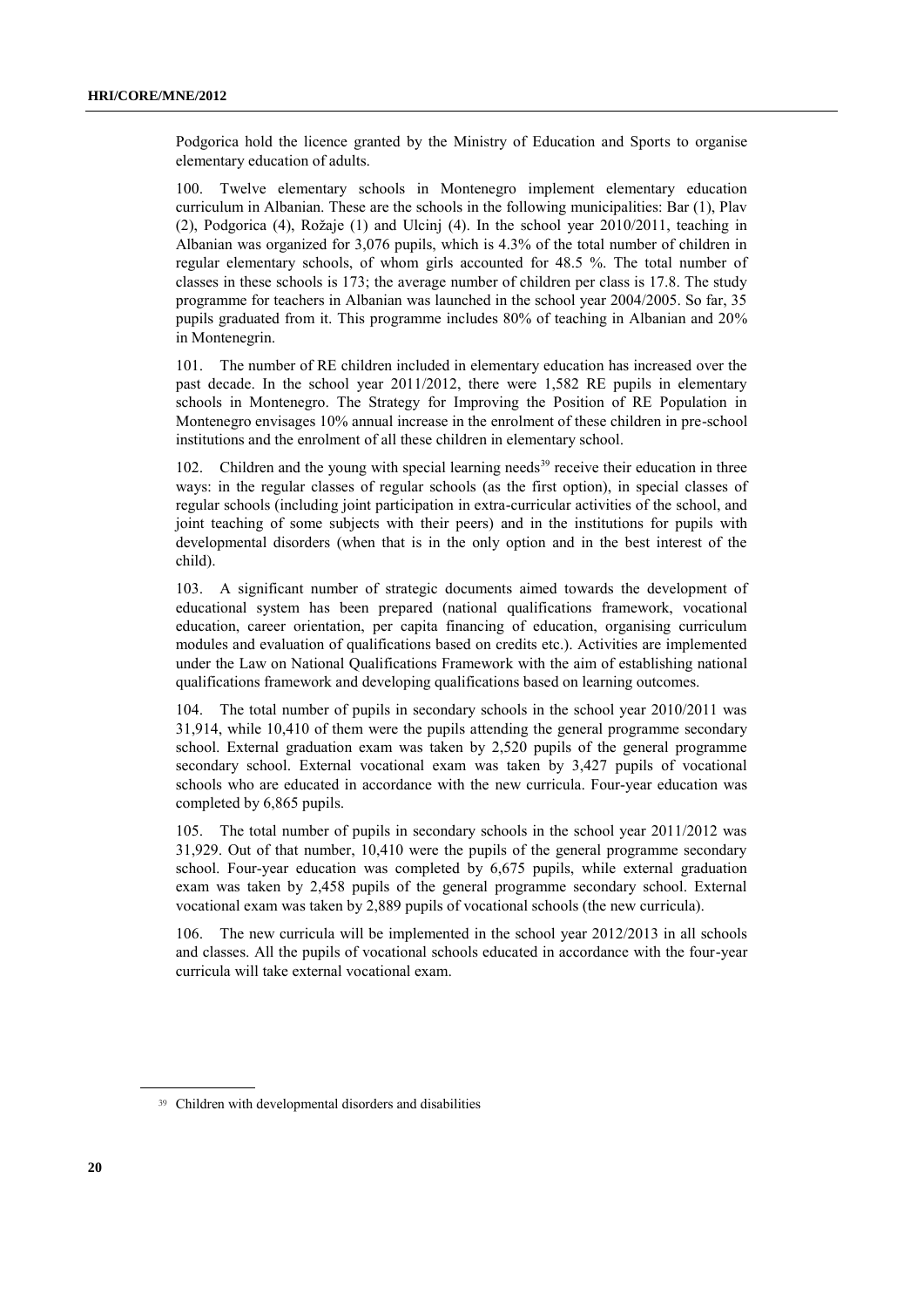107. According to the latest population census conducted in April 2011<sup>40</sup>, in Montenegro there are 542,649 persons aged 10 and over. Of that number, 8,149 are illiterate which accounts for 1.5%. The average age of an illiterate person is 62 years.

108. See below, table on population aged 6 and over classified in accordance with school attendance by age.<sup>41</sup>

## **Table 21: School attendance**

| Sex                      |         |      | <b>Not</b><br>No receiving<br>Total response education education | Total<br>number<br>of those | receiving Elementary Secondary academic applied<br>school | school | Basic  | studies studies | Basic Postgraduate Postgraduate<br>specialist<br>studies | studies | Master Doctoral<br>studies |
|--------------------------|---------|------|------------------------------------------------------------------|-----------------------------|-----------------------------------------------------------|--------|--------|-----------------|----------------------------------------------------------|---------|----------------------------|
| Total                    | 573,915 | 594  | 435,296                                                          | 138,025                     | 69,556                                                    | 32,799 | 22,799 | 5,275           | 2554                                                     |         | 714                        |
| $5-9$                    | 31,266  |      | 2,596                                                            | 28,670                      | 28,670                                                    |        |        |                 |                                                          |         |                            |
| $10 - 14$                | 41,371  |      | 1,204                                                            | 40,167                      | 39,572                                                    | 595    |        |                 |                                                          |         |                            |
| $15-19$                  | 44,093  | $21$ | 6,610                                                            | 37,462                      | 1,314                                                     | 32,168 | 3,321  | 668             |                                                          |         |                            |
| 20-24                    | 42,816  | 46   | 25,467                                                           | 17,303                      |                                                           | 36     | 12,628 | 2,872           | 978                                                      | 780     | 9                          |
| 25-29                    | 45,793  | 59   | 38,567                                                           | 7,167                       |                                                           |        | 3,844  | 936             | 725                                                      | 1,529   | 133                        |
| 30-34                    | 44,495  | 56   | 40,922                                                           | 3,517                       |                                                           |        | 1,647  | 446             | 411                                                      | 864     | 149                        |
| 35-39                    | 41,879  | 45   | 39,983                                                           | 1,851                       |                                                           |        | 793    | 174             | 211                                                      | 537     | 136                        |
| 40-44                    | 40,496  | 45   | 39,516                                                           | 935                         |                                                           |        | 336    | 109             | 98                                                       | 282     | 110                        |
| 45-49                    | 43,089  | 40   | 42,510                                                           | 539                         |                                                           |        | 150    | 39              | 74                                                       | 188     | 88                         |
| 50-54                    | 43,613  | 41   | 43,304                                                           | 268                         |                                                           |        | 61     | 26              | 42                                                       | 95      | 44                         |
| 55-59                    | 41,223  | 34   | 41,074                                                           | 115                         |                                                           |        | 26     | 5               | 13                                                       | 42      | 29                         |
| 60-64                    | 34,196  | 29   | 34,141                                                           | 26                          |                                                           |        |        |                 | $\overline{2}$                                           | 12      | 12                         |
| 65 and<br>over           | 79,337  | 107  | 79,226                                                           | 4                           |                                                           |        |        |                 |                                                          |         | 4                          |
| <b>Not</b><br>applicable | 248     | 71   | 176                                                              | 1                           |                                                           |        |        |                 |                                                          | 1       |                            |

## **Economic indicators**

109. Major economic indicators, for the period 2004 – 2012 are presented in the table below. 42

## **Table 22: Economic indicators**

|                                 | 2004  | 2005  | 2006  | 2007  | 2008  | 2009   | 2010  | 2011  | 2012  |
|---------------------------------|-------|-------|-------|-------|-------|--------|-------|-------|-------|
| GDP (mil $\epsilon$ )           | 1.700 | 1.815 | 2.149 | 2,680 | 3,086 | 2,981  | 3,104 | 3,273 | 3,405 |
| GDP real<br>growth by $\%$      | 4.4   | 4.2   | 8.6   | 10.7  | 6.9   | $-5.7$ | 2.5   | 2.5   | 0.5   |
| GDP per<br>capita <sup>43</sup> | 2.648 | 2.912 | 3.443 | 4,280 | 4,908 | 4,720  | 5,006 | 5,279 | 5,492 |

<sup>40</sup> Source: Statistical Office of Montenegro

<sup>41</sup> Source: Statistical Office of Montenegro, the 2011 population census

<sup>42</sup> Source: Ministry of Finance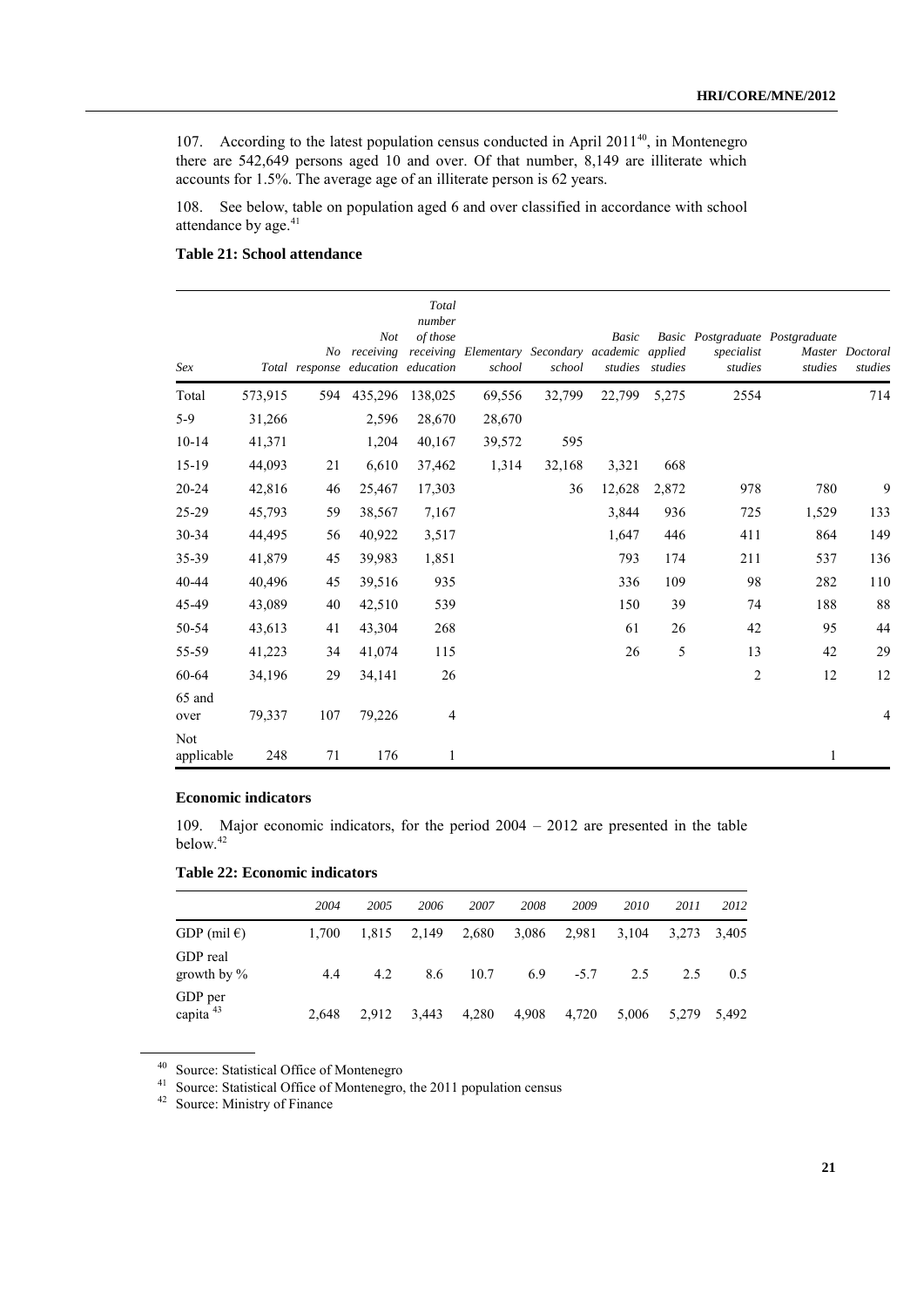## **HRI/CORE/MNE/2012**

|                                                                                                  | 2004                                                                           | 2005                | 2006       | 2007   | 2008   | 2009   | 2010   | 2011          | 2012   |
|--------------------------------------------------------------------------------------------------|--------------------------------------------------------------------------------|---------------------|------------|--------|--------|--------|--------|---------------|--------|
| GDP per<br>capita PPP (€)                                                                        | 7,369                                                                          | 7,959               | 8,910      | 10,120 | 11,058 | 10,538 | 10,774 | 11,228        | n/a    |
| GDP per<br>capita, PPP<br>(% of share of<br>the EU27<br>$average)^{44}$                          | n/a                                                                            | 31                  | 36         | 40     | 43     | 41     | 41     | 43            | n/a    |
| Average gross<br>salary                                                                          | 303                                                                            | 326                 | 377        | 497    | 609    | 643    | 715    | 722           |        |
| Average net<br>salary                                                                            | 195                                                                            | 213                 | 246        | 338    | 416    | 463    | 479    | 484           |        |
| Average age<br>pension                                                                           | 150                                                                            | 156                 | 168        | 190    | 250    | 300    | 309    | 321           |        |
| Average<br>pension                                                                               | 123                                                                            | 129                 | 140        | 159    | 209    | 253    | 261    | 273           |        |
| <b>GINI</b><br>coefficient<br>$(%)^{45}$                                                         |                                                                                | 25.9                | 24.4       | 26.4   | 25.3   | 26.4   | 24.3   |               |        |
| Number of<br>issued work<br>permits                                                              | 29,136                                                                         | 25,694              | 23,965     | 39,247 | 58,340 | 17,108 | 14,596 | 19,469        |        |
| Public<br>spending $\frac{6}{6}$<br>of GDP)                                                      | 40.6                                                                           | 41.5                | 42.3       | 43.2   | 50.4   | 51.1   | 47.2   | 44.65         | 40.1   |
| Public finance<br>deficit (% of<br>GDP)                                                          | $-1.3$                                                                         | $-1.6$              | 3.2        | 6.3    | $-0.4$ | $-5.7$ | $-4.9$ | $-5.4$        | $-2.3$ |
| Public debt<br>$(% \mathcal{L}_{0}(\mathcal{L}_{0})\rightarrow \mathcal{L}_{1}(\mathcal{L}_{1})$ | 40.2                                                                           | 38.6                | 32.6       | 27.5   | 29.0   | 38.2   | 40.9   | 45.3          | 50.0   |
| VAT rates <sup>a</sup>                                                                           |                                                                                |                     | 17% and 0% |        |        |        |        | 17% 7% and 0% |        |
| Income $tax -$<br>rates                                                                          |                                                                                | 0% 15%, 19% and 23% |            |        | 15%    | 12%    |        |               | 9%     |
| Corporate tax $\bullet$<br>- rates                                                               | 15%<br>15,000€+20%<br>of the amount<br>of profit<br>exceeding<br>$100,000 \in$ |                     |            |        |        |        |        |               | 9%     |

<sup>a</sup> Remarks *concerning tax rates: VAT rate in 2004 and 2005 amounted to 17% and 0%, and since 2006 it amounted to 17%, 7% and 0% (VAT is accounted for and paid at the reduced rate of 7% of* 

<sup>43</sup> Statistical Office of Montenegro and IMF estimates for 2011 and 2012

<sup>44</sup> Source: Statistical Office of Montenegro

<sup>45</sup> Source: Statistical Office of Montenegro: Gini coefficient refers to an entire consumption (of the rich and of the poor) in society. Its values of inequality range between  $0$  and  $1(0 - \text{means that everyone})$ has the same consumption or income, and 1- means that 1 person has all the income or consumption in the society, while everyone else has zero income).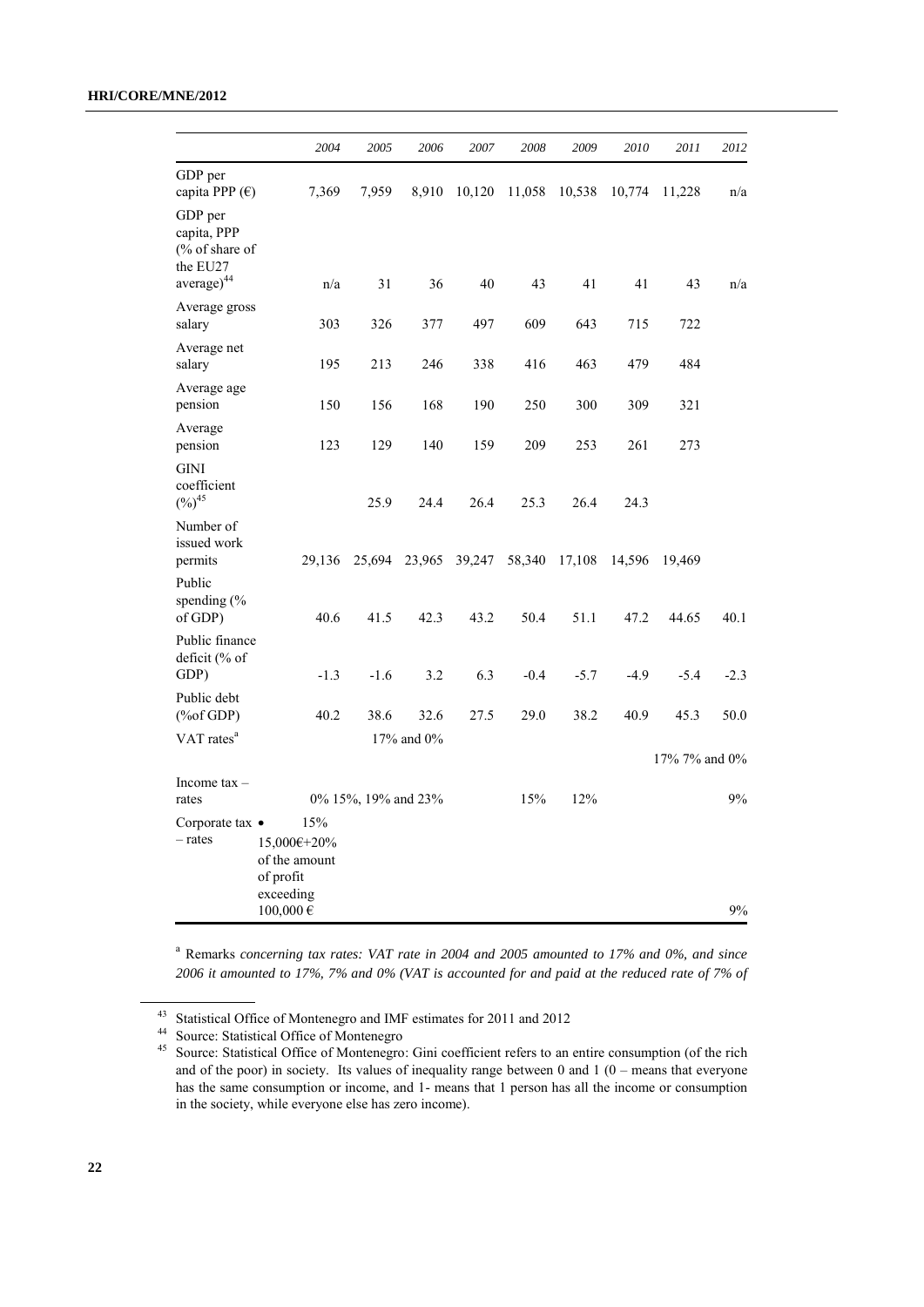*the supply of goods, services and import of products in respect of the following: basic products for human consumption, medicines, including also drugs used in veterinary medicine, orthotic and prosthetic tools, as well as medical devices which are surgically implanted in the body, textbooks and teaching aids; books, monographic and serial publications; accommodation services in hotels, motels, tourist settlements, boarding houses, camps and villas; drinking water, except for bottled water; daily and periodic press, except for the press with completely or partly advertising content; services of public transportation of passengers and their personal baggage; public hygiene services; funeral services and goods related to these services; copyright and services in the fields of education, literature and arts; copyright in the fields of science and art objects, collections and antiques referred to in the Article 45 of the Law on Value Added Tax; services charged in the form of tickets for cinema and theatre, concerts, museums, fairs, amusement parks, exhibitions, zoos and similar cultural and sport events, except for those for which exemption from VAT is prescribed; services regarding the use of sport facilities for non-profit purposes; services provided in marinas; computer equipment; fodder, fertilizer, plant protection products, reproduction seeds, planting material and breeding stock). Services of public interest are exempted from VAT payment as follows: public postal services, as well as supply of goods directly related with these deliveries; health services and care and delivery of goods including supply of human organs, blood and human milk, in accordance with the regulations governing health insurance; social security services and the supply of goods directly*  linked to social security services in accordance with the regulations governing social security *services; services in pre-school education and in education and training of children, youth and adults, including the supply of goods and services directly linked to these activities, provided that these activities are performed in accordance with the regulations governing this field; services and deliveries of goods by nursery schools, elementary, secondary schools, universities, and by student catering and boarding institutions; services in the field of culture, including tickets for cultural events and supply of goods directly linked to those services provided by non-profit organisations in accordance with the regulations governing the field of culture; services related to sports and education in the field of sports provided by non-profit organisations (unions, associations etc.); public broadcasting services, except for services of commercial nature; religious services and supply of goods directly connected with religious services provided by religious communities in order to satisfy the needs of the faithful, in accordance with the regulations governing these organisations; services provided by non-governmental organisations established in accordance with the regulations governing activities of these organisations, unless there is a probability that such exemption would lead to distortion of competition.*

*Income tax rate was progressive in the period 2004-2003 equalling 0%, 15%, 19% and 23%, whereas a single tax rate of 15% has been used since 2007, in 2009 it was reduced to 12% and after that, in 2010, it was reduced down to 9%.*

*The Law on Amendments to the Law on Corporate Profit Tax (Official Gazette of RMNE 80/04), which has been in force since 01 January 2005, introduced a proportionate corporate tax of 9% instead of earlier progressive rates. The system of progressive rates was used until 2005 with 15% payable on profit under 100,000 €, and where the profit exceeded 100,000 € the tax was paid on the basis of a formula 15.000*  $\epsilon$  + 20% on profit over 100,000  $\epsilon$ .

#### **Economic and Social Development**

110. European integration and full EU membership are strategic priorities of Montenegro. Projections of economic and social development require fulfilment of certain preconditions: ensuring significant inflow of foreign direct investments, increasing domestic savings and their activation through banking and other types of investment mechanisms and continuing the process that involves institutional and expert assistance to Montenegro (institutional and organisational, environmental and development, technical and economic assistance).

111. Economic policy of Montenegro, within the framework of an open system, defines export-oriented economy as a permanent commitment. The Export Promotion Strategy of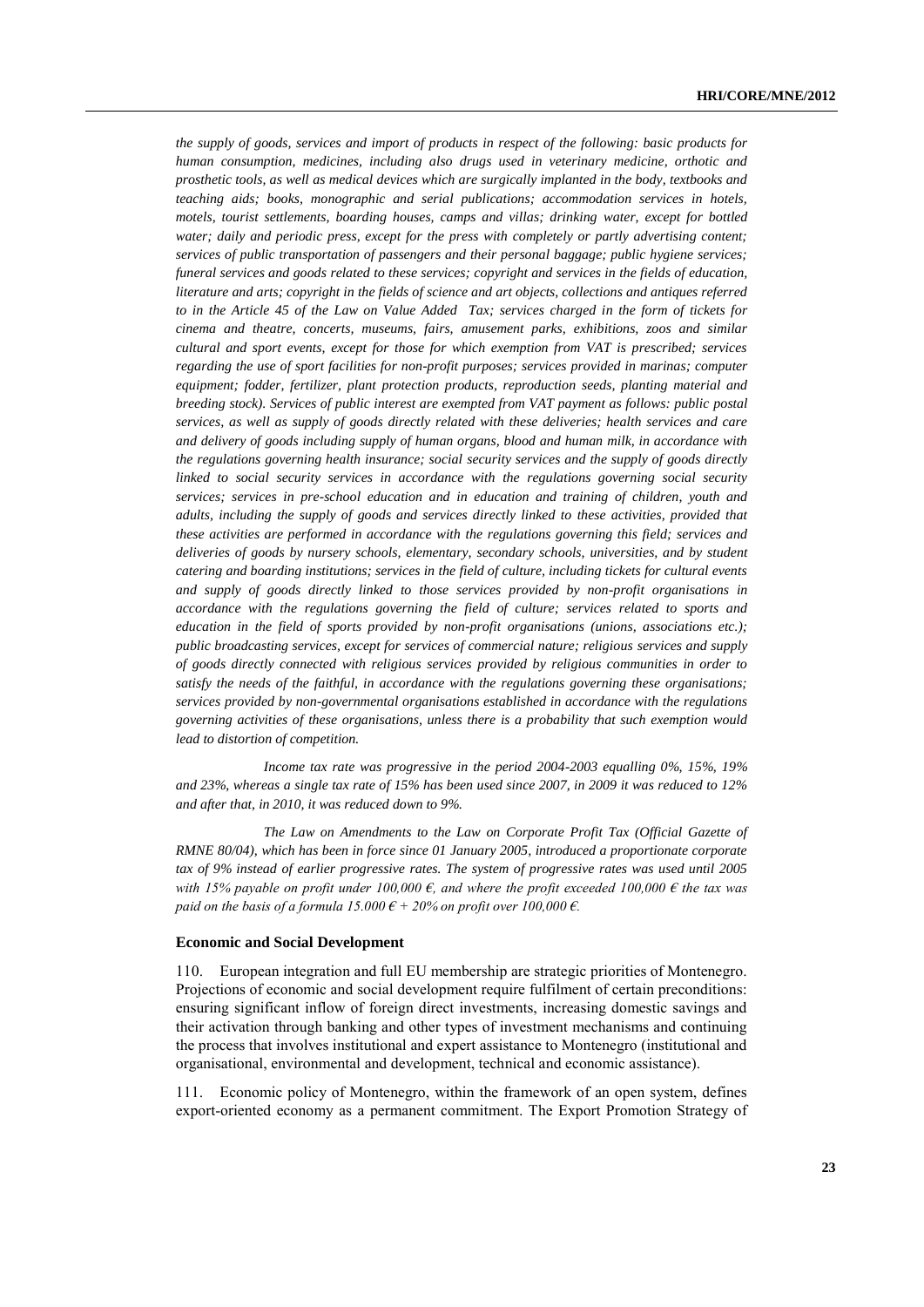Montenegro prioritises tourism, manufacturing and export of products that have undergone several processing stages, as well as securing the share of credit potential of the commercial banking which is directed towards financing export transactions.

112. Spatial development of Montenegro is based on the following general principles: ensuring rational use of land and space and recognizing and using the value of landscape; implementation and consistent application of sustainable development principles in accordance with the recommendations arising from the Rio Declaration and the Millennium Declaration; all population groups are target groups of the economic and social development – socially and spatially marginalised groups will be integrated and widespread unplanned construction and illegal use of land will be prevented by developing appropriate legal instruments, improving control mechanisms and their application. The draft Law on Legalising Illegal Constructions, which is still to be given consideration by the Government, was prepared in order to prevent illegal use of land.

113. In order to prevent regional social and economic disparities in Montenegro, it is necessary to undertake special activities aimed towards the fastest possible completion of the most important tasks:

- More dynamic overall economic and social development of Montenegro is elaborated in more detail in objectives and strategies in the relevant fields.
- Reducing disparities between the levels of development of certain areas may be achieved by creating conditions for permanent and sustainable development, depending on the development resources and potential of a given area, and also by decreasing disparities between the living conditions in the areas, developing social services network in underdeveloped areas, developing and promoting entrepreneurship, developing the so-called "sustainable" economy and building human resources, while also focusing on the development of demographically challenged areas.
- Balanced development of areas with similar or common development possibilities and/or problems (rural areas, border areas, coastal and mountain areas, protected areas and endangered areas which are foreseen to be protected, wider areas of bigger cities etc.).
- Coordination between all the management and decision-making levels, and primarily inter-sectorial harmonisation of different decisions and their compliance with regional and local development requirements, setting up development agencies to provide support to entrepreneurs and sustainable local development, as well as pursuing of already foreseen establishment of regional and local business centres for small and medium-sized enterprises.
- Institutional and organisational adjustments, constructive participation of Montenegro in Euro-Atlantic and Mediterranean cooperation and integration.

114. Balanced economic development, along with an efficient and rational spatial development, nature and biodiversity conservation, upgrade of utilities infrastructure, as well as conservation of, and increase in, cultural diversity of space (cultural heritage) should ensure minimum conditions and quality of life in all the parts of Montenegro by means of the following: channelling spatial development efforts so as to achieve maximum positive effects, ensuring rational use of space and safety of the population by compliance with the relevant planning procedures, reconciling spatial development and limitations of the space, fostering biodiversity conservation, protection and conservation of eco-systems, provision of utilities infrastructure for the existing and newly planned building land, rational management of communal waste and other types of waste, conservation of cultural diversity, development of urban and rural diversities, rational use of natural resources,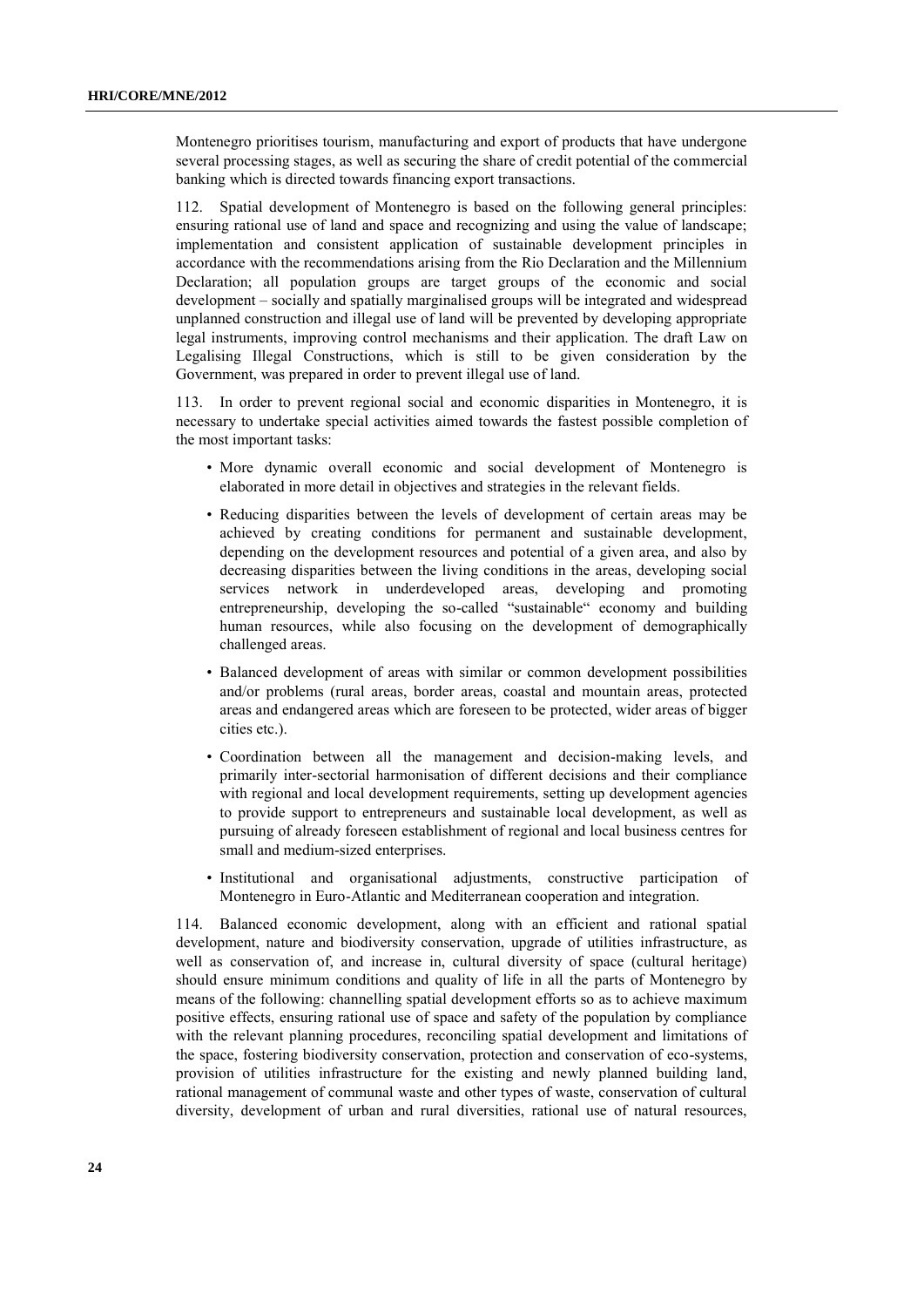integration of Montenegro into the European region, development and industrialisation in terms of cross-border cooperation with the neighbouring countries and implementation of the existing legal provisions and spatial planning documents.

#### **Regional development**

115. Montenegro is characterised by significant regional development disparities that are predominantly manifested through underdeveloped northern region and developed central and southern regions. In addition to economic difficulties, underdevelopment of the northern region also gives rise to limitations of social development (as a result of a limited access to institutions and services) and increased disparities in terms of unsustainable use of natural resources (primarily forests).

116. Even though the northern region covers somewhat more than a half of the territory of Montenegro, it is characterised by the following:

- small share of GDP and low GDP per capita;
- high unemployment rate:
- population decline population size reduces constantly, somewhat less than one third of the population lives there;
- poverty rate significantly higher than the Montenegrin average;
- under development of the transport (and other types of) infrastructure, particularly in rural areas.

117. On the other hand, resources of the northern region are very significant, particularly in terms of agriculture (67% of arable land, 70% of livestock) and forestry (71% of timber). Moreover, it has a significant potential for the development of different types of tourism, particularly those that might contribute to the upgrade of the tourism offer and overall sustainability of the tourism sector. The southern region is also the area with the highest density in Montenegro where (together with the central region) a considerable number of inhabitants is still migrating.

118. Despite a significant decline, unemployment is still one of the critical economic concerns. In addition to economic problems, unemployment also causes significant social problems such as social exclusion, feeling of deprivation and futility etc.

119. Generating new jobs and decreasing unemployment (particularly in terms of reducing gender inequality, fostering employment of the youth and people with disabilities) are some of the critical challenges of sustainable development. Other major challenges are related to the growth in job opening (reducing occurrence of unprotected labour – black market labour or labour in grey economy zone) and, particularly, resolving unemployment issues of displaced persons, refugees and Roma as these are the population categories facing unemployment rate which is 10-20% higher than the average.

120. Basis for creating policies in the future should be an endeavour to reduce regional development disparities and improve living conditions in underdeveloped areas, predominantly by means of more intensive support to the development of the northern rural areas and optimum use of comparative advantages of these areas, in accordance with parameters defined in the Law on Regional Development of Montenegro.<sup>46</sup>

<sup>46</sup> Official Gazette of MNE 20/2011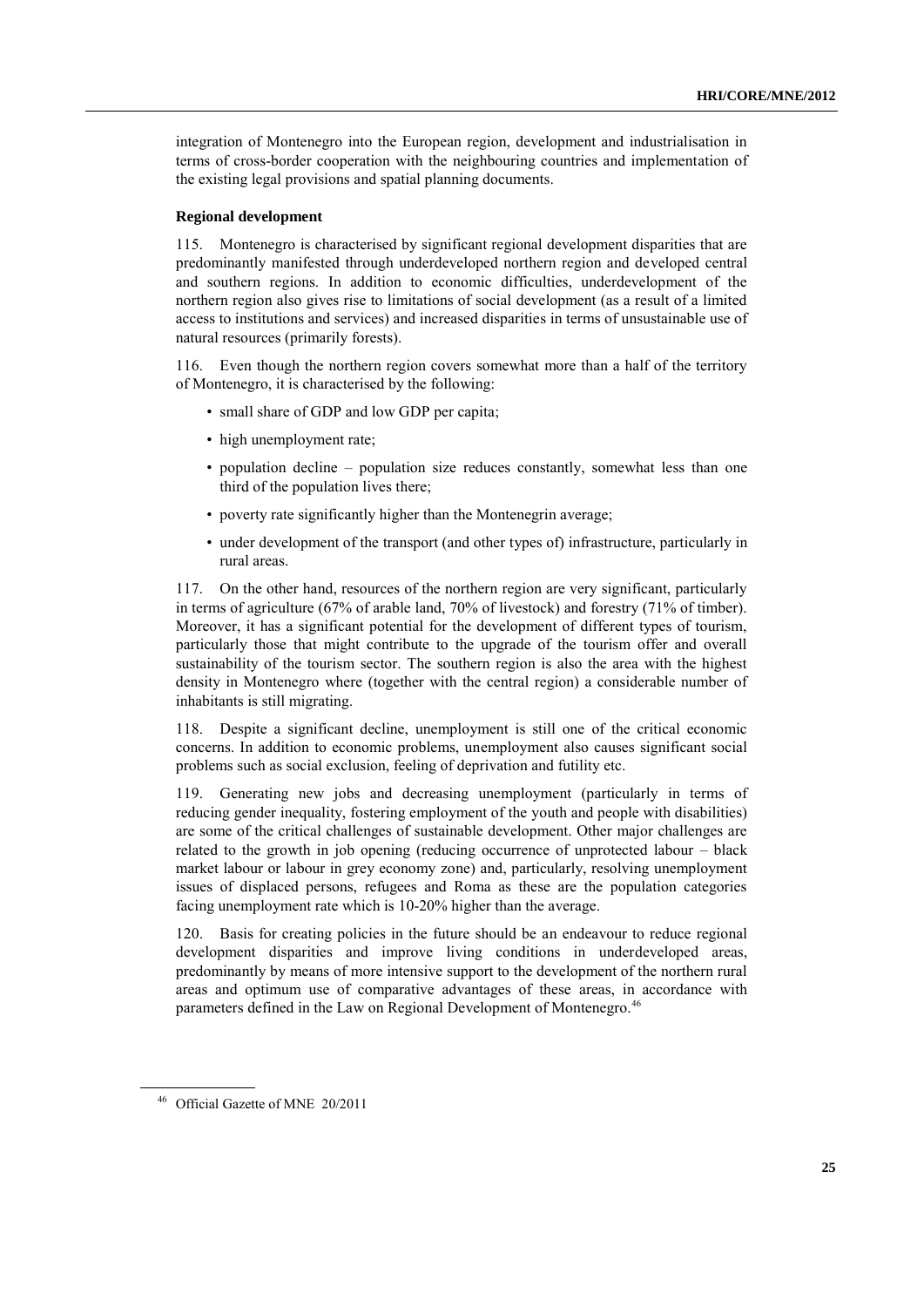#### **Transport**

121. The transport infrastructure and organisation of the transport make large contribution in terms of activating the economic potential, while the transport sector accounts for a significant share of the national GDP.

122. Numerous problems and limitations in Montenegrin transport make it difficult for important economic sectors such as tourism, agriculture and trade to develop in a faster and more efficient manner. These primarily include specific terrain configuration, accumulated problems in respect of organisation of participants in the transport chain, financing and management and insufficient use or poor condition of the transport infrastructure.

123. General framework for creating and implementing the transport policy in Montenegro includes an endeavour to achieve good clearance with the least possible impacts on the space, while minimising negative environmental impact of the transport and increasing safety.

124. Measures to improve infrastructure predominantly focus on putting in place financial prerequisites for maintenance and construction of the new transport infrastructure funded from both, public and other available sources.

#### **Tourism**

125. Commitment to tourism as a driving force of the economy and new development cycle is based on the fact that Montenegro has resources that are important for tourism development and that this activity generates development of other, complementary activities such as transport, trade, banking, agriculture, construction industry etc. Such development produces a number of positive economic effects, including decrease in unemployment, increase in the standard of living of the population and contribution to the regional rural development (by keeping people in the countryside and mitigating the problem of "ageing" of the countryside by developing agriculture and types of tourism related to the countryside and agriculture – agro, eco and rural tourism).

126. Numerous infrastructural problems impede tourism development: insufficient and low quality infrastructure, inadequately resolved or unresolved wastewater and solid waste treatment and the problem concerning water and electricity supply (particularly during tourism season). In addition, the following problems, or limitations, are identified: uneven distribution of accommodation capacities, high pressure of investors on the coast and the most attractive sites, lack of the high quality staff, insufficient age and educational structures in rural areas, short season and large oscillations in the number of people staying on the coast during and out of the season (which has negative impact on the quality of life of local population).

127. A number of strategic documents aimed towards the development of different types of tourism in various geographic areas has been prepared. The Master Plan for Tourism Development, as the main strategic document, foresees considerable increase in tourist capacities. This particularly refers to the development of tourism in the Northern area.

128. Priority tasks of the National Strategy for Sustainable Development include: creating more diverse tourism offer (development of rural, agro, eco, mountain, cultural, sport tourism and other types of tourism) and integrating sustainability criteria in selection of the tourism development projects.

129. The principles of, and guidelines for, sustainable tourism development have been adopted as the framework to be used in preparation and adoption of strategic documents and plans in order to preserve cultural integrity, observe fundamental environmental principles and protect biodiversity on one hand, and to strike the best balance between economic, social and environmental requirements on the other. These principles and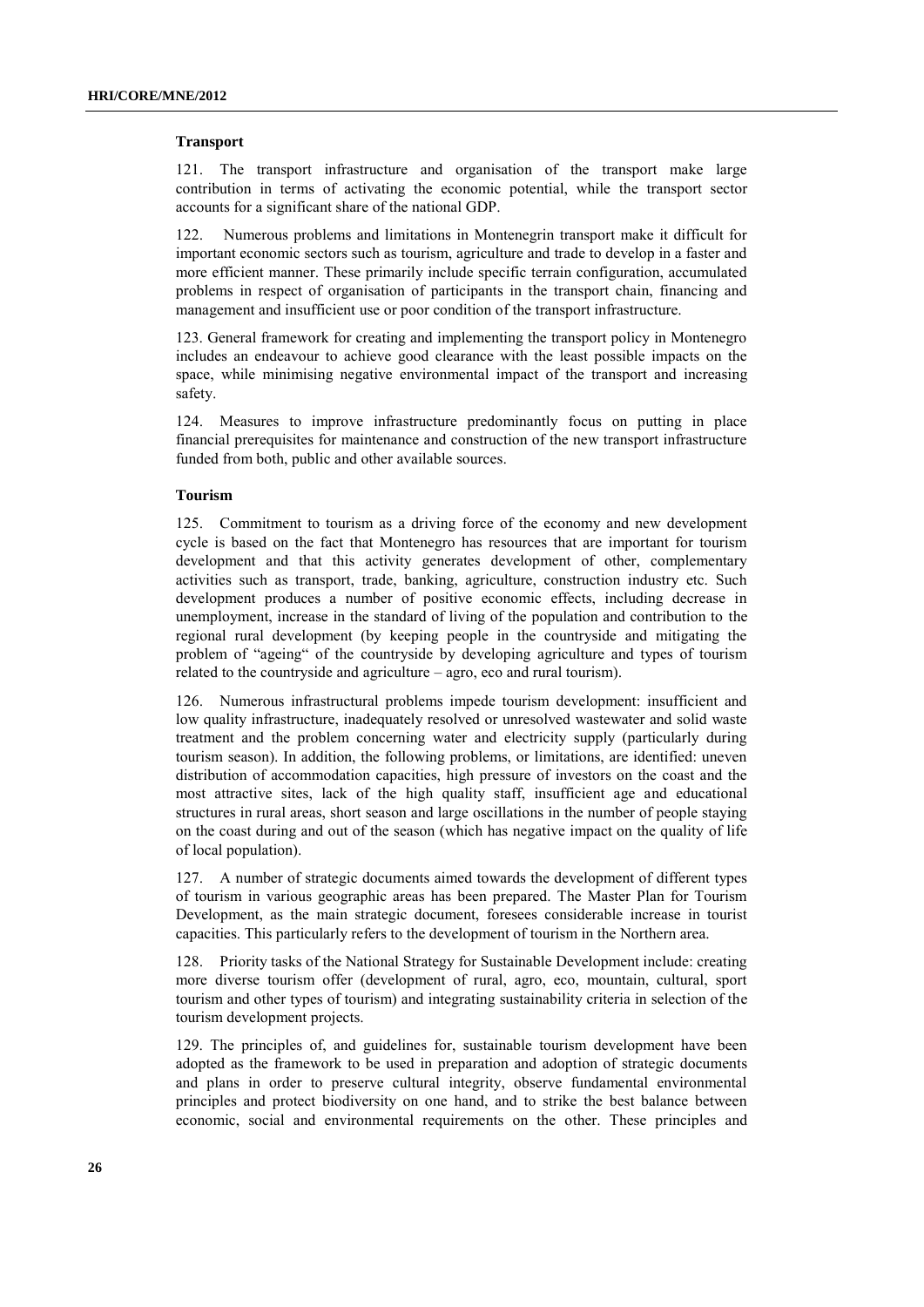guidelines originated from recommendations of the World Tourism Organization, a part of UN family (UNWTO) and they include, among other things, an assessment and management of carrying capacity of the border area, sustainability indicators etc.

#### **Agriculture and rural development**

Agriculture is at the top of priorities of economic development of Montenegro, together with tourism and services. Agriculture accounts for around 15% of the total GDP, while it provides permanent jobs for 9% of active labour force.

131. Despite limited arable land that covers around 518,000 ha, Montenegrin agriculture is quite diverse. Moreover, an important advantage involves the fact that the land generally is not exploited and that Montenegro still uses a low level of mineral fertilisers (around ten times less than the EU average) and plant protection products, which is an excellent starting point for the development of organic agriculture. However, there is a trend involving the loss of arable land, predominantly in terms of its use for other purposes. In order for this area to develop, it is necessary to improve legislative framework, system of resource monitoring and data collection and also to meet the required EU standards.

132. Circumstances that hinder agricultural development are the following: fragmentation of holdings and farming in difficult natural conditions; in majority of cases, it is just an additional occupation which slows down modernisation and market orientation of a holding; low level of educational and technical knowledge of producers in terms of their engaging in agriculture as a business; insufficiently built infrastructure in the countryside; and underdeveloped market infrastructure.

133. Montenegro opted for the concept of sustainable agricultural development which places agriculture in a context that is significantly broader than its significance in terms of the GDP share. The starting point is a multiple role of agriculture which performs the function of sustainable rural development, environment protection and long-term sustainable management of resources, economic function, function of supporting tourism development, social, food related and national-cultural functions.

134. Priority tasks in the development of agriculture and fisheries are the following: ensuring a stable and high quality food supply by increasing competition of domestic producers, sustainable management of resources and rural development, ensuring adequate standard of living for rural population. Improvement of agriculture requires encouragement of producers in primary production to establish mutual connections, develop market infrastructure and create favourable conditions for attracting foreign investments in processing capacities and product distribution. Moreover, it is necessary to work on the development of the system for safety control of products, development of organic agriculture, promotion of specific forms of domestic products and dissemination of knowledge concerning good agricultural practice for the purpose of environment protection.

## **Energy**

135. Energy sector is critically important for the sustainable development of Montenegro from both, generation and energy consumption perspectives. The reason behind this is the fact that supply of electric power in sufficient quantities is a prerequisite of economic development and satisfactory standard of living on one hand while, on the other hand, energy generation and consumption are related with significant negative environmental impacts.

136. This field encounters the following significant problems: low level of energy efficiency, losses in electric power transmission and distribution, unfavourable structure of electric power consumption and primary energy sources (coal, oil, etc.), extremely unfavourable structure of consumers dominated by Aluminium Plant (KAP) and Steel Mill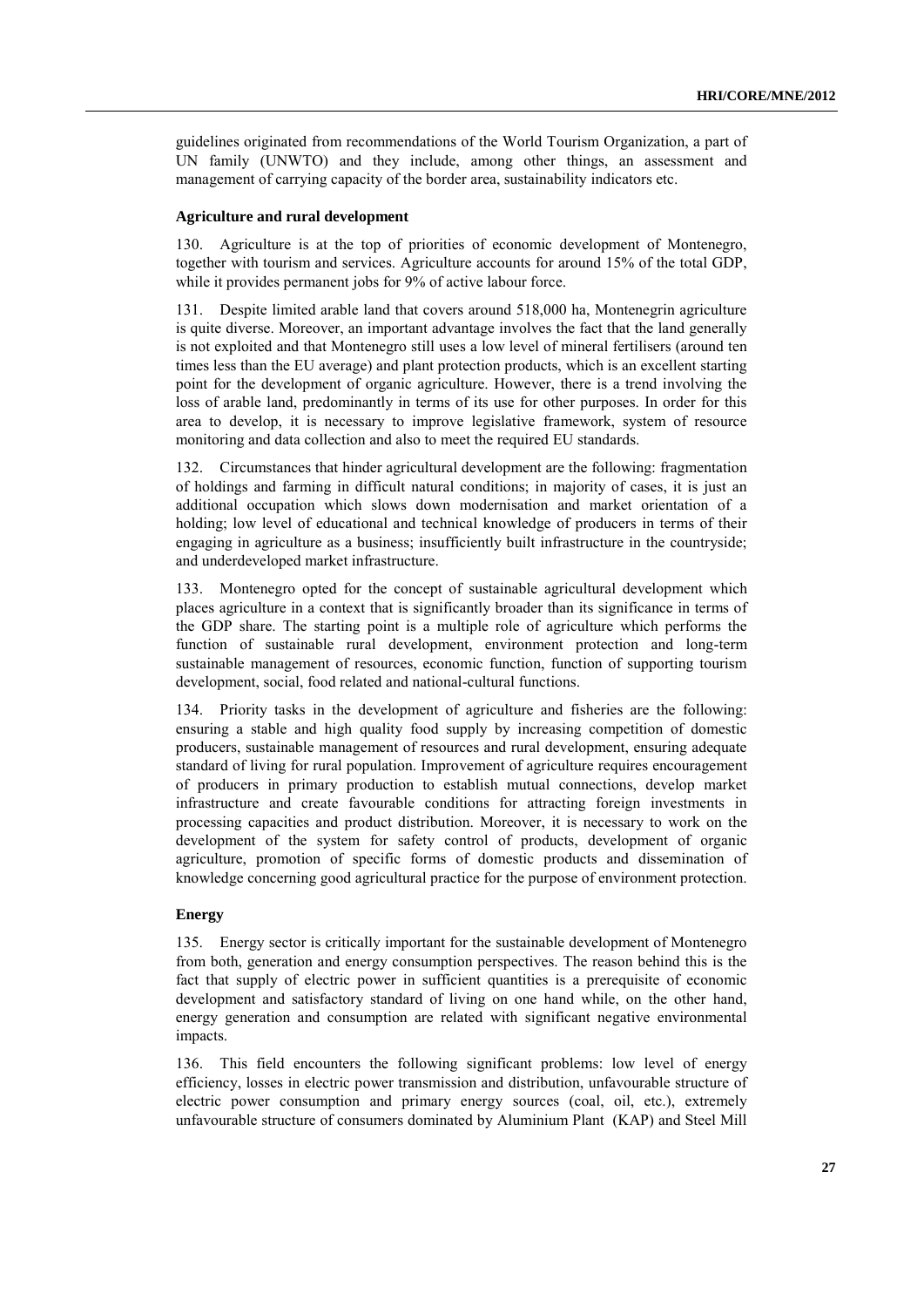in Nikšić, extremely high import dependency in meeting energy needs and low level of exploitation of Montenegrin energy resources, which particularly refers to the available hydro potential.

137. Addressing problems in energy sector is connected with significant difficulties. Building the new hydro power plants may cause negative environmental impact, which is why decisions on their construction need to be made on the basis of a detailed, and comprehensive environmental impact assessment. In making such decisions, one needs to give full consideration to the economic, social and environmental advantages and disadvantages of the projects concerned.

138. Montenegro has relatively significant possibilities to generate electric power in thermal power plants since exploitation reserves of coal in Pljevlja and Maoci basins are estimated at about 170 million tons. The existing limitations primarily concern the fact that combustion of fossil fuels is connected with significant local and global environmental problems.

139. Activities aimed at creating conditions for the construction of small hydro power plants are currently implemented, together with activities aiming to provide for a higher level of the use of renewable energy sources.

140. In the process of developing new energy facilities and in their exploitation Montenegro will ensure compliance with the national regulations currently in force and with the undertaken international obligations in the fields of energy, environment protection, competition etc. Moreover, the requirement that the development of new energy facilities is not to disturb integrity of protected areas, especially the ones under international protection regime, will be taken into account.

141. Priority tasks in energy sector are the following: rational electric power consumption and reduction of energy import dependency, while ensuring optimal utilisation of domestic resources and giving priority to renewable energy sources.

#### **Industry**

142. The existing industrial structure is quite unfavourable from several aspects and the following ones in particular: obsolete and out-dated technology and equipment, structure of industrial capacities dominated by companies, capital structure in which fixed assets are prevailing, with continuous lack of current assets and dominance of energy-intensive producers.

143. The level of industry competition is extremely low and accumulated capital for investing in the upgrade and development projects is also missing. In such conditions, the challenges related to restructuring and upgrading industrial facilities are quite considerable.

144. Major courses of action in the industrial sector in the forthcoming period include continuation of privatisation and restructuring, creating legal conditions for liberalising market of industrial products and development of small and medium-size enterprises in industry, which should result in increased competitiveness. Particular attention should be paid to the social and other types of programmes that take care of redundant employees in the privatisation process.

145. From the perspective of sustainable development, the priority task is to improve the effects of industry on the environment.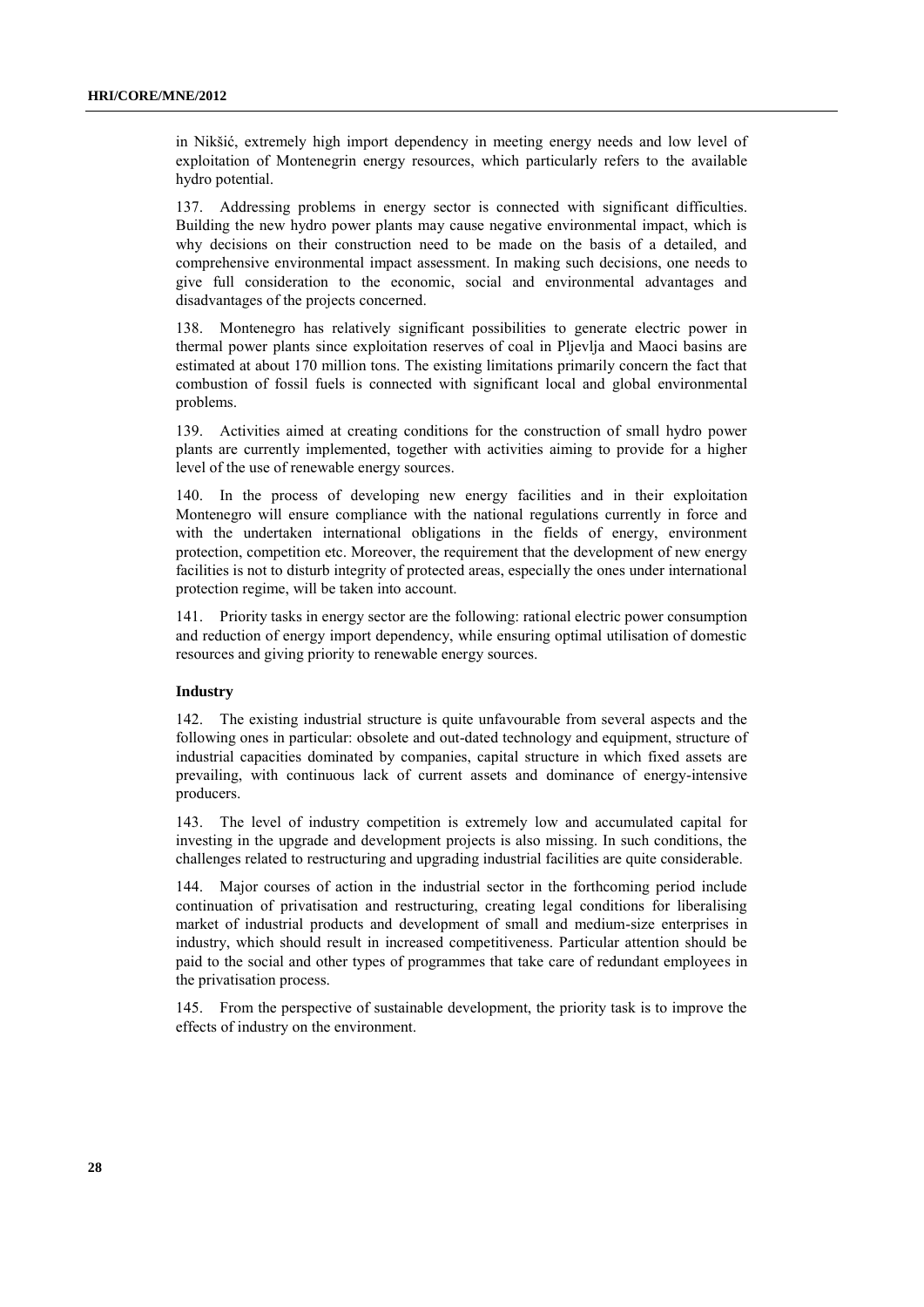# **B. Constitutional, political and legislative structures of the State**

## **1. Political framework**

146. Montenegro, a member state of the United Nations, Council of Europe and other international, political, economic and other associations and unions, adopted the new Constitution of Montenegro on 22 October 2007.<sup>47</sup>

147. Montenegro is an independent and sovereign state, with republican form of government. It is a civil, democratic, ecological state and the state of social justice, based on the rule of law. Bearer of sovereignty is the citizen with Montenegrin citizenship. The citizen exercises his/her powers directly and through freely elected representatives. The powers not stemming from the freely expressed will of the citizens in democratic election in accordance with the law can neither be established nor recognised.

148. Montenegro cooperates and develops friendly relationships with other states, regional and international organisations, based on the principles and rules of international law. Montenegro may accede to international organisations. Montenegro may not enter into a union with another state by which it loses its independence and full international personality.

149. The power is regulated following the principle of the division of power into the legislative, executive and judicial. The legislative power is exercised by the Parliament, the executive power by the Government and the judicial by courts. The power is limited by the Constitution and the law. The relationship between powers is based on checks and balances. Montenegro is represented by the President of Montenegro. Constitutionality and legality are protected by the Constitutional Court. Army and security services are under democratic and civil control.

## **2. Constitutional structure**

#### **Legislative power**

150. The Parliament: adopts Constitution; adopts laws; adopts other regulations and general enactments (decisions, conclusions, resolutions, declarations and recommendations); proclaims state of war and emergency; adopts the budget and final statement of the budget; adopts the national security strategy and defence strategy; adopts the development plan and spatial plan of Montenegro; decides on the deployment of units of the Army of Montenegro in international forces; regulates the state administration system; supervises Army and security services; calls for the national referendum; elects and dismisses from duty the Prime Minister and members of the Government; elects and dismisses from duty the President of the Supreme Court and President and judges of the Constitutional Court; appoints and dismisses from duty: Supreme State Prosecutor and state prosecutors, Protector of Human Rights and Freedoms; Governor of the Central Bank and members of the Council of the Central Bank of Montenegro; President and members of the Senate of the State Audit Institution and other officials stipulated by the law; decides on immunity rights; grants amnesty; ratifies international agreements; calls for public loans and decides on the credits of Montenegro; decides on the use of state property exceeding the value stipulated by the law; performs other affairs as well, stipulated by the Constitution or by the law.

<sup>47</sup> Official Gazette of MNE1/2007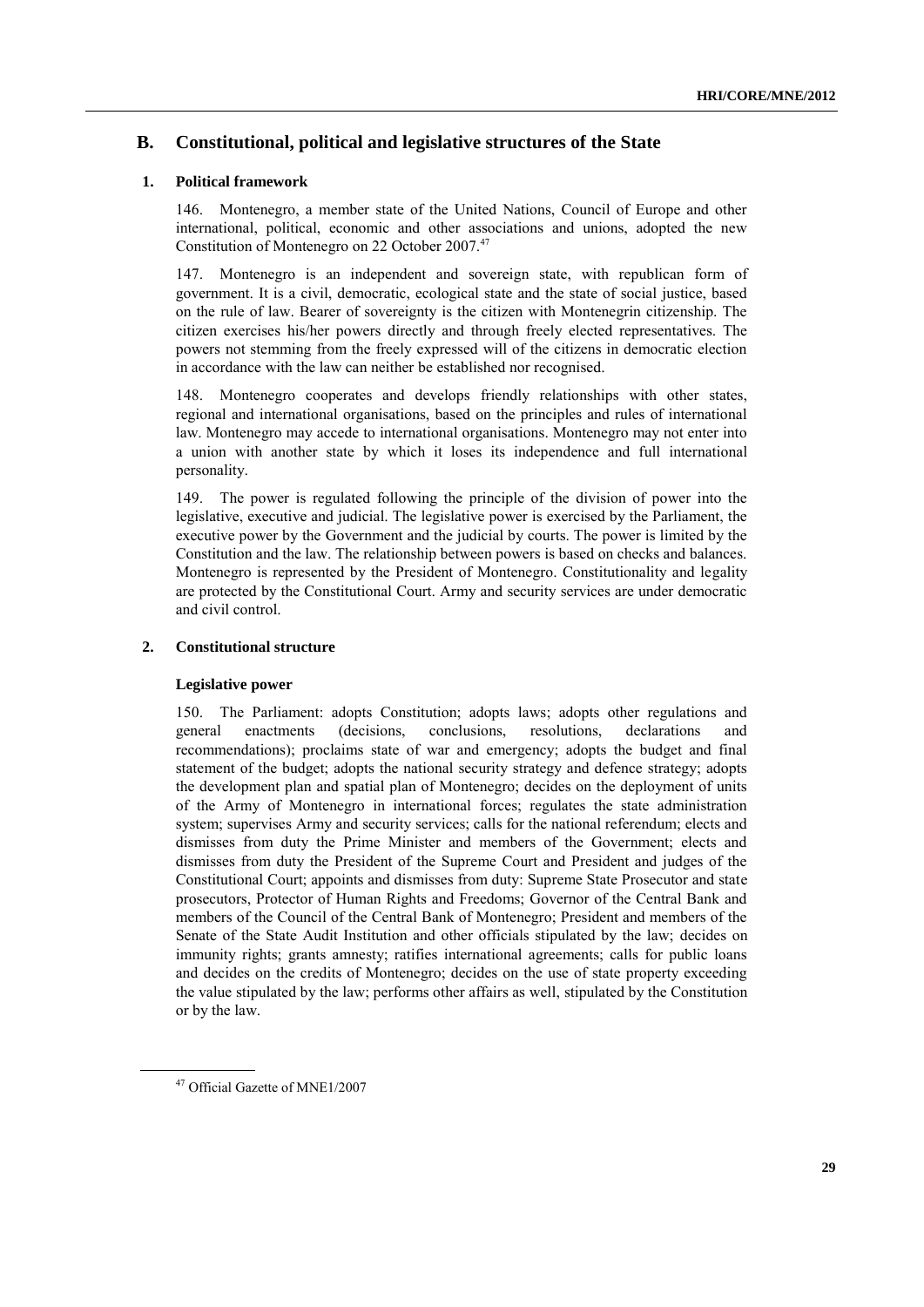151. The Parliament consists of Members of the Parliament elected directly, on the basis of the general and equal electoral rights and by secret ballot. The Parliament has 81 Members. Term of the Parliament is four years. The term of the Parliament may cease prior to the expiry of the period for which it was elected by dissolving or reducing the term of the Parliament. If the term of the Parliament expires during the state of war or state of emergency, the term is extended for the period of up to 90 days after the end of the circumstances that have caused such state. At the proposal of the President of Montenegro, the Government or minimum 25 MPs, the Parliament may reduce duration of its term.

152. Article 79 of the Constitution of Montenegro stipulates that persons belonging to minority nations and other minority groups are guaranteed, *inter alia*, the right to authentic representation in the Parliament of Montenegro and assemblies of the local government units where they constitute a significant share of the population, in accordance with the principle of affirmative action.

153. In the last early parliamentary elections of the Members of the Parliament of Montenegro held on 29 March 2009, there were 498,305 voters registered on the electoral roll, of whom 329,819 voted.

- 154. The current,  $24^{th}$  Parliament of Montenegro, consists of 81 Members as follows:
	- 36 MPs from the Democratic Socialist Party,
	- 16 MPs from the Socialist People's Party,
	- 9 MPs from the Social Democratic Party,
	- 8 MPs from the New Serb Democracy,
	- 5 MPs from the Movement for Changes,
	- 3 MPs from the Bosniak Party,
	- 4 MPs from Albanian parties (Democratic Union of Albanians 1 MP, Democratic Union in Montenegro and Albanian Alternative – 1 MP, New Democratic Force – *Forca* – 1 MP, and Albanian Coalition Perspective – 1 MP).

155. There is one female MP from the Croatian Civil Initiative in the parliamentary caucus of the Democratic Socialist Party.

156. Out of 81 MPs sitting in the Parliament of Montenegro, 11 are women as follows:

- 7 women in the parliamentary caucus of the Democratic Socialist Party
- 3 women in the parliamentary caucus of the Socialist People` s Party
- 1 woman in the parliamentary caucus of the Social Democratic Party.

157. In terms of percentages, women currently account for 13.58% of the Parliament of Montenegro.

#### **President of Montenegro**

158. The President of Montenegro is elected on the basis of a general and equal electoral right, by direct and secret ballot. A Montenegrin citizen residing in Montenegro for minimum ten years in the past 15 years may be elected for the President of Montenegro. The Speaker of the Parliament calls for elections for the President of Montenegro. The President of Montenegro is elected for a five-year period. The same person may be elected for the President maximum two times.

159. The President of Montenegro assumes duty on the day of taking an oath before Members of the Parliament. If the term of office of the President expires during the state of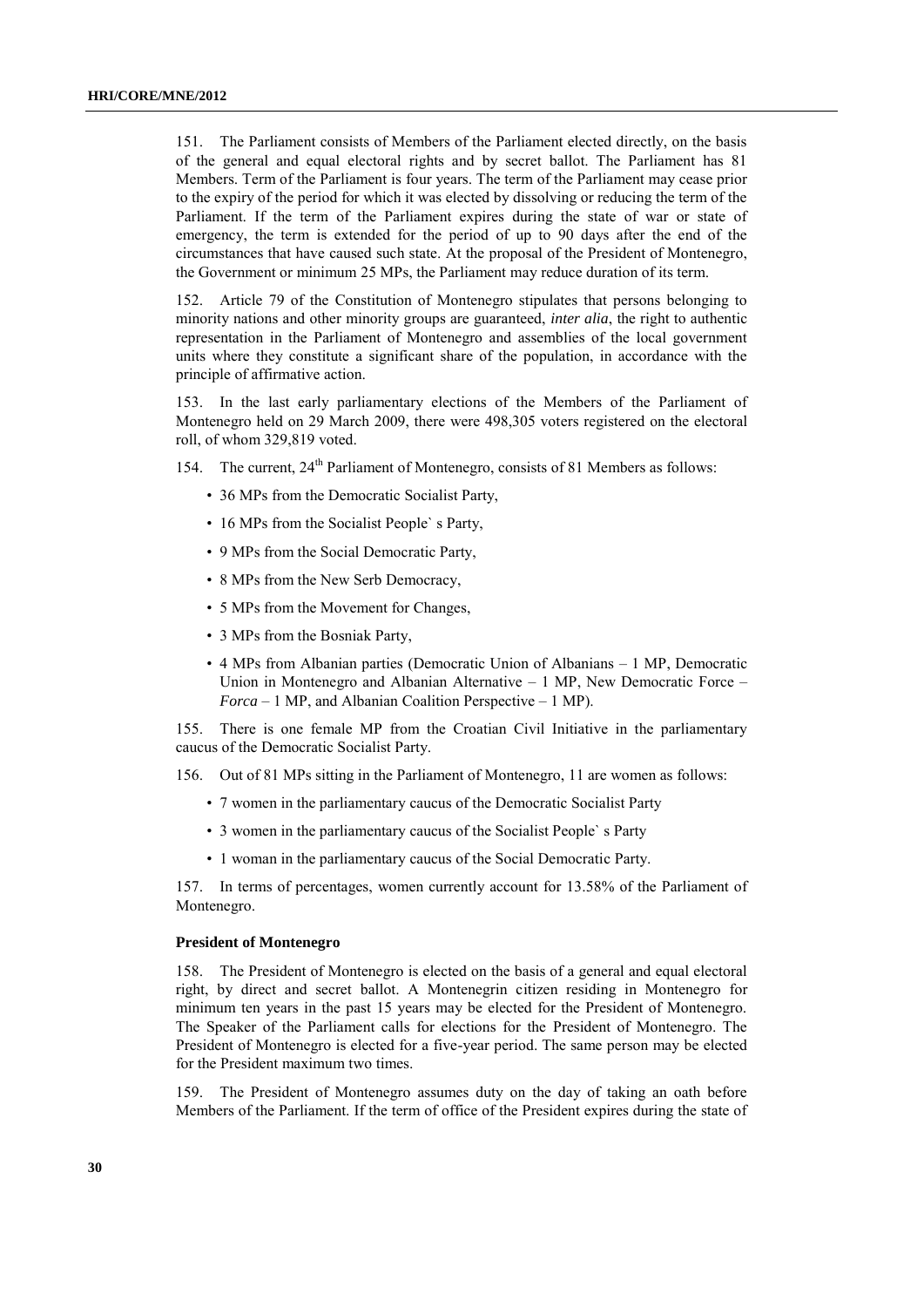war or the state of emergency, the term of office is extended by maximum 90 days after the end of circumstances that have caused such state.

160. The President of Montenegro may not discharge any other public function.

161. Term of office of the President of Montenegro ends with the expiry of the time for which he/she has been elected, by resignation, as a result of his/her inability to discharge function of the President and by dismissal.

162. The President is held accountable for violation of the Constitution. The procedure to determine whether the President of Montenegro violated the Constitution may be initiated by the Parliament, on the basis of the motion filed by minimum 25 MPs. The motion to initiate procedure is submitted by the Parliament to the President of Montenegro for plead. The decision as to whether the Constitution has been violated or not is rendered by the Constitutional Court, and it is published and submitted to the Parliament and the President of Montenegro without any delay. The Parliament may dismiss from duty the President of Montenegro once the Constitutional Court has determined that the President violated the Constitution.

163. In the event of termination of the term of office of the President of Montenegro, until election of the new President, as well as in the event of temporary impediment of the President to discharge function, this function is discharged by the Parliament.

164. The President of Montenegro represents Montenegro in the country and abroad; commands the Army based on decisions of the Defence and Security Council; proclaims laws by a decree; calls for parliamentary elections; proposes the following to the Parliament: candidate for the Prime Minister, after consultations with the representatives of political parties represented in the Parliament; President and judges of the Constitutional Court and Protector of Human Rights and Freedoms; appoints and revokes ambassadors and heads of other diplomatic missions of Montenegro abroad at the proposal of the Government and after obtaining opinion from the Parliamentary Committee responsible for international relations; accepts letters of accreditation and revocation of foreign diplomats; awards medals and honours of Montenegro; grants amnesty; performs other tasks stipulated by the Constitution or by the law.

## **Executive power**

165. The Government manages internal and foreign policy of Montenegro; enforces laws, other regulations and general enactments; adopts decrees, decisions and other enactments for the purpose of the enforcement of laws; concludes international agreements; proposes development plan and spatial plan of Montenegro; proposes budget and final statement of the budget; proposes the national security strategy and the defence strategy; decides on recognition of states and establishment of diplomatic and consular relations with other states; proposes ambassadors and heads of other diplomatic missions of Montenegro abroad; performs other tasks stipulated by the Constitution and the law.

166. The Government consists of the Prime Minister, one or more Deputy Prime Ministers and the ministers. The Prime Minister represents the Government and manages its work.

#### **Judicial power**

167. In Montenegro judicial powers are in the hand of the courts. Montenegrin courts were established in compliance with the Law on Courts (Official Gazette of RMNE 5/02, 49/04, 22/08 and 39/11) and they are independent and autonomous. Law regulates establishment of courts, their jurisdiction, organization and the way they work as well as the way proceedings before the courts are conducted.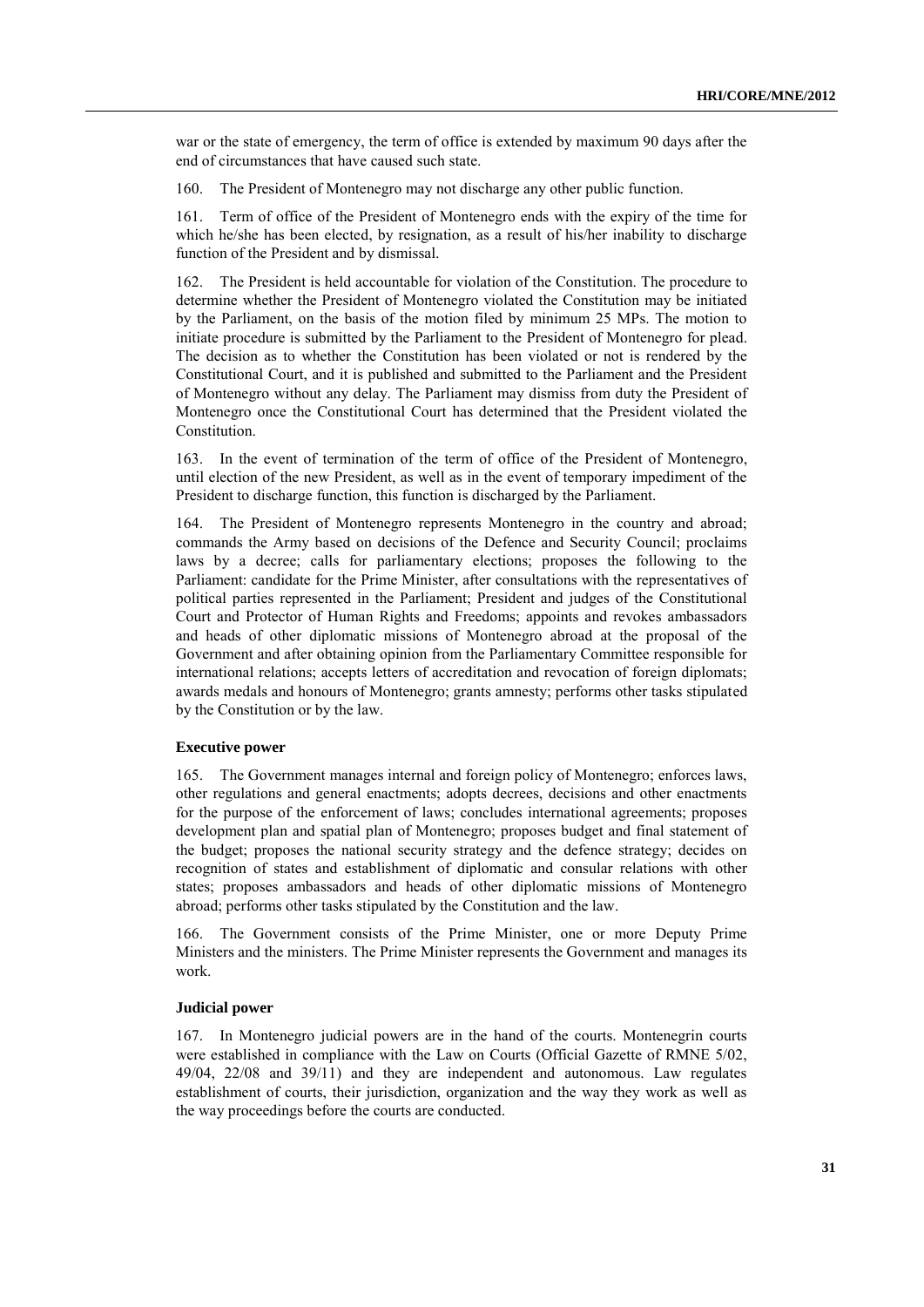168. Courts adjudicate on the basis of the Constitution, law and ratified and published international treaties. Establishment of martial and extraordinary courts is prohibited. Trials before courts are public and the courts adjudicate in panels of judges, unless the law requires a single-judge formation. Judicial office is permanent and judges enjoy functional immunity.

169. The courts in Montenegro are: basic courts, high courts, commercial courts, Appellate Court of Montenegro, Administrative Court of Montenegro and Supreme Court of Montenegro.

#### **Basic Courts**

170. There are 15 basic courts in Montenegro. Basic courts have the jurisdiction:

171. In criminal matters :

(a) to try at first instance the cases of the criminal offences defined in the law as punishable by a fine or imprisonment of up to 10 years as principal punishment, regardless of the character, profession and position of the person against whom the proceedings are conducted and regardless of whether the offence was committed in peace, state of emergency, in the state of imminent war threat or in the state of war, unless the jurisdiction of another court is established for some of these criminal offences;

(b) to try at first instance the cases of the criminal offences defined in special legislation asfalling within the jurisdiction of the basic courts;

(c) to conduct the proceedings and to decide upon requests for expunging the convictions, upon requests for termination of security measures or for termination of the legalconsequences of convictions and to decide in such matters if the basic court pronounced such a sentence and/or measure;

172. In civil law matters basic courts have the jurisdiction to adjudicate at first instance:

(a) in the disputes related to property, matrimony, family, personal rights, copyrights and other matters, except in the disputes where the law provides for the jurisdiction of another court;

(b) in the disputes related to correction or reply to any information in the media and to the petitions related to violation of personal rights committed through the media;

173. In labour law cases basic courts have the jurisdiction to adjudicate at first instance in the disputes related to:

- employment;
- concluding and applying collective agreements, as well as in all disputes between employers and trade unions;
- the application of the legislation on strikes;
- election and dismissal of bodies in companies and other legal entities;
- 174. In other legal matters basic courts have the jurisdiction:
	- to resolve at first instance non-contentious cases, unless otherwise provided by the Law on Courts;
	- to resolve matters related to enforcement and disputes arising in the course of or in relation to the enforcement proceedings, unless otherwise provided for in the Law on Courts;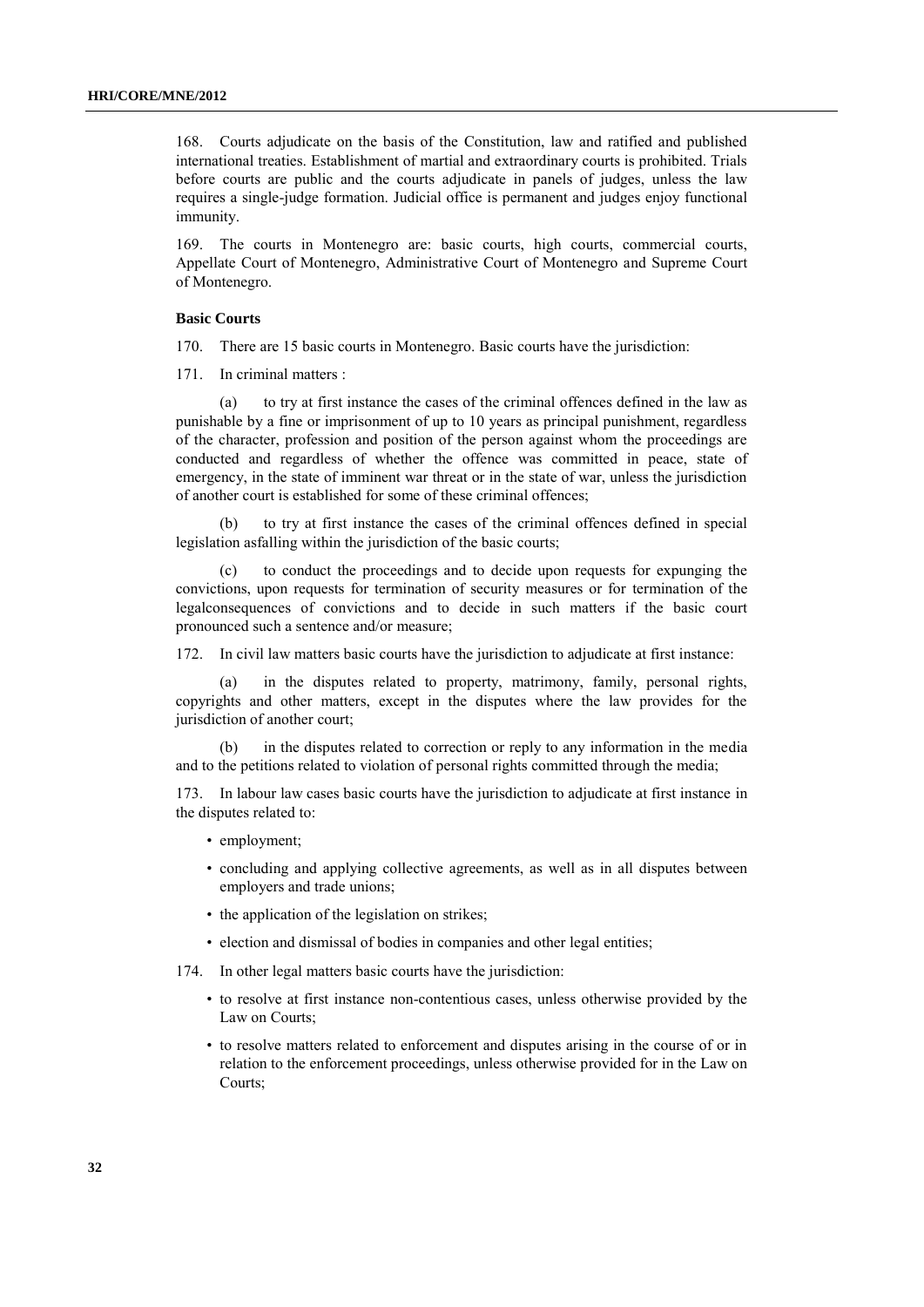- to decide on recognition and enforcement of foreign judgments, except for those falling within the jurisdiction of the commercial court;
- to perform legal assistance-related activities.

175. Basic courts have the jurisdiction to decide at first instance in other matters as well unless the law stipulates the jurisdiction of another court. Basic courts also perform other duties laid down in the law.

#### **High Courts**

176. Montenegro has two high courts (in Podgorica and in Bijelo Polje). They adjudicate in criminal proceedings for criminal offences punishable by imprisonment exceeding 10 years as principal punishment, regardless of the character, profession and the position of the person against whom the proceedings are conducted and regardless of whether the criminal offence was committed in peace, state of emergency, state of imminent war danger or in the state of war and for criminal offences of:

(a) manslaughter, rape, endangering air traffic safety, unauthorized production, possession and release into circulation of narcotic drugs, calling for violent change of constitutional order, disclosure of confidential data, causing national, racial and religious hatred, disagreements and intolerance, violation of territorial sovereignty, association for activities against Constitution, preparing acts against constitutional order and security of Montenegro, money laundering;

(b) They adjudicate in criminal proceedings for criminal offences of organized crime, regardless of the severity of the stipulated punishment;

(c) They adjudicate in criminal proceedings for criminal offences with the elements of corruption: breach of equality in business operations, abuse of monopoly position, causing bankruptcy, bankruptcy fraud, trading in influence, fraudulent balance sheet, misuse of assessment, revealing a business secret, revealing and using a stockexchange secret, passive bribery, active bribery, misuse of office, misuse of position in business activity, fraud in conduct of official duty, misuse of authority in business operations punishable by imprisonment of eight years or more severe sentence;

(d) They adjudicate in cases of criminal offences defined by special law to fall within the jurisdiction of the high courts;

(e) They conduct procedures for establishing preconditions related to the requests for extradition of accused and convicted persons and the procedures of recognizing and enforcing foreign court decisions in criminal matters;

(f) They perform other duties defined in the law.

177. At second instance high courts decide on appeals against decisions of the basic courts.

178. Apart from adjudicating, the high courts:

- solve conflicts of jurisdiction between basic courts in their territory;
- decide about requests for expunging convictions on the basis of a court decision; decide about the requests for termination of security measures or for termination of legal consequences of convictions that include prohibition of obtaining certain right if the conviction or measure was imposed by the High Court;
- does the activities of international legal assistance in criminal matters;
- does other activities defined in the law.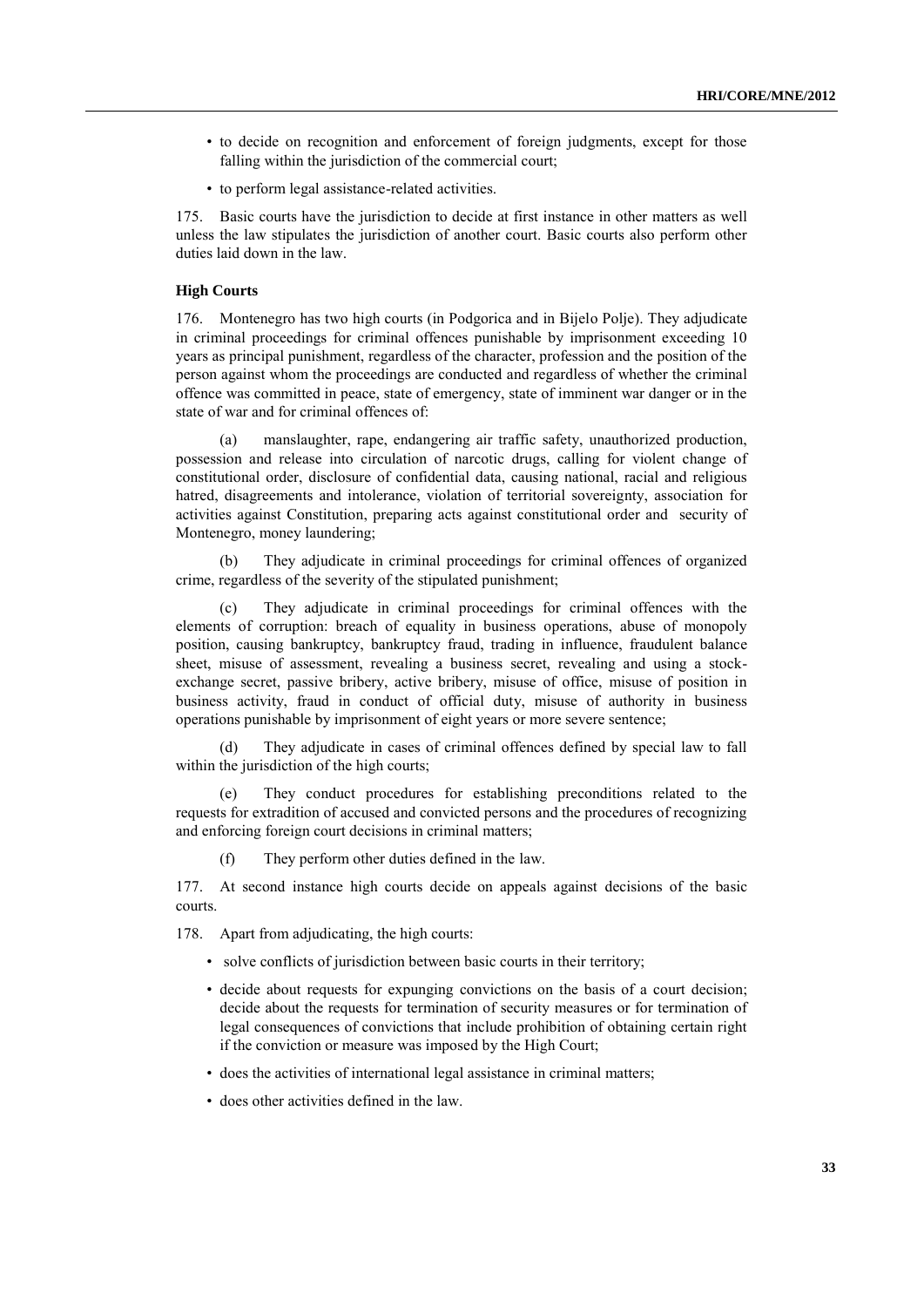179. See below, tables on sentences pronounced before basic courts and high courts.

| <b>COURTS</b>       |            |                       |              | 2010          |
|---------------------|------------|-----------------------|--------------|---------------|
|                     | Conviction | Suspended<br>sentence | Fine         | Imprisonment  |
| <b>Basic Courts</b> | 4981       | 2720 (54.61%)         | 600 (12.05%) | 1661 (33.35%) |
| <b>High Courts</b>  | 787        | 23 (2.92%)            | $\theta$     | 764 (97.08%)  |
| Total               | 5768       | 2743 (47.2%)          | 600 (10.40%) | 2425 (42.04%) |
| <b>COURTS</b>       |            |                       |              | 2009          |
|                     |            | Suspended             |              |               |
|                     | Conviction | sentence              | Fine         | Imprisonment  |
| <b>Basic Courts</b> | 7105       | 3981 (56.03%)         | 829 (11.66%) | 2295 (32.30%) |
| <b>High Courts</b>  | 746        | 13(1.47%)             | $\theta$     | 733 (98.53%)  |
| Total               | 7851       | 3994 (50.89%)         | 829 (10.55%) | 3028 (38.56%) |
| <b>COURTS</b>       |            |                       |              | 2008          |
|                     |            | Suspended             |              |               |
|                     | Conviction | sentence              | Fine         | Imprisonment  |
| <b>Basic Courts</b> | 6794       | 4335 (63.81%)         | 655(9.64%)   | 1804 (26.55%) |
| <b>High Courts</b>  | 447        | $23(5.16\%)$          | $2(0.44\%)$  | 422 (94.4%)   |
| Total               | 7241       | 4358 (60.19%)         | 657 (9.07%)  | 2226 (30.74%) |

180. See below, tables on criminal offences against life and limb.

| 2010                |                 |                                                               |                |  |
|---------------------|-----------------|---------------------------------------------------------------|----------------|--|
|                     | Number of cases | Share in the total number of Solved in 2010<br>criminal cases |                |  |
| <b>Basic Courts</b> | 925             | 9.68%                                                         | $600(64.86\%)$ |  |
| <b>High Courts</b>  | 272             | 31.96%                                                        | 161(59.19%)    |  |
| Total               | 1197            | 11.50%                                                        | 761(63.57)     |  |
| 2009                |                 |                                                               |                |  |
|                     | Number of cases | Share in the total number of Solved in 2009<br>criminal cases |                |  |
| <b>Basic Courts</b> | 1 0 2 4         | $7.71\%$                                                      | 703 (68.65%)   |  |
| <b>High Courts</b>  | 298             | 26.39%                                                        | 132(44.29%)    |  |
| Total               | 1 3 2 2         | 9.18%                                                         | 835(63.16%)    |  |

## **Table 24: Criminal offences (assault)**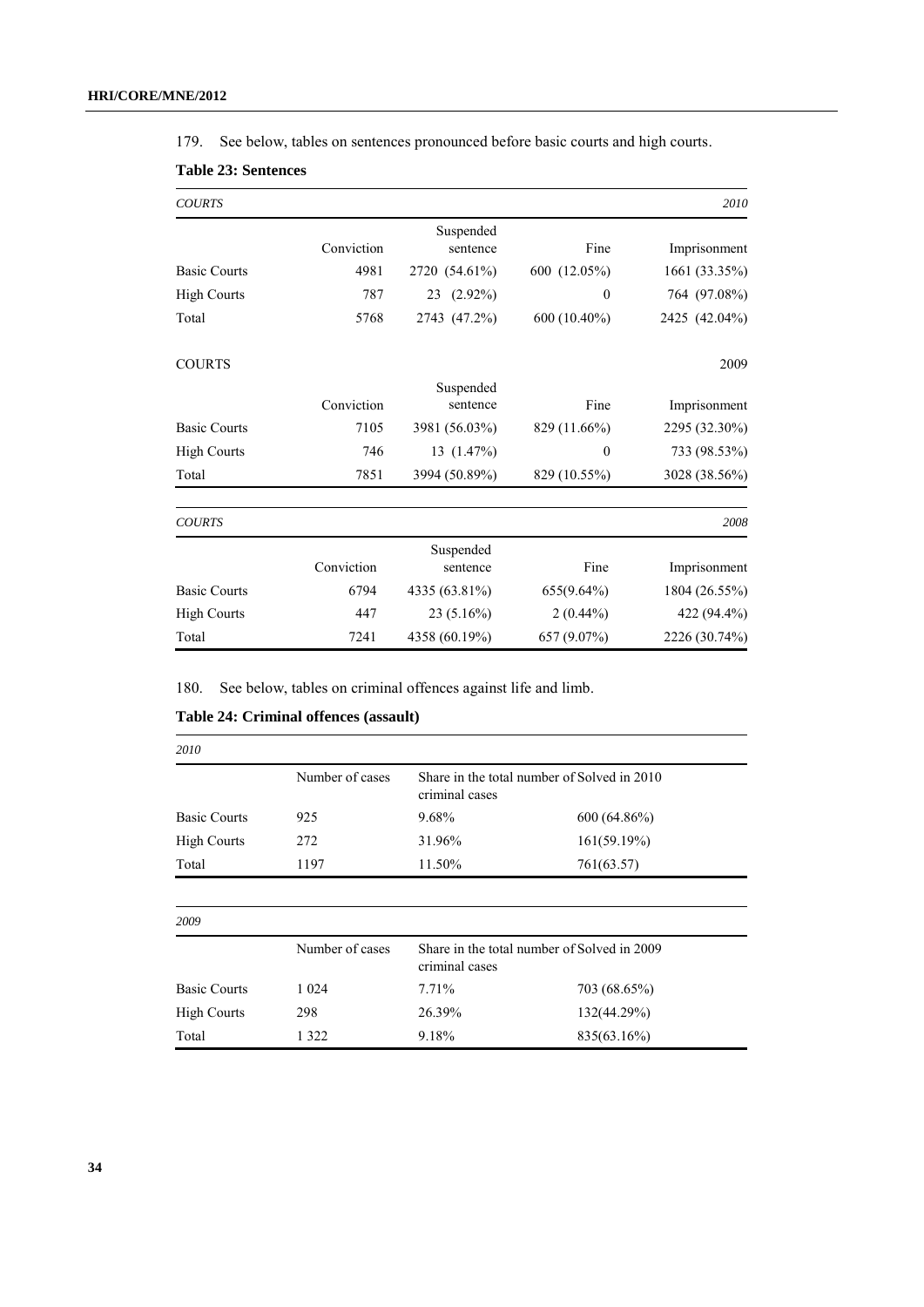| 2008                |                 |                                                               |                 |  |  |
|---------------------|-----------------|---------------------------------------------------------------|-----------------|--|--|
|                     | Number of cases | Share in the total number of Solved in 2008<br>criminal cases |                 |  |  |
| <b>Basic Courts</b> | 1523            | 9.65%                                                         | 943 (62%)       |  |  |
| <b>High Courts</b>  | 306             | 28.41%                                                        | $118(38.56\%)$  |  |  |
| Total               | 1829            | 10.85%                                                        | $1061(58.01\%)$ |  |  |

181. See below, tables on criminal offences against property

| 2010                |                 |                                                               |                 |  |
|---------------------|-----------------|---------------------------------------------------------------|-----------------|--|
|                     | Number of cases | Share in the total number of Solved in 2010<br>criminal cases |                 |  |
| <b>Basic Courts</b> | 2418            | 25,29%                                                        | 1696 (70,14%)   |  |
| <b>High Courts</b>  | 71              | 8,34%                                                         | 51 (71,83%)     |  |
| Total               | 2489            | 23,90%                                                        | $1747(70,18\%)$ |  |
| 2009                |                 |                                                               |                 |  |
|                     | Number of cases | Share in the total number of Solved in 2009<br>criminal cases |                 |  |
| <b>Basic Courts</b> | 3 0 6 8         | 23,11%                                                        | 2 2 84 (74,5%)  |  |
| <b>High Courts</b>  | 85              | 7,52%                                                         | 45 (53%)        |  |
| Total               | 3 1 5 3         | 21,89%                                                        | 2 329(73,86%)   |  |
| 2008                |                 |                                                               |                 |  |
|                     | Number of cases | Share in the total number of Solved in 2008<br>criminal cases |                 |  |
| <b>Basic Courts</b> | 3977            | 25,21%                                                        | 2 439 (61,32%)  |  |
| <b>High Courts</b>  | 62              | 5,75%                                                         | $17(24, 41\%)$  |  |
| Total               | 4039            | 23,97%                                                        | 2 456 (60,80%)  |  |

## **Table 25: Criminal offences (property)**

182. See below, tables on criminal offences against sexual freedom.

## **Table 26: Criminal offences (sexual)**

|                     | Number of cases | Share in the total number of Solved in 2010 |             |  |
|---------------------|-----------------|---------------------------------------------|-------------|--|
| <b>Basic Courts</b> | 87              | 0,91%                                       | 70 (80,46%) |  |
| <b>High Courts</b>  | 24              | 2,82%                                       | 16(66,67%)  |  |
| Total               | 111             | 1,06%                                       | 86 (77,47%) |  |

Number of cases Share in the total number of Solved in 2009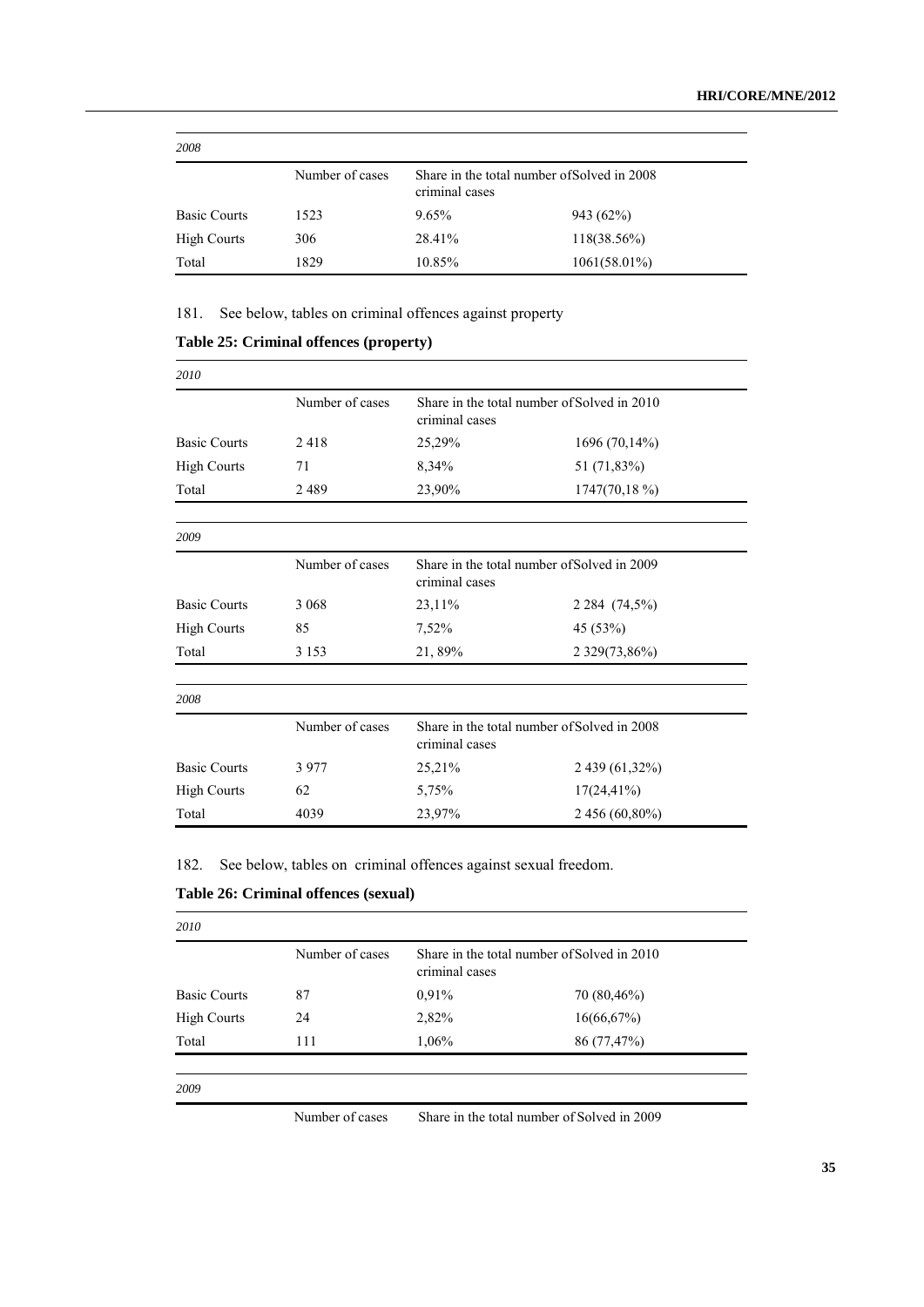| 2009                |                 |                                                               |              |
|---------------------|-----------------|---------------------------------------------------------------|--------------|
|                     |                 | criminal cases                                                |              |
| <b>Basic Courts</b> | 49              | 0,36%                                                         | 33 $(67%)$   |
| <b>High Courts</b>  | 37              | 3,27%                                                         | $23(6,16\%)$ |
| Total               | 86              | 0,6%                                                          | 56 (65,11%)  |
|                     |                 |                                                               |              |
| 2008                |                 |                                                               |              |
|                     | Number of cases | Share in the total number of Solved in 2008<br>criminal cases |              |
| <b>Basic Courts</b> | 232             | 1,47%                                                         | 150 (64,65%) |
| <b>High Courts</b>  | 34              | 3,15%                                                         | $8(23,52\%)$ |
| Total               | 266             | 1,58%                                                         | 158 (59,39%) |

183. Trafficking in Persons (Article 444 of the Criminal Code) and Trafficking in Children for Adoption (Article 445 of the Criminal Code) *–* In the period from 2004 to 2011 the courts with jurisdiction processed the total number of 14 cases of trafficking in persons. By 31 December 2011, final judgments were delivered in 12 of them.

184. In 11 final judgments (27 persons) the defendants were convicted, while in 1 final judgment the defendants (4 persons) were acquitted.

185. Genital mutilation of women and acid attacks are not defined in the Criminal Code of Montenegro as separate criminal offences.

186. Maximum and average duration of detention in pre-trial procedure *–* Ordering detention and duration of detention during investigation (Article 177 of the Criminal Procedure Code)

- On basis of the ruling of the investigating judge, the accused person may be kept in detention at the longest one month from the day of deprivation of liberty.
- After this term has expired, the accused person may be detained only on the basis of a ruling extending the detention.
- Detention may be extended on the basis of the ruling of the panel referred to in Article 24, paragraph 7 of the Criminal Procedure Code for no longer than two months and at the motion of the State prosecutor containing a statement of reasons. An appeal against the ruling of the Panel shall be allowed but it shall not stay the enforcement of the ruling.
- If the procedure is conducted for a criminal offence punishable by imprisonment for a term of more than five years, the panel of the Supreme Court may, upon a substantiated motion of the State prosecutor, if important reasons exist, extend the detention for no longer than another three months.
- The accused person shall be released if the indictment has not been brought until the expiry of the terms referred to in paragraphs 2 and 3 of the present Code.

187. Death penalty *-* Criminal Code of Montenegro does not provide for death penalty. The most severe sentence the court can impose on an offender is the forty-year prison sentence.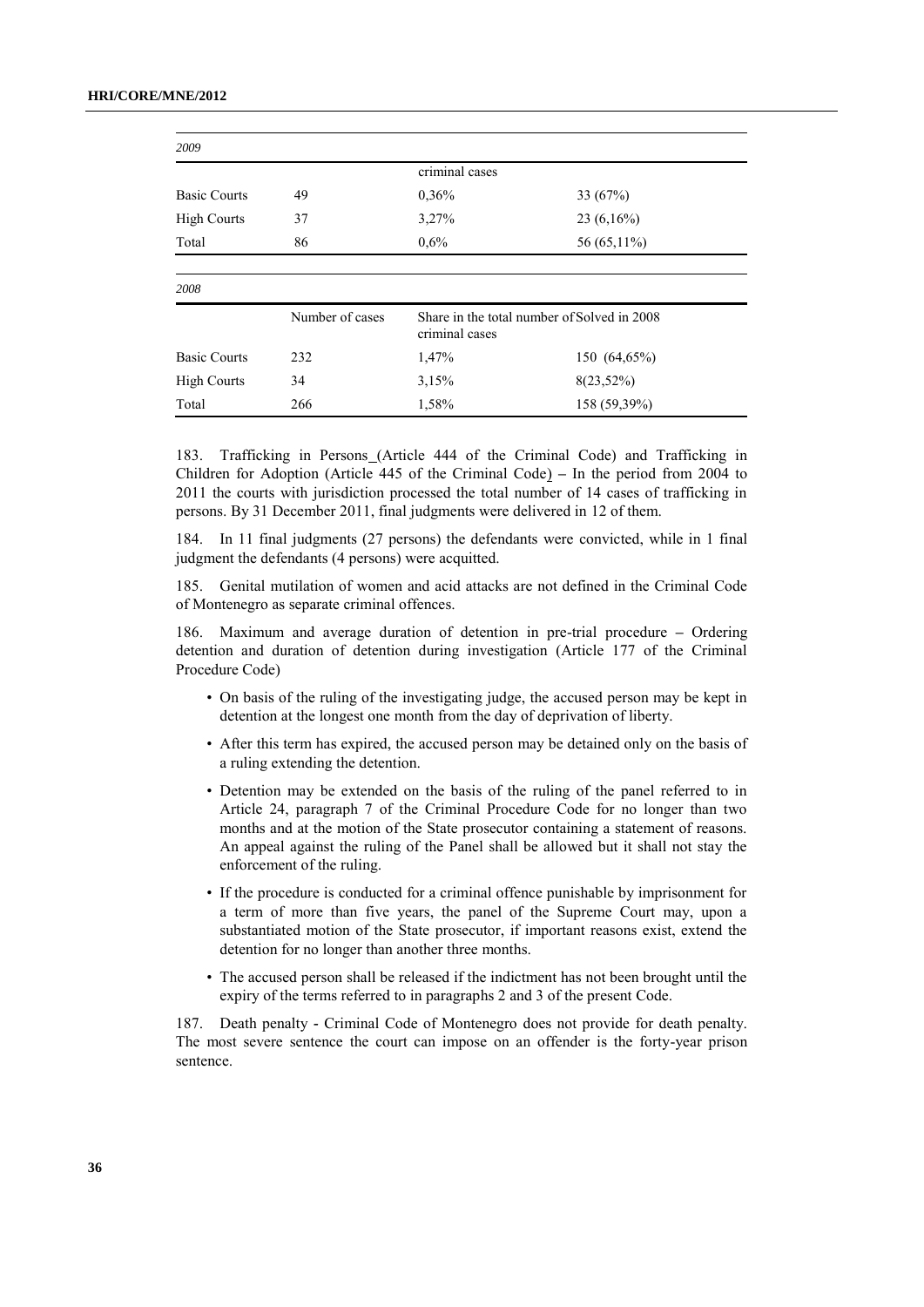#### **Commercial courts**

188. There are two commercial courts in Montenegro (in Podgorica and in Bijelo Polje) which adjudicate at first instance:

(a) in the disputes between domestic and foreign companies, entrepreneurs and other legal persons performing commercial activities, arising from their commercial-law relations and in the disputes between companies, entrepreneurs and other legal persons performing commercial activities and the persons who do not perform commercial activities arising from their commercial-law relations, even if in such disputes one of the parties is a natural person, if he/she is connected with any of the parties as substantive joint litigant.

(b) in the disputes relating to registration of commercial entities as well as disputes arising from relationships governed by company law;

(c) in the disputes relating to compulsory settlement, bankruptcy and liquidation of commercial entities, regardless of the capacity of the other party or the time when the dispute was initiated, unless otherwise provided by law;

in the disputes relating to copyrights and industrial property rights between parties referred to in item a) of this paragraph;

(e) in the disputes relating to rights of artists, rights concerning the multiplication, duplication and releasing for circulation of audio-visual works as well as disputes relating to computer programs and their use and transfer between the parties referred to in item a) of this paragraph;

(f) in the disputes relating to disturbance of possession between the parties referred to in item a) of this paragraph;

(g) in the disputes relating to distortion of competition, abuse of monopolistic or dominant position on the market and entering into monopolistic agreements;

(h) in the disputes relating to ships and navigation at sea and in internal waters as well as in the disputes governed by navigation law, except for disputes relating to the transport of passengers;

(i) in the disputes relating to aircraft and in the disputes governed by aviation law, except for disputes relating to the transport of passengers;

(j) in the disputes in other legal matters which the law prescribes as falling within the jurisdiction of commercial courts.

189. At first instance commercial courts:

(a) conduct the proceedings of compulsory settlement, bankruptcy and liquidation;

(b) conduct the procedure for registering companies and other entities in the court registry where the law has established their jurisdiction in such matters;

(c) decide on and conduct the proceedings for enforcement and security when the enforceable instrument has been issued by the commercial court or arbitration, or when the authentic document originates from the entities referred to in paragraph 1 item 1 of this Article;

(d) decide on and conduct proceedings for enforcement and security on board of ships and aircraft, regardless of the capacity of the parties;

(e) decide in non-contentious proceedings concerning ships and aircraft;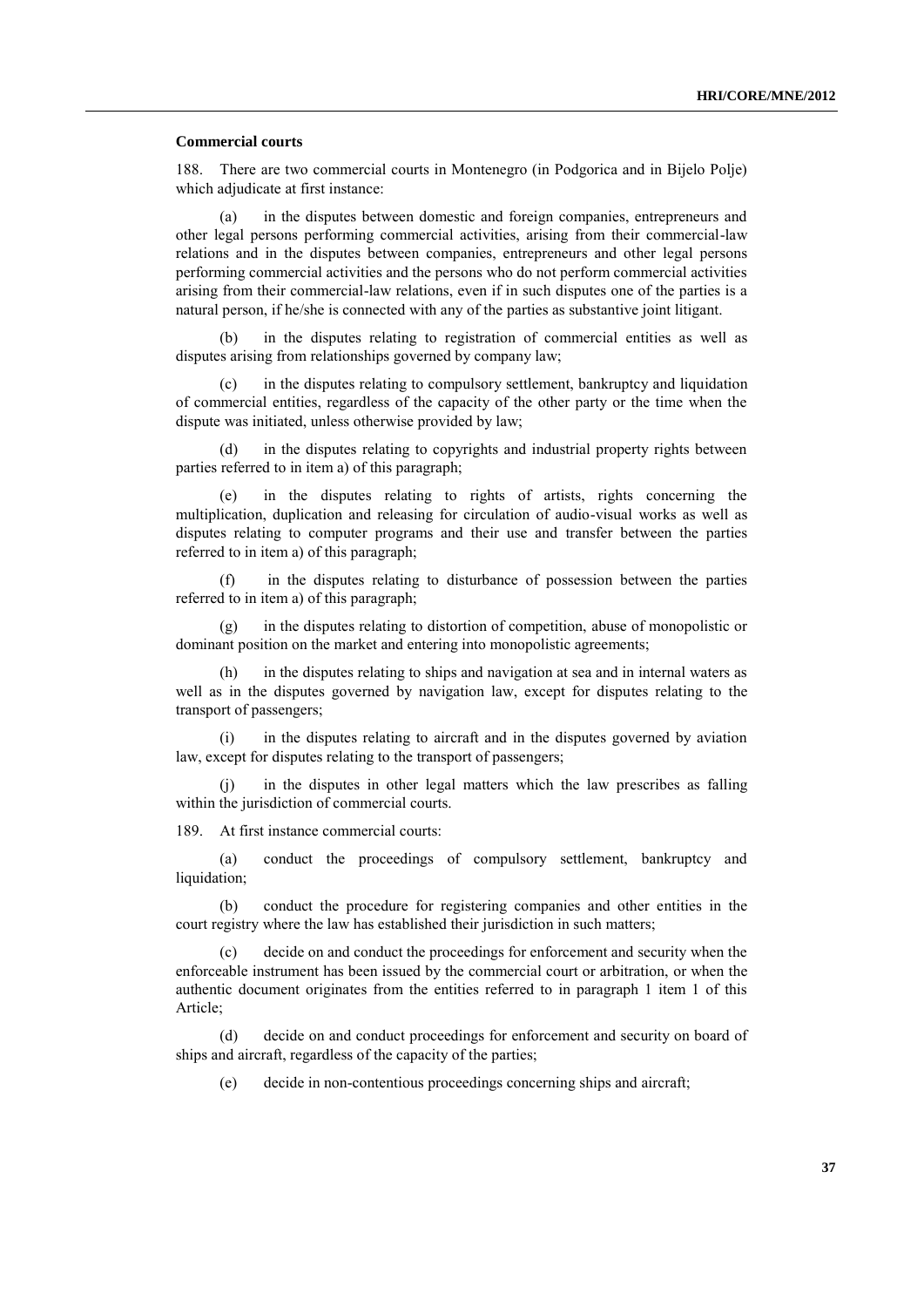(f) decide on the recognition and enforcement of foreign judicial decisions rendered by commercial courts as well as of foreign arbitral awards;

190. Commercial courts also perform other duties laid down by law.

#### **Appellate Court of Montenegro**

191. The Appellate Court is established for the territory of Montenegro and its seat is in Podgorica.

The Appellate Court:

- decides on appeals against first-instance decisions of high courts, as well as on appeals against decisions of commercial courts;
- resolves conflicts of jurisdiction between: basic courts from the territories of different high courts; between basic courts and high courts; between high courts; between commercial courts;
- performs other duties laid down by law.

#### **Administrative Court of Montenegro**

192. The Administrative Court is established for the territory of Montenegro and its seat is in Podgorica.

The Administrative Court decides:

- in administrative disputes on the legality of administrative acts, and legality of other individual acts as provided by law;
- on extraordinary legal remedies against final and enforceable rulings in misdemeanour proceedings.
- 193. The Administrative Court also performs other duties laid down by law.

#### **Supreme Court of Montenegro**

- 194. The Supreme Court is the highest court in Montenegro and its seat is in Podgorica.
- 195*.* The Supreme Court Bench:
	- (a) adopts legal positions of principle and legal opinions of principle;

(b) considers issues in relation to the functioning of courts, application of laws and other regulations and exercising of judicial power and informs the Parliament thereof when it deems necessary.

(c) adopts rules of procedure of court divisions and those of the Supreme Court Bench;

(d) delivers opinions on candidates for the positions of the President and judges of the Supreme Court; and

(e) also performs other duties laid down in the law.

196. The Extended Supreme Court Bench is composed of the Supreme Court Bench and the Presidents of the Appellate Court, Administrative Court and High Courts. The Supreme Court Bench adopts legal positions of principle and legal opinions of principle.

197. Legal position of principle is a ruling on a point of law of general significance to proceedings in legal matters decided by the Supreme Court and points of law that have a bearing on equality of persons before the law and respect for other rights and freedoms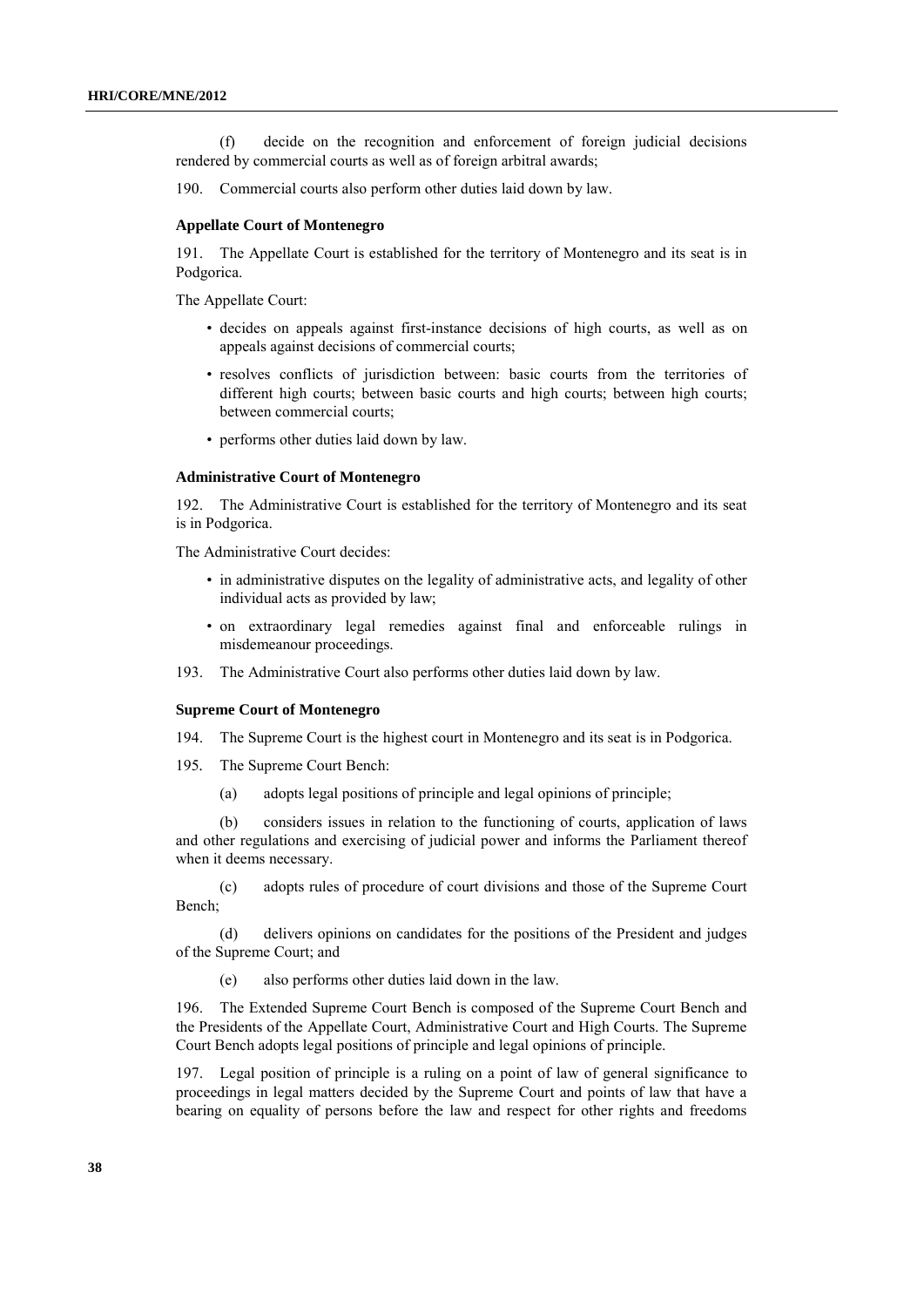guaranteed in the Constitution and international treaties. Every court may request the adoption of or amendment to a legal position of principle.

198. Legal opinion of principle is delivered in relation to a particular point of law, which has arisen from the case law of the Supreme Court or lower courts and one that has a bearing on the uniform application of the Constitution and laws in the territory of Montenegro.

199. The Supreme Court:

(a) decides at third instance as provided by law;

(b) decides on extraordinary legal remedies against decisions of the courts in Montenegro;

(c) decides against decisions of its panel of judges, as provided by law;

(d) decides on transfer of territorial jurisdiction when it is obvious that another court that has subject-matter jurisdiction will be able to conduct proceedings more efficiently or for other important reasons;

(e) decides which court shall have territorial jurisdiction when the jurisdiction of the courts in Montenegro is not excluded, and when, in accordance with the rules on territorial jurisdiction, it is not possible to reliably determine which court has territorial jurisdiction in a particular legal matter;

resolves conflicts of jurisdiction between different types of courts in the territory of Montenegro, except when the jurisdiction of another court has been established;

(g) Performs other duties laid down by law.

200. In matters relating to the transfer of territorial jurisdiction, designation of the court having territorial jurisdiction and conflict of jurisdiction, the Supreme Court decides in a panel of three judges without conducting a hearing.

### **Judicial Council**

201. Judicial Council is an independent and autonomous authority that secures independence and autonomy of courts and judges. It is established by the Law on Judicial Council ("Official Gazette of MNE" 13/08 and 39/11).

202. Constitution defines the following responsibilities of the Judicial Council:

- to elect and dismiss from duty judges, presidents of courts and lay judges
- to establish cessation of judicial duty
- to determine the number of judges and lay judges in a court
- to deliberate on the activity report of the court, applications and complaints regarding the work of courts and take a standpoint with regard to them
- to decide on the immunity of judges
- to propose to the Government the amount of funds for the work of courts
- to perform other duties stipulated by the law.

203. In addition to the provisions of the Constitution the issues related to the Judicial Council are regulated in the Law on Judicial Council which stipulates the manner of election and termination of the term of office of the Judicial Council, the organization and method of operation of the Judicial Council, the procedure for the election of judges and lay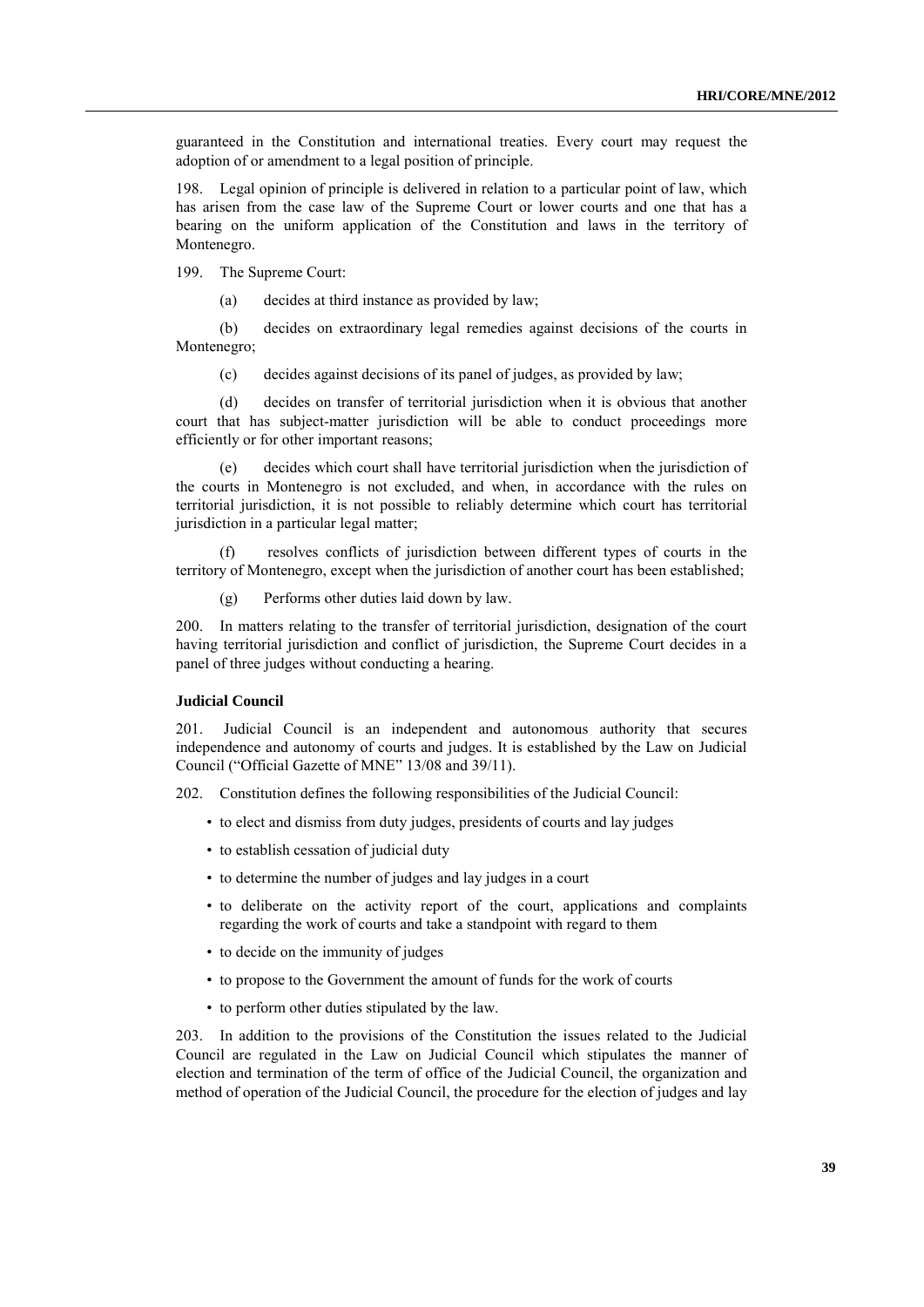judges, the procedure for determining the termination of judicial office, the disciplinary liability and dismissal of judges and lay judges. Thus, the Judicial Council:

- discusses complaints against work of judges;
- decides on disciplinary liability of judges;
- provides opinions on draft legislation in the field of judiciary;
- ensures the application, maintenance and uniformity of the Judicial Information System as pertaining to the courts;
- provides for the training of holders of judicial office in cooperation with the Prosecutorial Council;
- keeps records on judges;
- discusses complaints filed by judges and takes positions regarding threats to their independence and autonomy;
- proposes guiding measures for determining the necessary number of judges and other court officials and employees;
- establishes the methodology for preparing a report on the work of the courts and annual work schedules;
- performs other duties as laid down in the law.

204. According to Article 127 of the Constitution of Montenegro, the Judicial Council is composed of the President and nine members. The President of the Judicial Council is the President of the Supreme Court, while the members of the Judicial Council are: the four judges elected and dismissed by the Conference of judges, the two Members of Parliament elected and dismissed by the Parliament from amongst the parliamentary majority and opposition, and two eminent lawyers appointed and dismissed by the President of Montenegro and Minister of Justice.

205. Judges and presidents of courts are elected and appointed by the Judicial Council. Presidents of courts are not allowed to be members of the Judicial Council.

206. Constitutional Court protects constitutionality and legality. It decides on:

- a. compliance of the laws with the Constitution and ratified and published international treaties;
- compliance of other pieces of legislation and general enactments with the Constitution and law;
- constitutional complaints filed due to violation of human rights and freedoms guaranteed by the Constitution, after all effective legal remedies have been exhausted;
- whether the President of Montenegro violated the Constitution;
- conflicts of jurisdiction between courts and other state authorities, between state authorities and bodies of the local self-government units and between bodies of the local self-government units;
- prohibition of work of a political party or an NGO;
- election disputes and disputes related to the referendums that are not within the jurisdiction of other courts;
- compliance with the Constitution of the measures and actions of the state authorities undertaken in the state of war and emergency;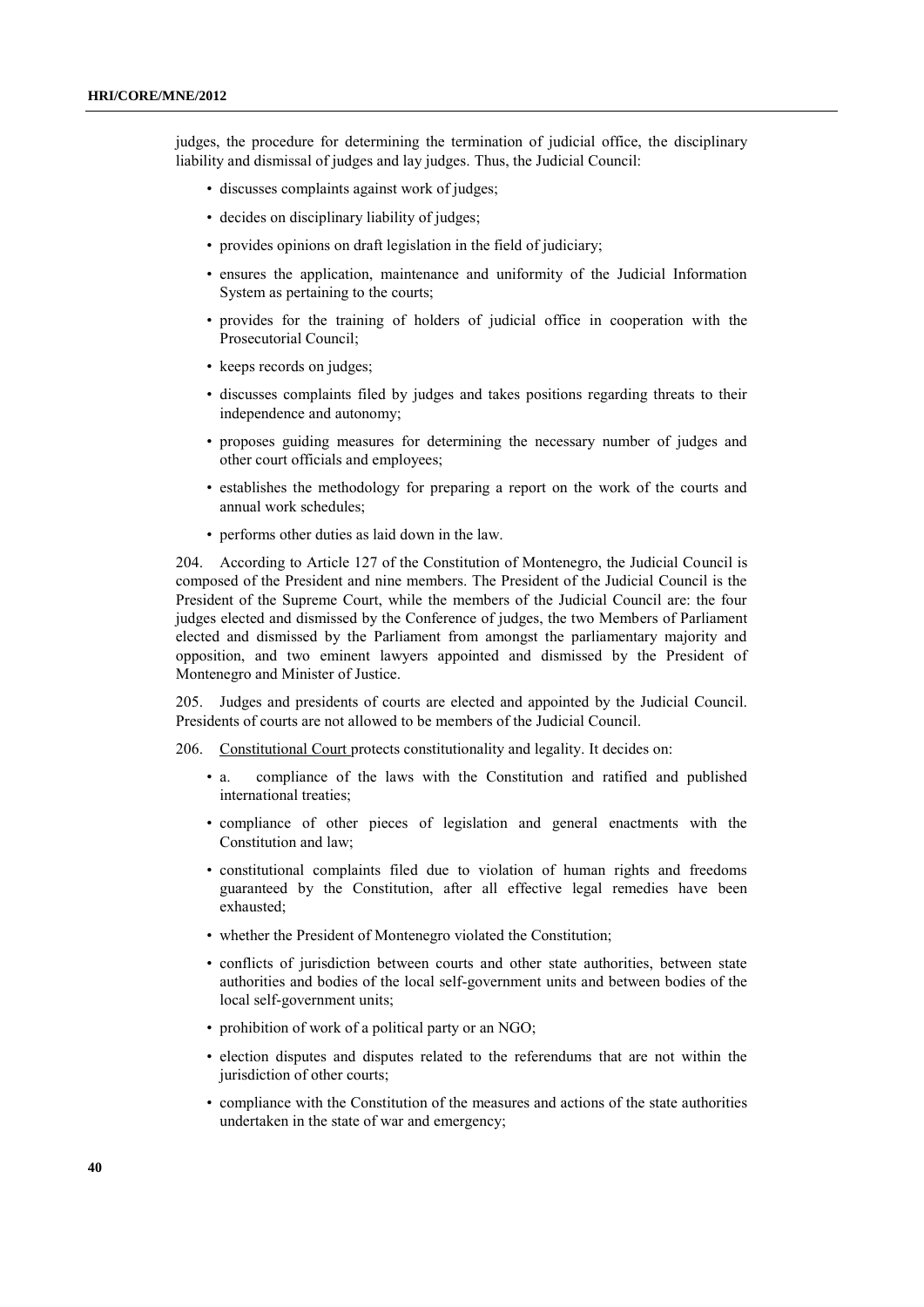Constitutional Court also performs other duties laid down in the Constitution.

207. Constitutional Court has seven judges. Constitutional Court judges are elected for the term of nine years. President of the Constitutional Court is elected from amongst the judges for the term of three years. The person enjoying reputation of a renowned legal expert, with minimum 15 years of experience in this profession may be elected to the position of a Constitutional Court judge. The President and the judge of the Constitutional Court are not allowed to discharge duties of a Member of the Parliament or other public duties or professionally perform any other activity.

208. If in the course of the procedure for assessing compliance with the Constitution and the law the piece of legislation ceased to be in force and the consequences of its application have not been removed, the Constitutional Court has to establish if that piece of legislation was in compliance with the Constitution or with the law at the time when it was in force. The Constitutional Court monitors constitutionality and legality and informs the Parliament on the occurrences of the lack of compliance with the Constitution and the law.

209. Everyone can file an initiative for starting the procedure of assessing compliance with the Constitution and the law. It can be initiated by the court, other state authority, local self-government authority or five Members of the Parliament. Constitutional Court itself can initiate the procedure for assessing compliance with the constitution and the law. In the course of that procedure Constitutional Court can order the suspension of enforcement of the individual enactment or action undertaken on the basis of the law, other piece of legislation or general enactments the compliance of which with the Constitution and the law it is assessing, if their enforcement might result in irreparable damaging consequences. The Constitutional Courts adopts its decision by majority of votes of all judges and its decisions are published. They are binding and enforceable. If needed, the Government ensures enforcement the Constitutional Court decision.

210. See below, table on total number of judges.

|  |  | Table 27: Judges |
|--|--|------------------|
|--|--|------------------|

| Year          | 201 i | 2010 | 2009 | 2008 |
|---------------|-------|------|------|------|
| No. of judges | 264   | 260  |      | 244  |

211. See below, table on number of unsolved cases (backlog) by judge on various levels of the judicial system

| Year                    |         |         | 2010            |         |        | 2009                  |                      |        | 2008                  |
|-------------------------|---------|---------|-----------------|---------|--------|-----------------------|----------------------|--------|-----------------------|
| Courts                  | Total   |         | Solved Unsolved |         |        | Total Solved Unsolved |                      |        | Total Solved Unsolved |
| <b>Basic Courts</b>     | 675.45  | 452.04  | 223             | 727.28  | 495    |                       | 231.85 775.18 505.08 |        | 270.10                |
| High courts             | 368.45  | 343.05  | 25.40           | 552.85  | 484.40 |                       | 68.44 586.78 384.65  |        | 202.13                |
| Commercial<br>Courts    | 1346.21 | 1272.04 | 74.17           | 1015.91 | 943.83 | 76.95                 | 975.75               | 909.79 | 65.95                 |
| Appellate<br>court      | 245.73  | 226.73  | 19              | 312.25  | 251    |                       | 61.25 236.22 182.11  |        | 54.11                 |
| Administrative<br>Court | 564.67  | 429.11  | 135.56          | 440.55  | 298    |                       | 142.55 450.87 248.37 |        | 202.50                |
| Supreme<br>Court        | 157.56  | 151.89  | 5.67            | 279     | 268    | 11                    | 209.84 209.69        |        | 0.15                  |

#### **Table 28: Unsolved cases**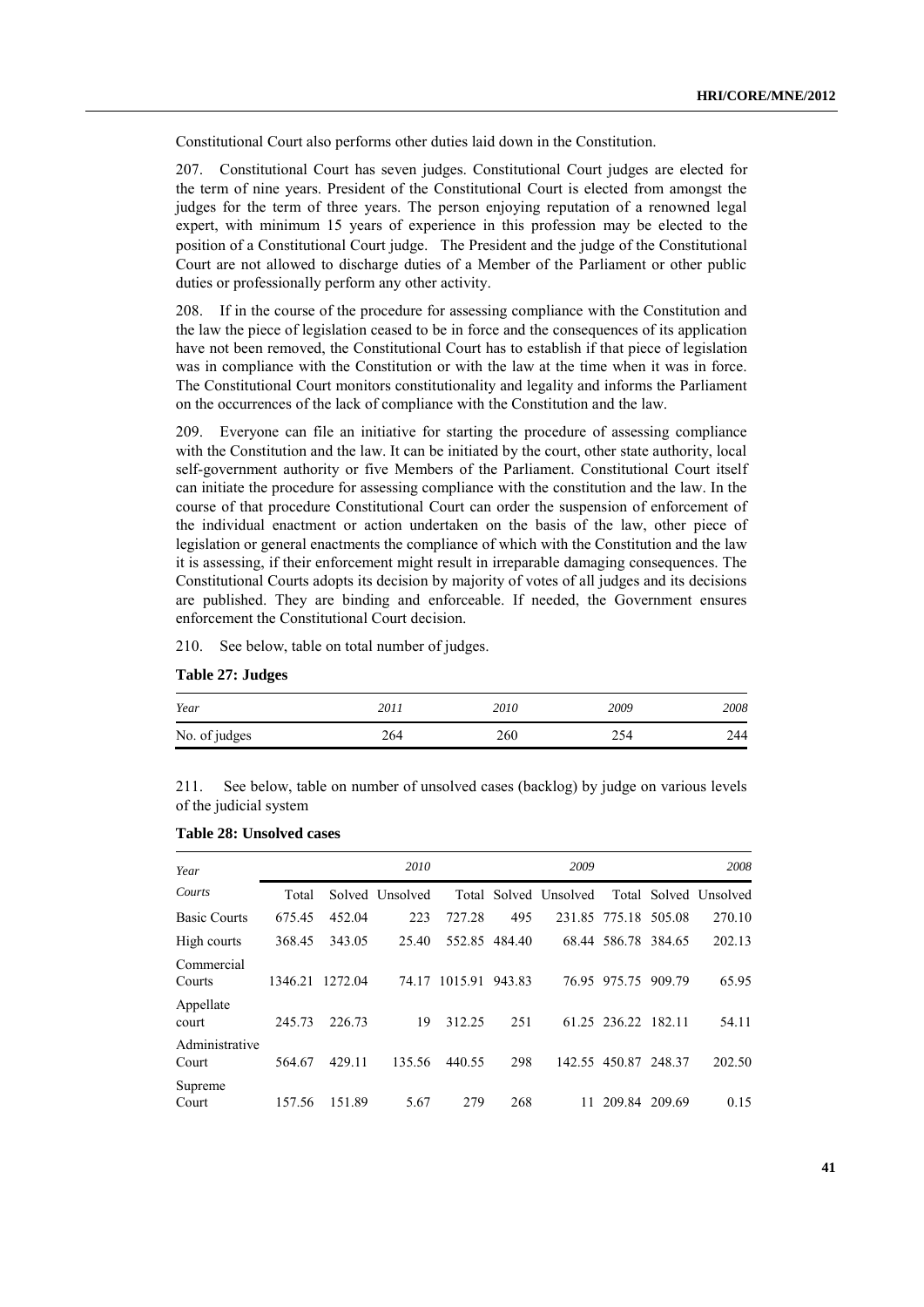| Year   |               | 2010                                                              |  | 2009                                      |  | 2008   |
|--------|---------------|-------------------------------------------------------------------|--|-------------------------------------------|--|--------|
| Courts |               | Total Solved Unsolved Total Solved Unsolved Total Solved Unsolved |  |                                           |  |        |
| TOTAL  | 639 24 490 16 |                                                                   |  | 149.29 889.47 791.53 433.51 873.77 741.28 |  | 467 15 |

212. See below, table on amount of public spending allocated for judiciary.

**Table 29: Public spending for judiciary**

| 2011             | 2010            | 2009                | 2008                | 2007                |
|------------------|-----------------|---------------------|---------------------|---------------------|
| 19, 289,958.37 € | 19,943,897.96 € | $20,080,914,22 \in$ | $19,779,371.38 \in$ |                     |
|                  |                 |                     |                     | $13,586,548.48 \in$ |

### **State Prosecuting Authority**

213. State Prosecuting Authority is the an integral and independent public authority that performs the tasks of prosecuting perpetrators of criminal offences and other punishable offences prosecuted *ex officio*. The tasks of the State Prosecuting Authority are done by state prosecutors with one or several deputies. Supreme State Prosecutor and state prosecutors are proposed by the Prosecutorial Council and appointed by the Parliament for the term of office of five years. Prosecutorial Council ensures autonomy of the State Prosecuting Authority and state prosecutors. Prosecutorial Council is elected and dismissed by the Parliament. Elections, term of office, competencies, organization and the way of work of the Prosecutorial Council are regulated in the law. Deputy state prosecutors have permanent office, with the exception of the deputies of basic state prosecutors who are appointed for the term of office of three years, after which, if they are re-elected, their office becomes permanent.

214. Tasks of the State Prosecuting Authority are done in Montenegro by the Supreme State Prosecution Authority, two high prosecution authorities and 13 basic prosecution authorities. The Supreme Prosecuting Authority has established the Division for Combating Organized Crime, Corruption, Terrorism and War Crimes managed by the Special Prosecutor.

215. Supreme State Prosecuting Authority is established for the territory of Montenegro, with the head office in Podgorica. Supreme State Prosecuting Authority proceeds before Supreme Court of Montenegro, Appellate Court of Montenegro, Administrative Court of Montenegro, other courts and other state authorities, and as required in the law. According to the law, Supreme State Prosecuting Authority files motions for protection of legality. Supreme State Prosecuting Authority also performs other tasks not defined as falling within the jurisdiction of the high and basic state prosecuting authorities.

216. The Parliament adopted the Decision on the election of members of the Prosecutorial Council according to the Constitution and the Law on State Prosecuting Authority. The Prosecutorial Council is composed of the president and ten members. Supreme State prosecutor is the president of the Prosecutorial Council.

## **State administration**

217. State administration performs the tasks of administration within the rights and duties of Montenegro, on the basis of the Constitution, law, other regulations and general enactments. Tasks of the state administration are performed by the ministries but also by the local self-government or any other legal person where such tasks are transferred or conferred on them.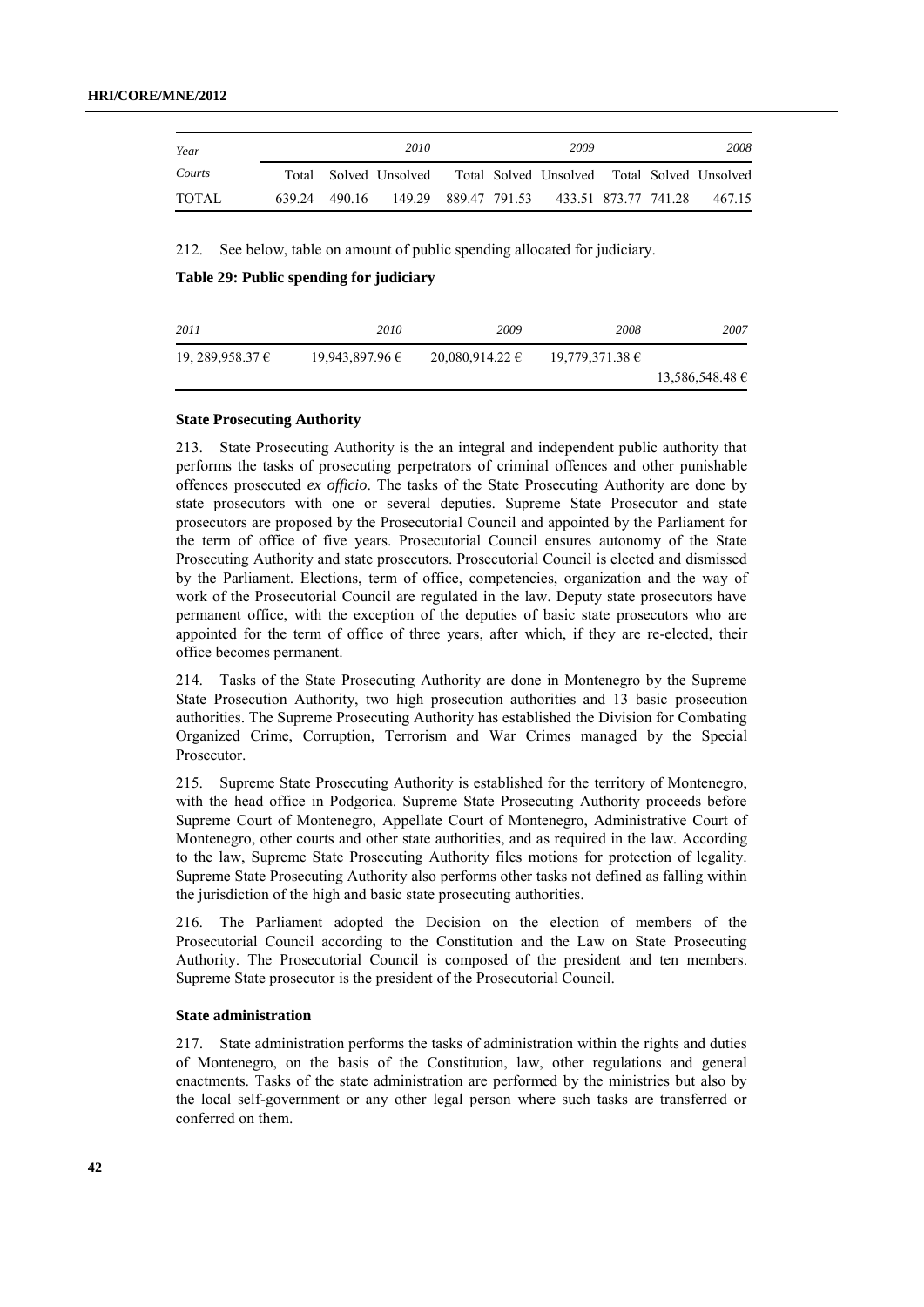#### **Local self-government**

218. Constitution guarantees the right to local self-government as one of the fundamental rights and provides legal framework for development and independence of the local selfgovernment. Thus, according to the Constitution, local self-government decides directly and through freely elected representatives, while the right to local self-government includes the right of citizens and local self-government bodies to regulate and manage certain public and other affairs on the basis of their own responsibility and in the interest of the local population.

219. The forms of exercising local self-government are: the Capital, Historic Capital and municipality. There are 19 municipalities in Montenegro. Municipalities have their own property, their budget and they are financed by their own revenues and by the funds allocated by the state. Municipal bodies are its Assembly and its President. Municipalities have the capacity of a legal person and they are independent in performing the tasks from within their competences. The Government can dissolve municipal assembly or dismiss the president of municipality only if in the period of more than six months they do not do the tasks from within their competences.

220. All municipalities in Montenegro (including the Capital and the Historic Capital) are associated in the Union of Municipalities, which is the national association of the local communities of Montenegro.

221. The mission of the Union of Municipalities is to provide services to its members, to represent their interests and to cooperate with the state bodies, other national associations and international organizations and in that way to become a genuine representative of a decentralized, depoliticized and democratic local self-government capable to do its tasks and affairs legally, efficiently and rationally in the interest of its citizens.

222. The Union of Municipalities has the following goals:

- to develop local democracy and achieve common interests of the local selfgovernment units;
- to improve the organization, operation and functioning of the local self-government;
- to create conditions for developing various forms of cooperation in all the fields of work of the local communities of Montenegro;
- to cooperate with international organizations and local self-government associations.
- 223. Activities of the Union are:
	- developing and improving the legal system and the position of the local selfgovernment; improving and developing communal and housing areas, areas of physical planning, construction, transportation, road maintenance, commercial and non-commercial activities and other fields from within the competences of the local self-government,
	- working on the cooperation of the local communities for the purpose of achieving jointly the interests of the local population,
	- representing the common interests of the local communities before state bodies and other national and international entities,
	- cooperating with international organizations for local self-government and other international organizations,
	- providing support in the process of exploring the appropriate forms of citizen participation in the local self-government affairs,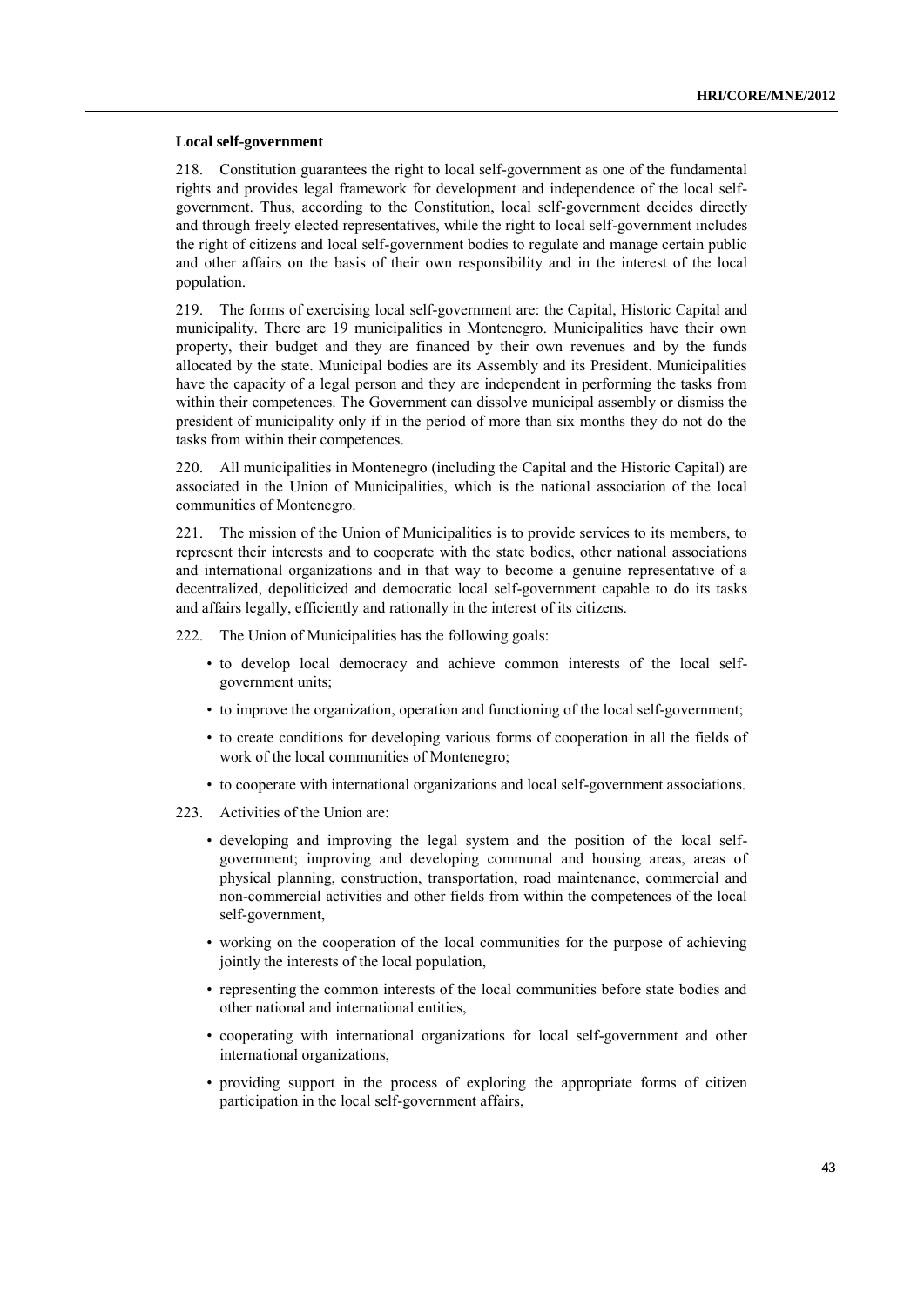- participating in public consultation processes and giving opinions and proposals regarding the laws and other legislation pieces regulating the relations of importance for the local population,
- working on international cooperation with the local communities of other countries and regions,
- developing and improving education and culture of citizens and local selfgovernment officers,
- publishing,
- performing other activities of interest for the members of the Union.

## **Army**

224. The Army defends independence, sovereignty and state territory of Montenegro, in accordance with the principles of international law regarding the use of force. The Army is subject to democratic and civil control. Members of the Army may be part of the international forces.

225. Defence and Security Council**:** adopts the decisions regarding the command over the Army of Montenegro; analyses and assesses the security situation in Montenegro and decides to take adequate measures; appoints, promotes and discharges from duty the Army officers; proposes to the Parliament proclamation of the state of war and state of emergency; proposes the use of Army in international forces; performs other duties stipulated by the Constitution and the law.

226. Defence and Security Council of Montenegro is composed of the President of Montenegro, the Speaker of the Parliament and the Prime Minister. The President of Montenegro acts as the President of the Defence ad Security Council.

#### **3. Media**

227. Constitution of Montenegro stipulates that: "everyone shall have the right to freedom of expression by speech, writing, picture or in any other manner. The right to freedom of expression may be limited only by the right of others to dignity, reputation and honour and if it threatens public morality or the security of Montenegro."

228. Article 49 of Montenegrin Constitution guarantees "the freedom of press and other forms of public information" and "the right to establish newspapers and other public information media, without approval, by registration with the competent authority". It also guarantees "the right to a response and the right to a correction of any untrue, incomplete or incorrectly conveyed information that violates a person's right or interest and the right to compensation of damage caused by the publication of untruthful data or information."

229. Article 50 of Montenegrin Constitution reads "There shall be no censorship in Montenegro. The competent court may prevent dissemination of information and ideas via the public media only if so required in order to prevent invitation to forcible destruction of the order defined by the Constitution; preservation of territorial integrity of Montenegro; prevention of propagating war or incitement to violence or committing of criminal offences; prevention of propagating racial, national and religious hatred or discrimination. "

230. Montenegrin media legislation includes: Media Law (Official Gazette of MNE 59/02), Law on Public Broadcasting Services of Montenegro (Official Gazette of MNE 79/08), Law on Electronic Media (Official Gazette of MNE 46/10) and the Law on Ratification of the European Convention on Trans-Frontier Television (Official Gazette of MNE 01/08):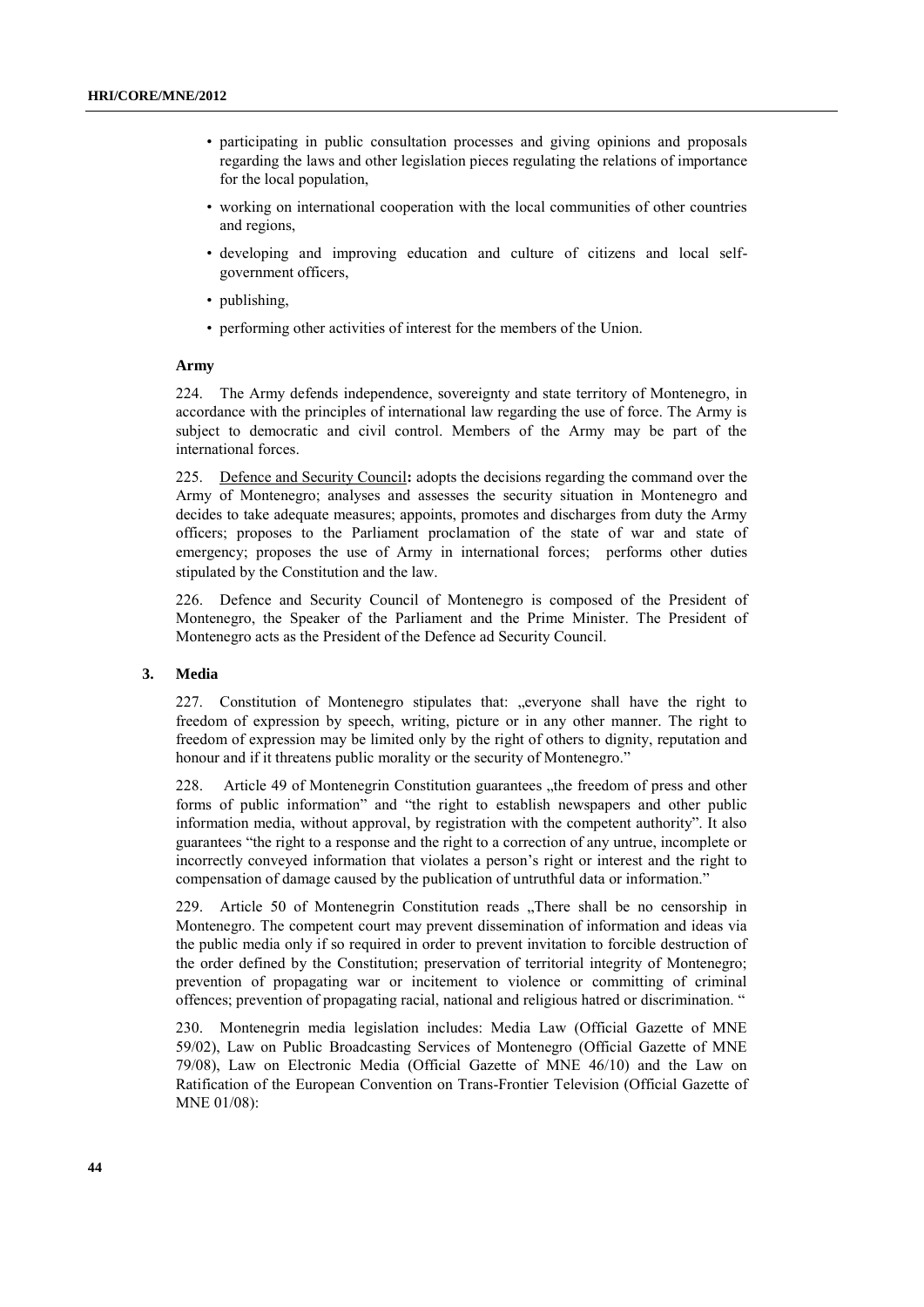- Media Law, as the system law in the field of media, regulates the preconditions for exercising the freedom of expression and the freedom of the media. Article 1 of the Media Law reads: "Media shall be free in the Republic of Montenegro. Censorship of media is prohibited in the Republic of Montenegro. The Republic of Montenegro shall provide and guarantee freedom of information at the level of the standards as contained in the international documents on human rights and freedoms (the United Nations, the OSCE, the Council of Europe, the European Union). This Law shall be interpreted and implemented in compliance with the principles contained in the European Convention for the Protection of Human Rights and Fundamental Freedoms and shall be governed by the case law of the European Court of Human Rights."

**-** Law on Public Broadcasting Services of Montenegro governs the activity of the public broadcasting services, Radio and Television of Montenegro, in line with the law and international standards and rules in this field.

- Law on Electronic Media governs the rights, obligations, and responsibilities of legal and physical entities performing the activity of production and providing of audio-visual media services (hereinafter referred to as "AVM service"), and services of electronic publications via electronic communication networks; it regulates competences, status, and financing sources of the Agency for Electronic Media; it regulates prevention of illegal media concentration; encourages media pluralism; and governs other issues of importance for providing of AVM service, in accordance with international conventions and standards.

## **4. Political parties**

231. Law on Political Parties of 2011<sup>48</sup> regulates the conditions and the manner of establishing, organizing, registration, association and cessation of work of political parties (Article 1). In terms of this Law, the party is an organization of freely and voluntarily associated citizens for the purposes of achieving political goals through democratic and peaceful means (Article 2). The Law prohibits operation of the party the goals of which are aimed at: violent change in the constitutional order, damaging the territorial integrity of Montenegro, violation of human rights and freedoms guaranteed in the Constitution, causing and instigating national, religious and other type of hatred or intolerance.

232. In Montenegro a party can be established by at least 200 citizens with the right to vote in Montenegro who voluntarily sign the statement on establishing the party. Holders of judicial and prosecutorial offices, protectors of human rights and freedoms, and professional members of police and army cannot be founders of any political party (Article 7)

233. No party can function as a party in Montenegro if not registered according to this Law or if its head office is not located in Montenegro (Article 5).

To start operating, parties have to be entered into the Register of political parties kept by the Ministry of Interior, which adopts enactments to regulate the contents and the manner of keeping the register (Article 14).

235. Every party can associate in broader political alliances in the country and abroad, whereby it keeps its status of a legal entity. A party can be merged with other party or parties that are recorded in the register in order to create a new party and in that case the party looses its status of a legal entity and the party created by merging of two or more parties becomes a new legal entity.

236. A party ceases to exist after it is deleted from the Register.

<sup>48</sup> Official Gazette of MNE 59/2011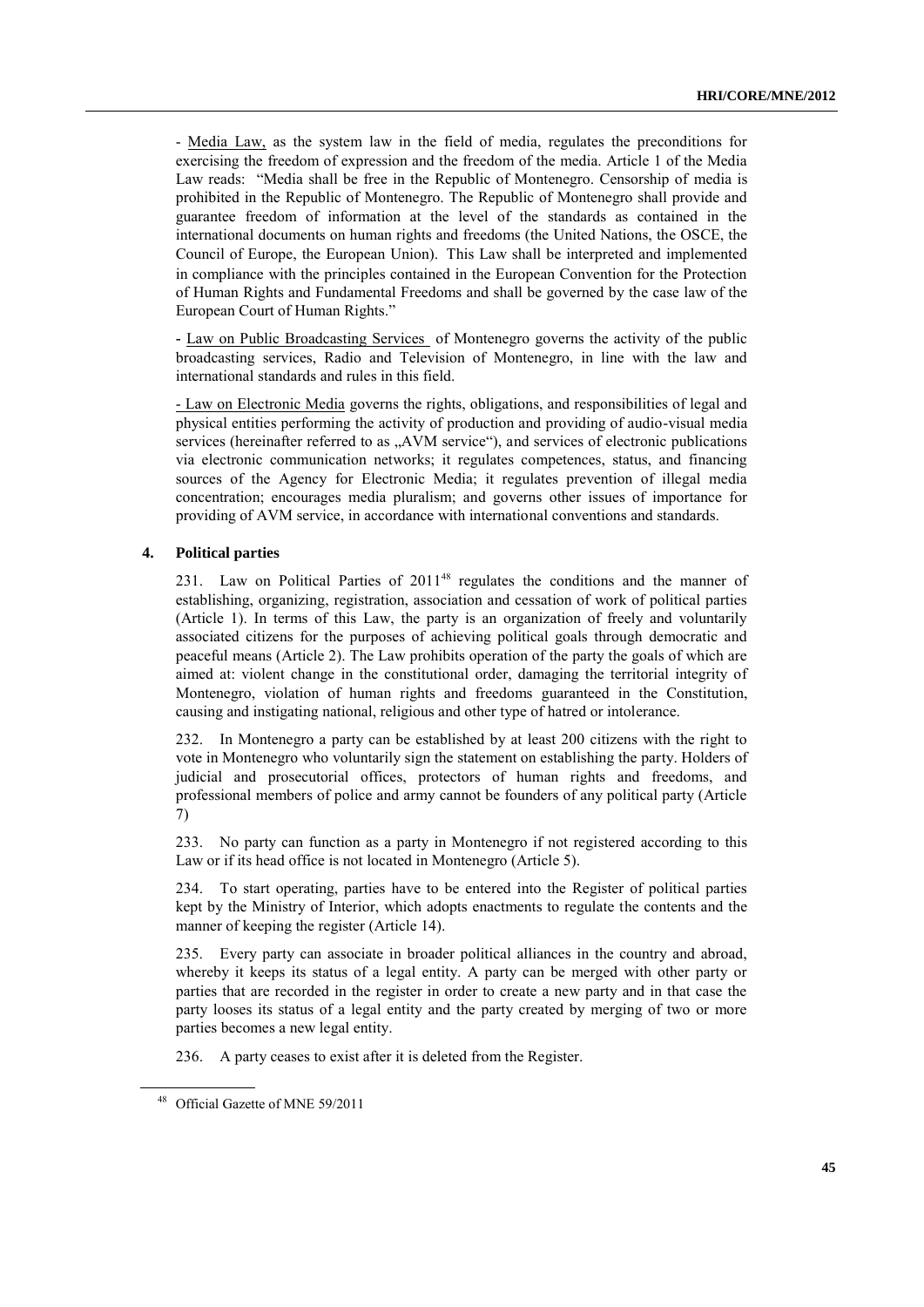237. Relevant authority will adopt the decision to delete a party from the Register in the following situations: if Constitutional Court decides that the enactments of such a party are not in compliance with the Constitution and the Law; if the court with jurisdiction decides that the name, abbreviated name or symbols of a party are not substantially different from the name, abbreviated name or symbols of the party that used to be registered in the Register; if the court with jurisdiction decides that the name, abbreviated name or symbols of the party are identical or similar to the names or symbols of institutions; to ensure that the party can merge with other party or parties. Immediately after the party is deleted from the register the relevant authority informs the party thereof.

238. Relevant authority will initiate the procedure for deleting the party from the Register in the following situations: if the body designated in the Articles of Association adopts the decision on the cessation of work of the party; if it establishes that the entering of the party into the Register was done on the basis of data that are not true; if it establishes that, within a year from the expiry of the term of office defined in the Articles of Association, the party has not yet elected its statutory bodies; if the party alone or in a coalition has not participated in parliamentary or local elections for six years. The relevant authority will inform the party of the beginning of the procedure of deletion from the Register and provide it with a fifteen-day deadline to make its statement in relation to that.

239. Decision on deletion of the party from the Register is published in the "Official Gazette of MNE" (Article 20).

240. Financing of political parties is regulated in the Law on Political Party Financing<sup>49</sup>.

241. This Law regulates the manner of obtaining and securing funds for the regular operation and election campaigns of political parties, as well as the manner and control of financing and financial operations of political parties, with the view to achieving legality and public nature of their operations.

242. Political parties can secure funds for their regular operation and election campaigns from public and private sources in compliance with this Law.

243. In May 2012 the Register of political parties in Montenegro had 37 political parties registered.

#### **5. Nongovernmental organizations**

244. The basic legislative framework for the operation of nongovernmental organizations was established in the Constitution of Montenegro and the Law on Non-governmental Organizations of  $2011.^{50}$ .

245. Constitution of Montenegro guarantees freedom of political, trade union and other association and action, without approval, by registration with the competent authority.

246. Law on Non-governmental Organizations governs the manner of establishing, registering and deleting from the Register, status, bodies, financing and other issues of importance for the operation and action of non-governmental associations and nongovernmental foundations (Article 1). Associations are established by at least three persons, one of whom has to have permanent or temporary residence or a registered office in Montenegro, while a foundation can be established by one or several persons regardless of whether they have permanent or temporary residence or a registered office in Montenegro or not. Non-governmental organization has the capacity of a legal person that it obtains on

<sup>49</sup> Official Gazette of MNE 42/2011

<sup>50</sup> Official Gazette of MNE 39/11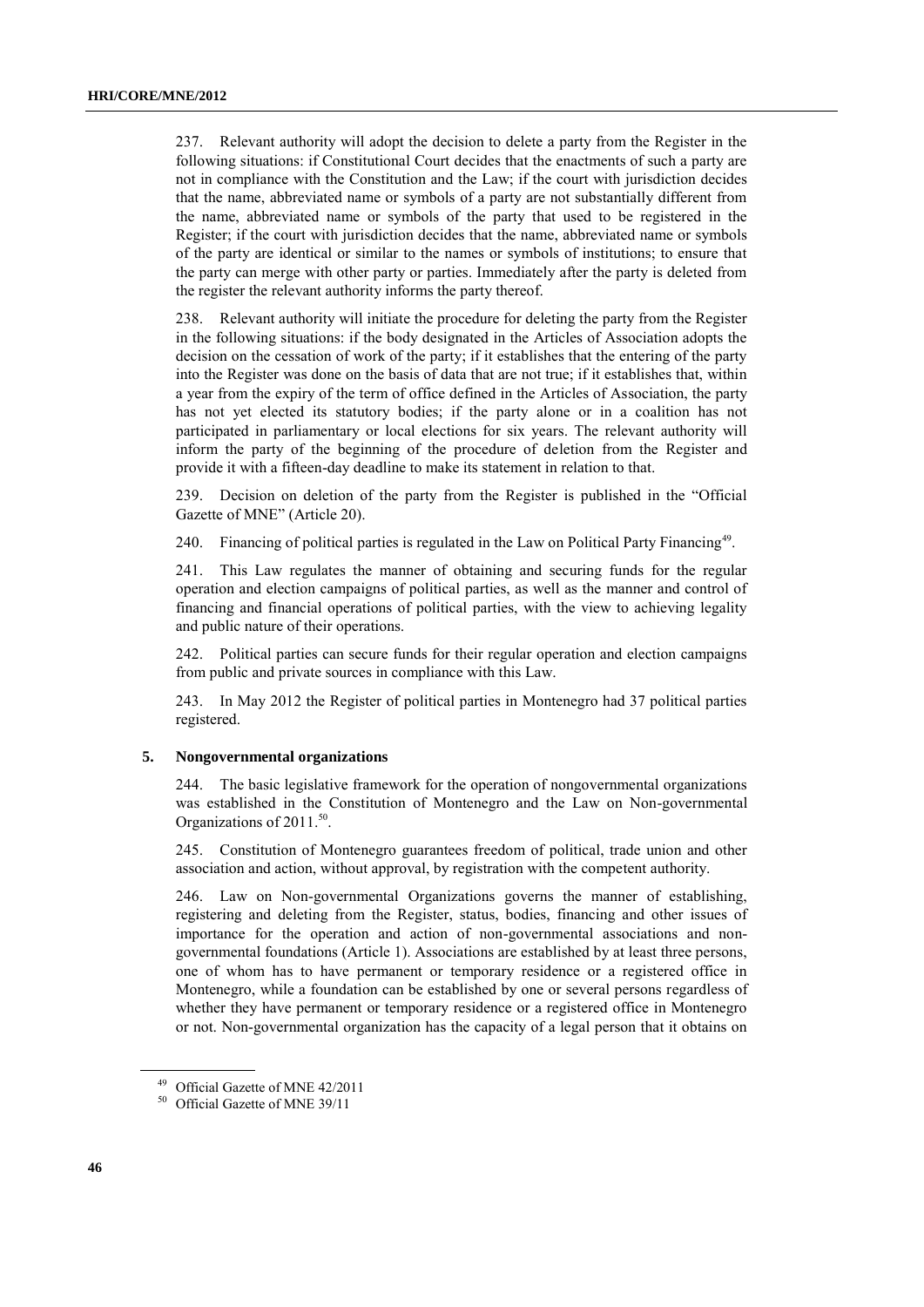the day on which it is entered in the Register, which is within the competences of the Ministry of Interior. Entering of non-governmental organizations into the Register is done on the basis of an application for registration, which has to be submitted with the Memorandum of Association, minutes of the foundation assembly and Articles of Association. Application for registration of a foundation is submitted with the Memorandum of Association or testament if the foundation is established by a testament, minutes of the foundation assembly of the steering committee and Articles of Association.

247. The Law allows operation of foreign non-governmental organizations in Montenegro for the purpose of achieving the goals and interests that are not prohibited by the Constitution and the law. Foreign non-governmental organizations have to register their branches in Montenegro with the Ministry of Interior.

248. The Law on Nongovernmental Organizations stipulates that the state will provide non-governmental organizations with the material support, allocating the budget funds for that purpose, while the distribution of the allocated funds is to be done by the Commission established by the Government.

249. The annual Law on Budget of Montenegro provides the funds for projects and programmes in the fields that are of public interest and that are implemented by nongovernmental organizations. Such areas, in terms of this Law, are: social and health protection, poverty reduction, protection of persons with disabilities, social care for children and the young, support to the elderly, protection and promotion of human and minority rights, rule of law, development of civil society and volunteerism, Euro-Atlantic and European Integration of Montenegro, institutional and extra-institutional education, science, arts, culture, technical culture, environment protection, agriculture and rural development, sustainable development, consumer protection, gender equality, combating corruption and organized crime, dealing with diseases of addiction as well as other areas of public interest defined in the special law.

250. This Law also provides for the conditions under which NGOs can directly perform commercial activities.

251. Many issues, specific features and exceptions important for operation of nongovernmental organizations are regulated in other pieces of legislation: Law on Corporate Profit Tax<sup>51</sup>, Law on Value Added Tax<sup>52</sup>, Law on Property Transfer Tax,<sup>53</sup> Decree on the procedure and the manner of implementing public consultations in the process of developing legislation,<sup>54</sup> Decree on Criteria for identifying the beneficiaries and the manner of distribution of the part of the revenues from the games of chance<sup>55</sup>, Decision on establishment of the Council for Cooperation of the Government of Montenegro and the Non-governmental Organizations<sup>56</sup>.

252. In May 2006 the Government of Montenegro adopted the document Bases for Cooperation of the Government of Montenegro and Nongovernmental Organizations and on 2 January 2009 it adopted the Strategy for Cooperation of the Government of Montenegro and Nongovernmental Organizations.

<sup>&</sup>lt;sup>51</sup> Official Gazette of RMNE No. 65/2001, 12/2002,80/2004 and Official Gazette of MNE No. 40/2008, 86/2009, and 14/2012

<sup>52</sup> Official Gazette of RMNE No. 65/2001, 12/2002,38/2002, 72/2002,21/2003, 76/2005, 4/2006 and Official Gazette of MNE No. 16/2007

<sup>53</sup> Official Gazette of RMNE No 69/2003 and Official Gazette of MNE No. 17/2007

<sup>54</sup> Official Gazette of MNE No. 12/2012 of 24/02/2012

<sup>55</sup> Official Gazette of MNE No. 42/2011 of 15/08/2011

<sup>56</sup> Official Gazette of MNE No. 28/2010 of 14/05/2010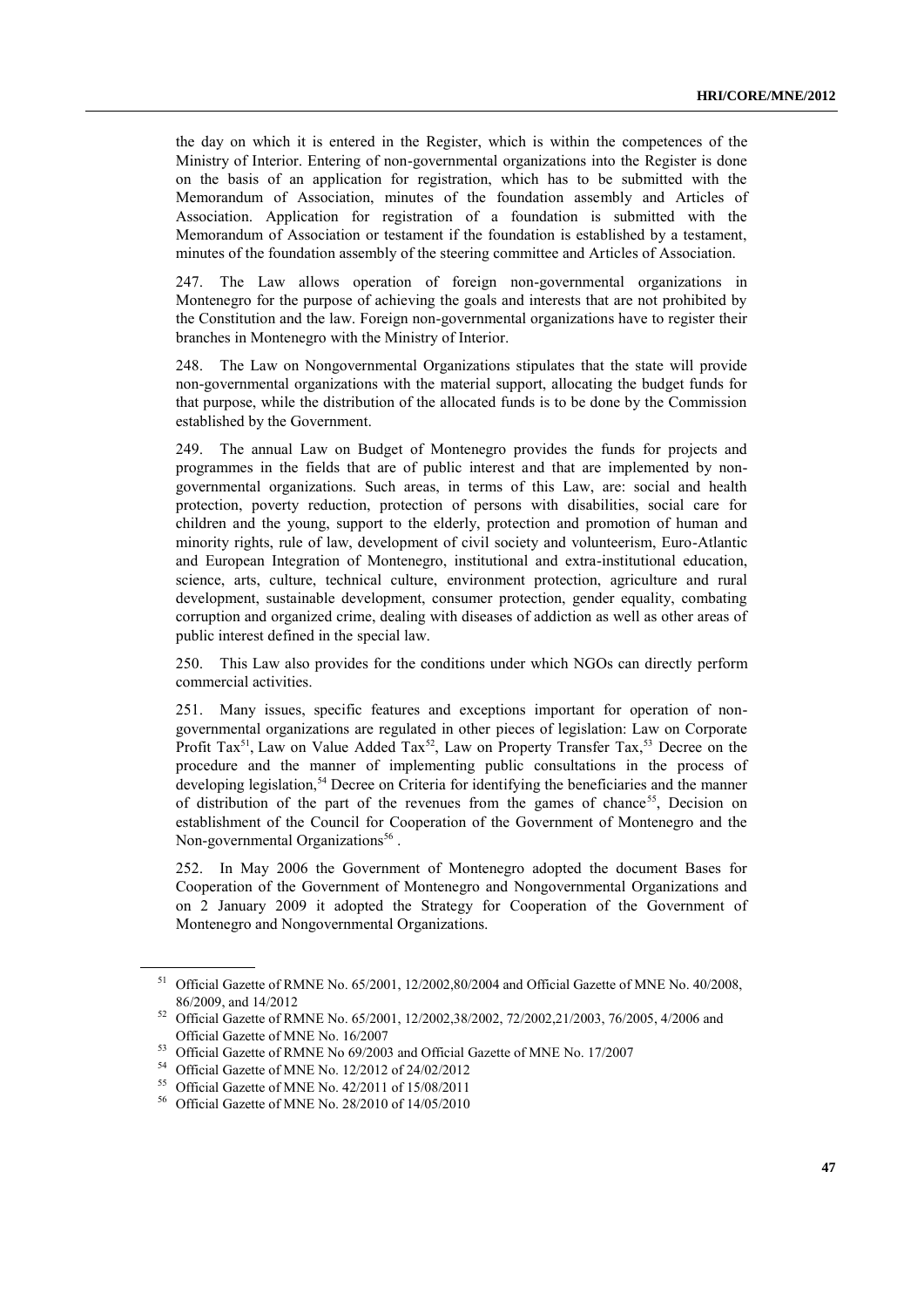253. In December 2011 the Government of Montenegro adopted the Decree on the manner and procedure for implementing cooperation of the state administration bodies and non-governmental organizations<sup>57</sup>, which governs the manner and procedure for cooperation of the ministries and other state administration bodies with non-governmental organizations, as well as the criteria and the procedure of the election of the representatives of nongovernmental organizations into the working groups and other bodies formed by the state bodies.

254. This Decree stipulates that the state administration bodies in the process of developing and adopting enactments defined in the annual work plan (strategy and analysis of the situation in certain fields, drafts and proposals of laws, other legislation pieces and secondary legislation that govern the manner of exercising rights and freedoms of citizens) ensure consultations with nongovernmental organizations through meetings (seminars, round tables, workshops etc.) and through written and electronic communication (submitting suggestions, proposals, comments).

255. Secretariat General of the Government includes the Office for Cooperation with Nongovernmental Organizations which has been established as an institutional mechanism for cooperation with the NGO sector.

256. In November 2010 the Government adopted the Decision on appointing the members to the Council for Cooperation of the Government of Montenegro with Nongovernmental Organisations. This was only a continuation of the improvements of the institutional framework for cooperation with the NGOs, which is one of the key goals defined in the Action Plan for the implementation of the Strategy for Cooperation of the Government of Montenegro and Nongovernmental organizations.

257. The Council is composed of 12 representatives of the Government and 12 representatives of the civil sector – members from the civil sector are proposed by the nongovernmental organizations, while representatives of the Government are appointed upon the proposal of the line ministries. The procedure for proposing the candidates for the membership in the Council was conducted by the Office of the Government of Montenegro for Cooperation with NGOs.

258. NGO sector in Montenegro is rather active in the field of promoting and achieving public interests, as well as in the affirmation of the overall position of the civil society, primarily through their participation in the development of laws and strategic documents of the Government, as well as through the interest they show for the work of the Government bodies. Nongovernmental organizations prepared or participated in the preparation of a number of laws, strategic documents, including *inter alia*: Public Procurement Law, National Security Agency Law, Law on Free Access to Information, Law on Police, Law on Conflict of Interests, Witness Protection Law, Law on Safety in Traffic, National Strategy of Sustainable Development, Defence Strategy, Strategy for Fighting Corruption and Organized Crime with the Action Plan, Strategy for Development and for Reduction of Poverty, Strategy of Social and Children Care, Strategy for development of the system of social protection of the elderly, Strategy for integration of persons with disabilities etc. Representatives of the nongovernmental sector also participate in the teams that monitor implementation of strategic documents.

259. However, there is still a significant room and the need for improving the cooperation between the Government and state administration bodies on one and non-governmental

<sup>57</sup> Sl. list CG br. 07/2012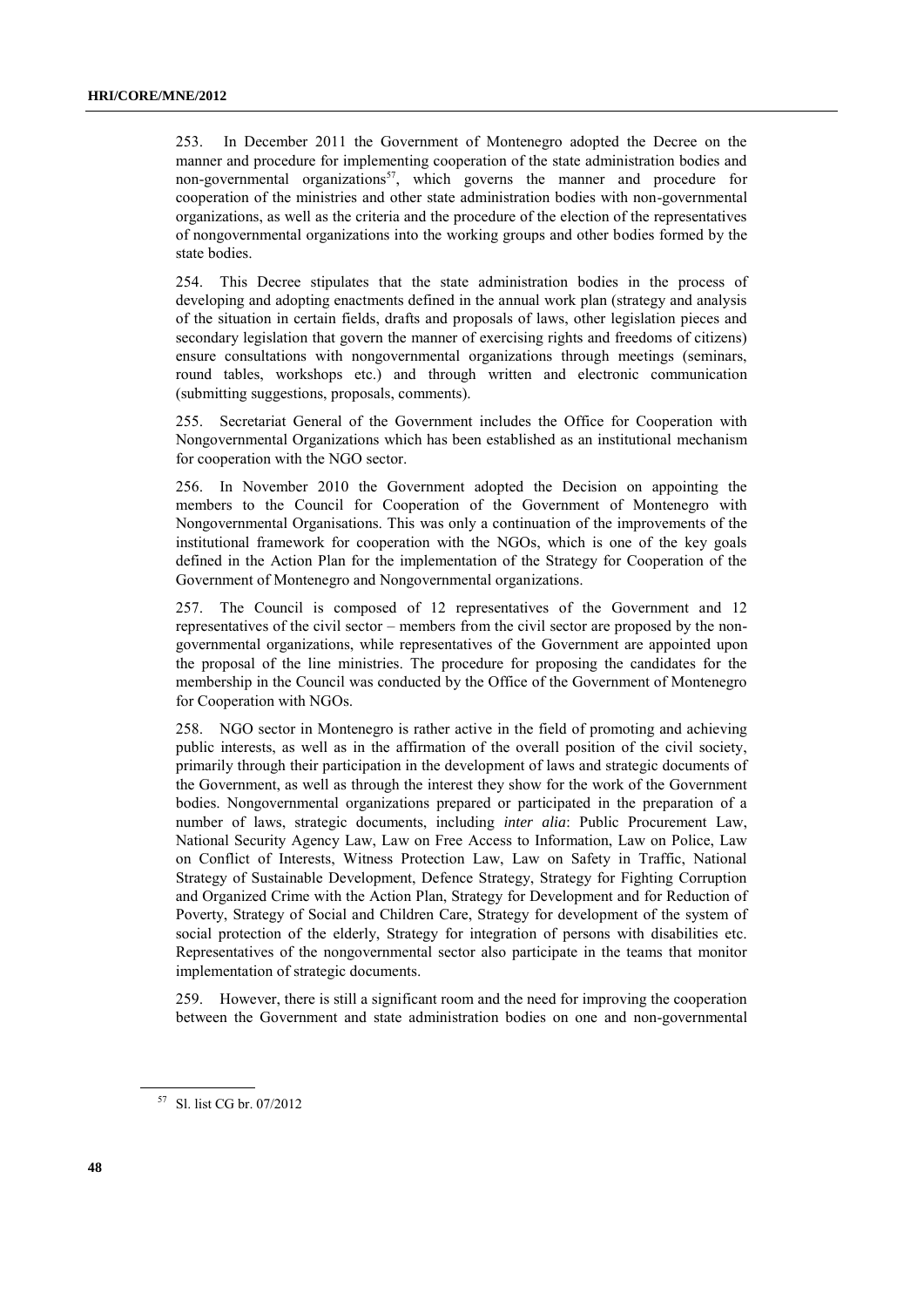organizations on the other side, particularly through ensuring a higher degree of transparency of work in the process of preparing and implementing public policies<sup>58</sup>.

260. According to the data from the Register that is kept in the Ministry of Interior of Montenegro, in March 2012 there were 5 856 non-governmental organizations and 103 foundations registered in Montenegro.

# **II. General framework for the protection and promotion of human rights**

## **A. Accepting international norms for human rights**

261. Article 9 of the Constitution of Montenegro stipulates that the ratified and published international treaties and generally accepted rules of international law make an integral part of the internal legal order, have the supremacy over the national legislation and are applied directly where they regulate relations differently than Montenegrin national legislation.

262. Montenegro is a party to the key international instruments in the field of human rights, including: the International Covenant on Civil and Political Rights (with the optional protocol), Optional Protocol to the International Covenant on Civil and Political Rights, International Covenant on Economic, Social and Cultural Rights, Convention against Torture and other Cruel, Inhuman or Degrading Treatment or Punishment (CAT), (including the Optional Protocol), International Convention on Elimination of all Forms of Racial Discriminations (ICERD), Convention on Elimination of all Forms of Discrimination Against Women (CEDAW) (including the Optional Protocol), Convention on the Right of the Child, Optional Protocol to the Convention on the Right of the Child on Involvement of Children in Armed Conflicts, Second Optional Protocol to the Convention on the Right of the Child on the Sale of Children, Child Prostitution and Child Pornography, Convention on the Rights of Persons with Disabilities (including the Optional Protocol), Convention on the Non-Applicability of Statutory Limitations to War Crimes and Crimes against Humanity, International Convention on the Suppression and Punishment of the Crimes of Apartheid, International Convention Against Apartheid in Sports.

263. Depositing the instruments on succession, Montenegro became signatory to the International Convention on the Protection of the Rights of All Migrant Workers and Members of their Families. Montenegro was also one of the first countries to sign the International Convention for the Protection of all Persons from Enforced Disappearance and the Optional Protocol to the International Covenant on Economic, Social and Cultural Rights.

264. Montenegro is the party to 69 ILO conventions.

265. Montenegro has ratified a large number of the Council of Europe conventions that refer to human and minority rights including the most important – European Convention for the Protection of Human Rights and Fundamental Freedoms, Framework Convention for the Protection of National Minorities and European Charter on Regional or Minority Languages.

266. List of international-law instruments in the field of protection and promotion of human rights and freedoms of Montenegro is in the Annex II of this document.

<sup>&</sup>lt;sup>58</sup> Source: Strategy for Cooperation of the Government and Non-governmental organizations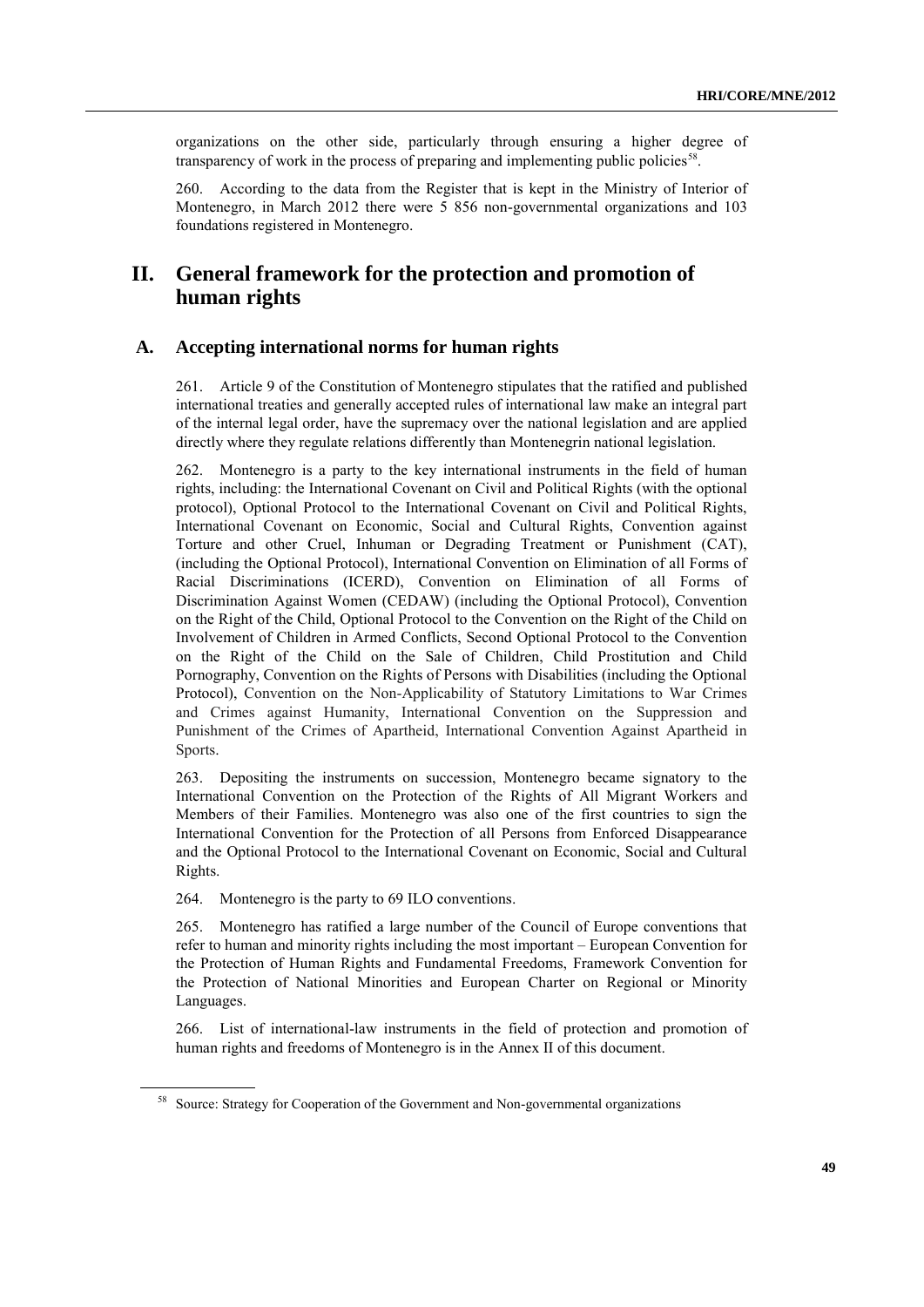# **B. Legal framework for the protection of human rights on the national level**

## **1. Human rights according to the Constitution of Montenegro**

267. In Montenegro human rights and freedoms are protected in the Constitution of Montenegro, in the laws and other regulations adopted in line with the Constitution, with the ensuring of the highest degree of compliance with international standards in the field of implementation and protection of human rights and freedoms.

268. Human rights and freedoms are defined in a separate chapter of the Constitution of Montenegro (Articles 17 – 81). These provisions, *inter alia*, refer to:

- freedom and equality of citizens before the law, regardless of any particularity or personal feature;
- inviolability of freedoms and rights;
- right to legal remedy;
- right to legal assistance;
- right to local self-government etc.
- 269. Constitution of Montenegro guarantees the following personal rights and freedoms:
	- right to life (Article 26). Death penalty is prohibited in Montenegro. The Amendments to the Criminal Code of Montenegro adopted in 2002 abolished death penalty and replaced it with the 40-year prison sentence; by that time death penalty used to be pronounced for the gravest crimes.
	- right in terms of application of biology and medicine (Article 27)
	- right to protection of dignity and inviolability of person (Article 28)
	- right to personal freedom (refers to deprivation of liberty, detention) Article 29 30
	- right to respect of human personality and dignity in the criminal or other procedure, in case of deprivation or limitation of liberty and during the execution of prison sentence (Article 31)
	- right to a fair and public trial (Article 32)
	- right to application of the principle of legality or the right that no one can be punished for an act that, prior to being committed, was not stipulated in the law as punishable, nor may be pronounced a punishment which was not envisaged for that act (article 33)
	- right to application of a more lenient law or the right that criminal and other punishable acts are identified and punishments for them pronounced according to the law that was in force at the time when the act was committed, unless the new law is more lenient for the perpetrator (Article 34)
	- right to the assumption of innocence or the right that everyone is deemed innocent until his/her guilt is established in a final court decision (Article 35)
	- *ne bis in idem* a citizen cannot be tried two times for the same punishable act (Article 36)
	- right of citizen to defence, particularly to be informed in the language he understands about the charges against him/her (Article 37)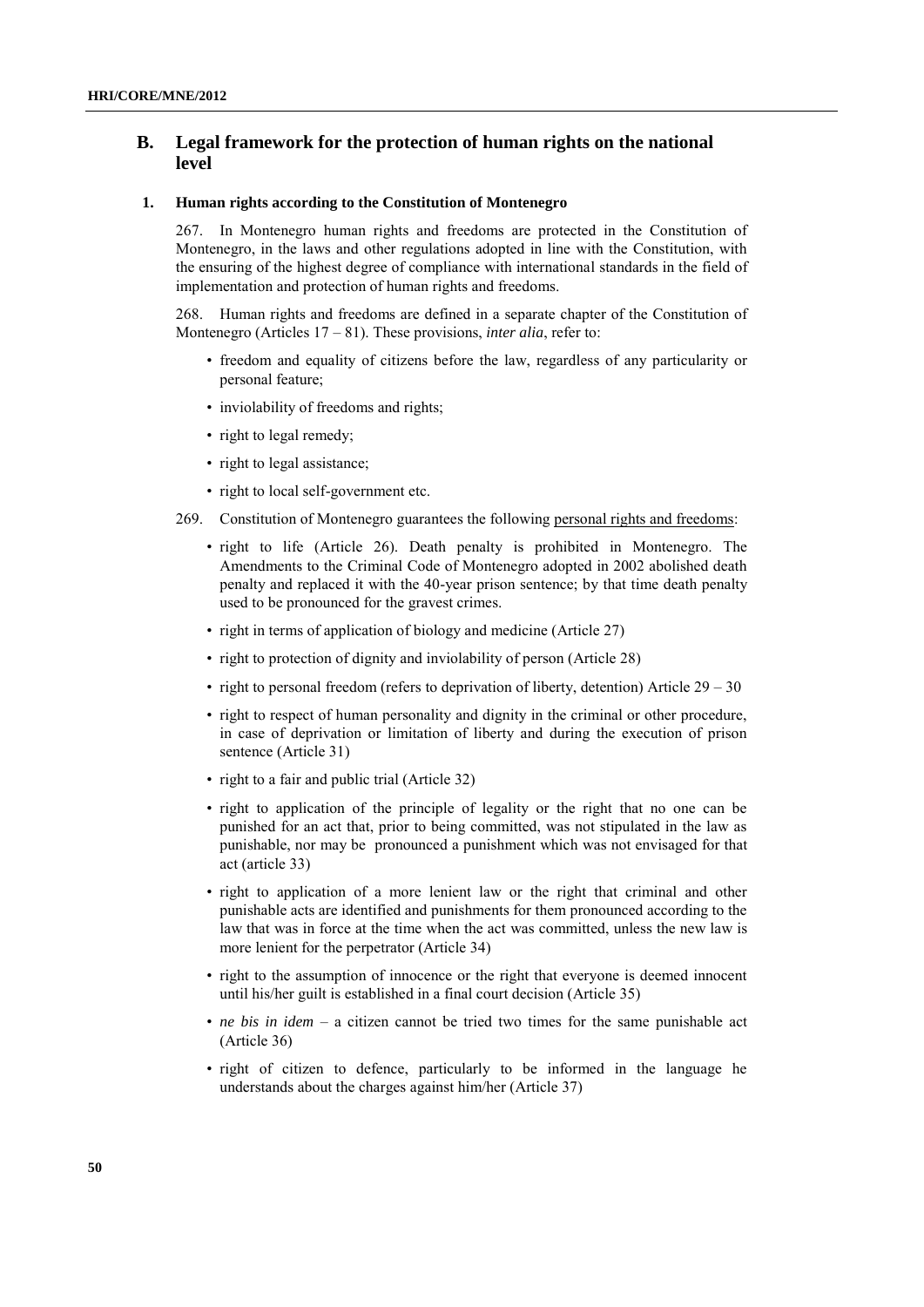- right of citizen to compensation of damage if he/she was deprived of liberty or convicted without any grounds (Article 38)
- right of citizen to the freedom of movement and residence (Article 39)
- right of citizen to inviolability of home, confidentiality of correspondence and protection of personal data (Articles  $40 - 43$ )
- right to asylum (Article 44).
- 270. Political freedoms and rights :
	- active and passive electoral right of citizens who are 18 years of the age or above (Article 45)
	- right to the freedom of thought, conscience and religion (Article 46)
	- right to the freedom of expression (Article 47)
	- right to the objection of conscience or that no one is obliged, contrary to his/her own religion or conviction to fulfil a military or other duty involving the use of arms (Article 48)
	- right of citizens to the freedom of press, to response and to correction of published data or information that are not true, as well as to the compensation of damage caused by publishing of untrue data or information (Article 49)
	- censorship is prohibited and the court with jurisdiction can prohibit dissemination of information and ideas through the public media only in precisely defined cases: in order to prevent invitation to forcible destruction of the order defined in the Constitution; to preserve territorial integrity of Montenegro; to prevent propagation of war or incitement to violence or crime; to prevent propagating of racial, national and religious hatred or discrimination (Article 50)
	- right of access to information held by state authorities or organizations that perform public authorities (Article 51)
	- right to free and peaceful assembly, without any approval, with a prior notice to the competent authority (Article 52)
	- right of political, trade union and any other association and action, without any approval, with the registration with the competent authority (Article 53)
	- political organization in state authorities is prohibited (Article 55)
	- the operation of political and other organizations aimed at forceful destruction of the constitutional order, infringement of the territorial integrity of Montenegro, violation of guaranteed freedoms and rights or causing national, racial, religious and other hatred and intolerance is prohibited (Article 55)
	- right to recourse to international organizations for the protection of rights and freedoms guaranteed in the Constitution (Article 56)
	- right to recourse to the state authority or organization performing public authorities and right to receive a response (Article 57).
- 271. Economic, social and cultural freedoms and rights :
	- right to property (Article 58)
	- right to entrepreneurship (Article 59)
	- right to succession (Article 60)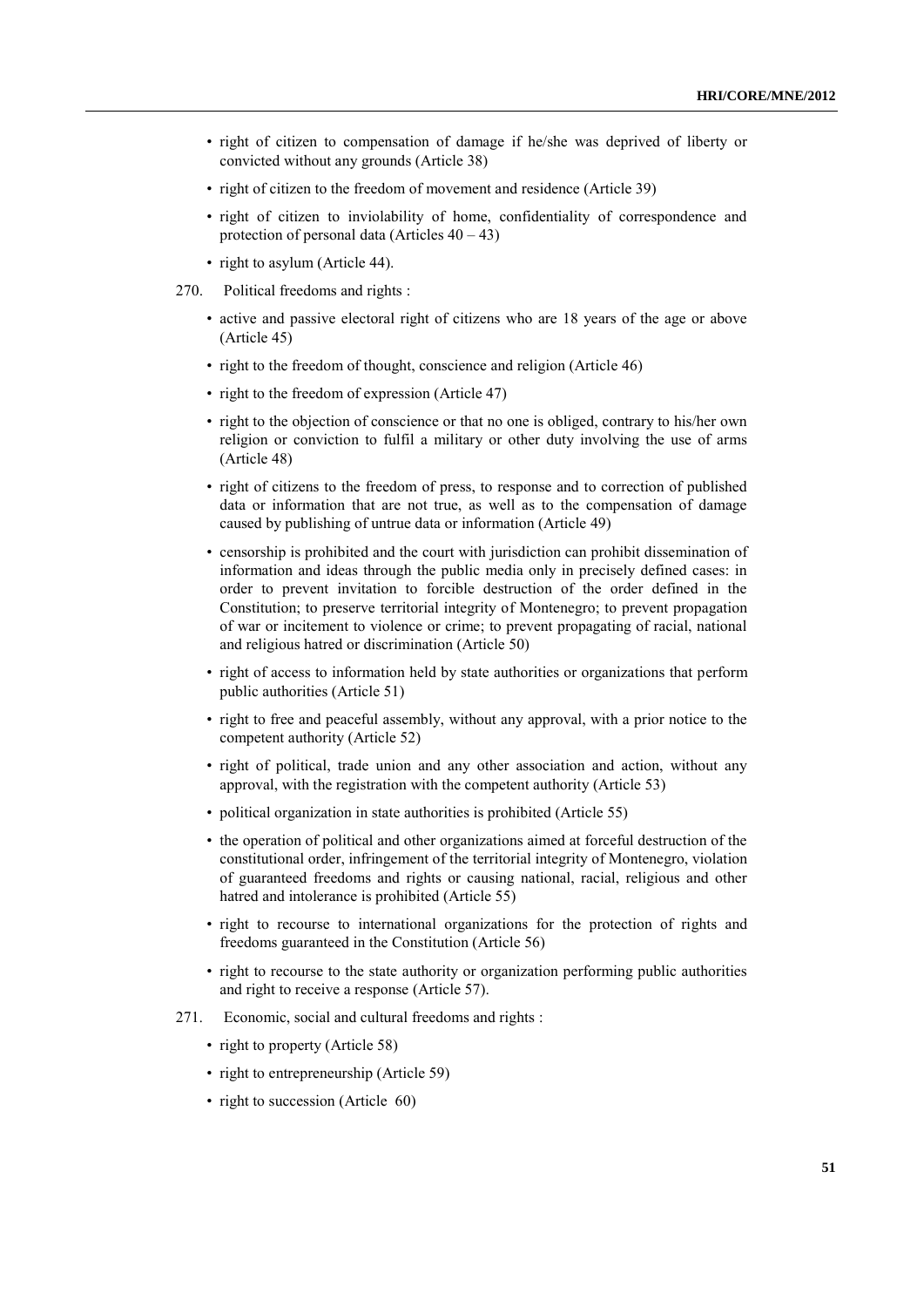- right of foreign nationals to hold property according to the law (Article 61)
- right to work, to free choice of occupation and employment, to fair and humane working conditions and to protection during unemployment (Article 62)
- forced labour is prohibited (Article 63)
- rights of employed persons to adequate salary, limited working hours, paid vacation, health and safety at work; special protection is afforded to the young, women and disabled persons (Article 64)
- employed persons have the right to strike. This right can be limited only to employees in the Army, police, state authorities and public service in order to protect public interest and in accordance with the law (Article 66)
- employed persons ensure for themselves and for the members of their families all forms of social and health insurance; particular protection is afforded for the persons with disabilities (Articles  $67 - 69$ )
- the state protects consumers (Article 70)
- special protection is afforded to family, mother and child (Articles  $71 74$ )
- right to education for everyone under the same conditions (Article 75)
- right to freedom of creation (Article 76)
- the state encourages and supports development of education, science, culture, arts, sports, physical and technical culture; the state protects scientific, cultural, arts and historical values and natural and cultural heritage (Articles 77, 78).

#### **2. Special – minority rights**

272. Constitution of Montenegro attaches strong attention to the protection of the identity of minority nations and other minority national communities (Article 79), who are guaranteed rights and freedoms that they can use individually or together with others: the rights to exercise, protect, develop and publicly express national, ethnic, cultural and religious particularities; the right to choose, use and publicly post national symbols and to celebrate national holidays; the right to use their own language and alphabet in private, public and official use; the right to education in their own language and alphabet in public institutions and the right to have included in the curricula the history and culture of the persons belonging to minority nations and other minority national communities; the right, in the areas with significant share in the total population, to have the local self-government authorities, state and court authorities carry out the proceedings also in the language of minority nations and other minority national communities; the right to establish educational, cultural and religious associations, with the material support of the state; the right to write and use their own name and surname in their own language and alphabet in the official documents; the right, in the areas with significant share in total population, to have traditional local terms, names of streets and settlements, as well as topographic signs written also in the language of minority nations and other minority national communities; the right to authentic representation in the Parliament of Montenegro and in the assemblies of the local self-government units in which they represent a significant share in the population, according to the principle of affirmative action; the right to proportionate representation in public services, state authorities and local self-government bodies; the right to information in their own language; the right to establish and maintain contacts with the citizens and associations outside of Montenegro, with whom they have common national and ethnic background, cultural and historic heritage, as well as religious beliefs; the right to establish councils for the protection and improvement of special rights.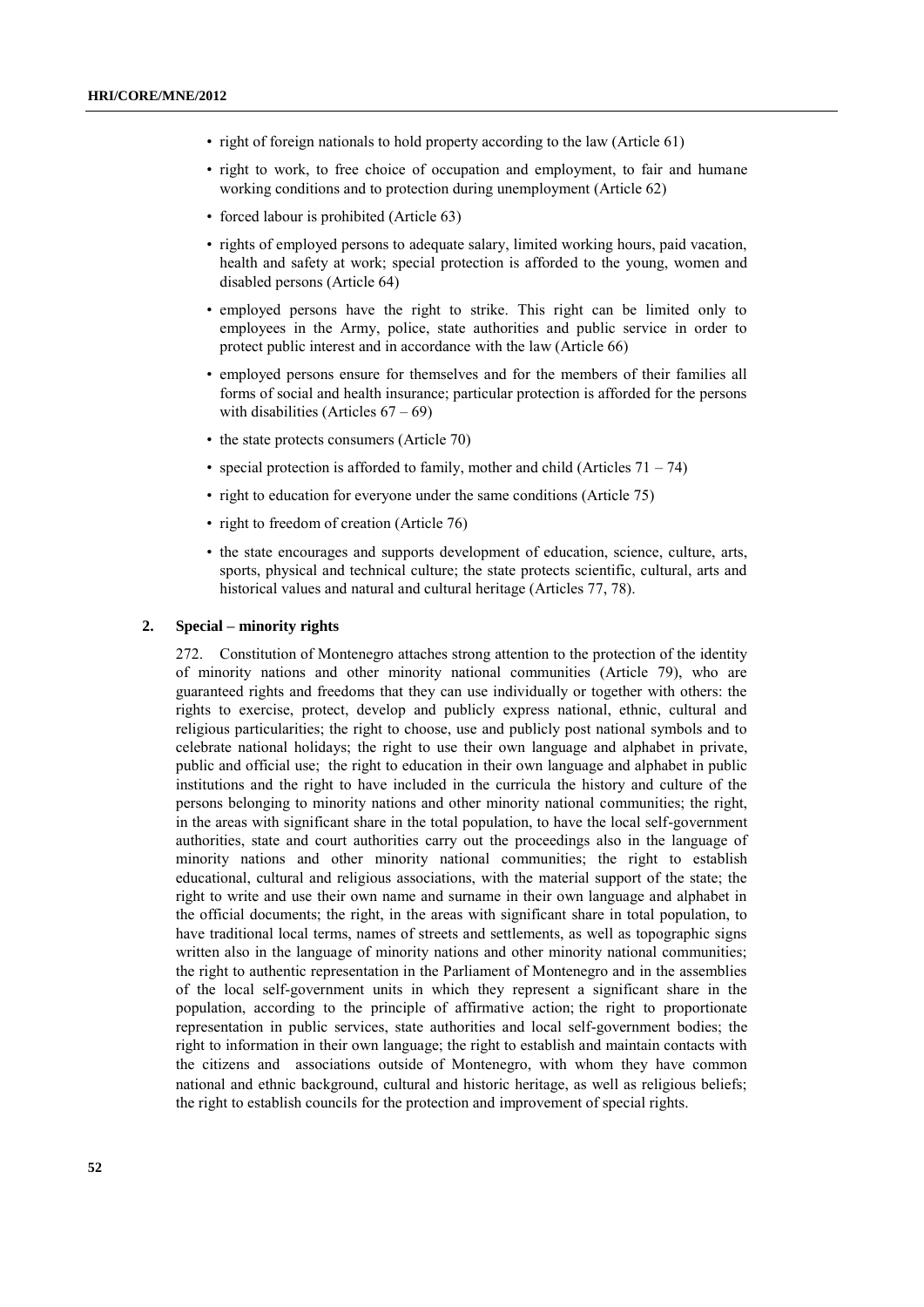273. Constitution also stipulates prohibition of assimilation of the members of minority nations and other minority national communities (Article 80).

## **3. Limitations of human rights and freedoms**

274. Constitution of Montenegro also provides for limitations to human rights and freedoms (Article 24) stipulating that guaranteed human rights and freedoms may be limited only by the law, within the scope permitted by the Constitution, to the extent necessary in an open and democratic society to satisfy the purpose for which the limitation has been permitted. Limitations may not be introduced for purposes other than the ones for which they were prescribed.

275. In its Article 25 the Constitution of Montenegro stipulates that during the proclaimed state of war or emergency, the exercise of certain human rights and liberties may be limited, to the necessary extent to the extent necessary. The limitations shall not be introduced on the grounds of sex, nationality, race, religion, language, ethnic or social origin, political or other beliefs, financial standing or any other personal feature. There shall be no limitations imposed on the rights to: life, legal remedy and legal aid; dignity of and respect for a person; fair and public trail and the principle of legality; presumption of innocence; defense; compensation of damage for illegal or ungrounded deprivation of liberty and ungrounded conviction; freedom of thought, conscience and religion; entry into marriage.

276. There shall be no abolishment of the prohibition on: inflicting or encouraging hatred or intolerance; discrimination; more than one trial or conviction for the same criminal offence (*ne bis in idem*); forced assimilation.

277. Measures of limitation may be in effect at the most for the period of duration of the state of war or emergency.

## **4. Human Rights Protection Mechanisms in Montenegro**

278. The jurisdiction for ensuring the respect and protection of human rights in Montenegro belongs to the courts that adjudicate on the basis of the Constitution, law and ratified and published international treaties; to the public prosecuting authority that does the tasks of prosecuting criminal offences and other punishable acts prosecuted *ex officio*; to the Ministry of Justice and Human Rights (that, *inter alia*, does the tasks related to the control of enforcement of prison sentences and other criminal sanctions in the cases provided for in the law, extradition, international legal assistance, pardon, conditional release, agreements on damages for ungrounded deprivation of liberty, termination of prison sentence), as well as to the Institution for Enforcement of Criminal Sanctions where criminal sanctions are enforced.

279. If a citizen considers that his/her human right guaranteed in international or national law has been threatened or violated he/she has an undisturbed access to the courts before which he can obtain protection of his/her rights in a criminal procedure or a civil procedure (as a witness, victim, private prosecutor or plaintiff) or in an administrative dispute (dispute that can be initiated against the administrative or other enactment adopted at second instance).

280. Criminal procedure is regulated in the Criminal Procedure Code; civil procedure is regulated in the Civil Procedure Code, while administrative dispute (adjudicated before Administrative Court and Supreme Court) is regulated in the Law on Administrative Dispute.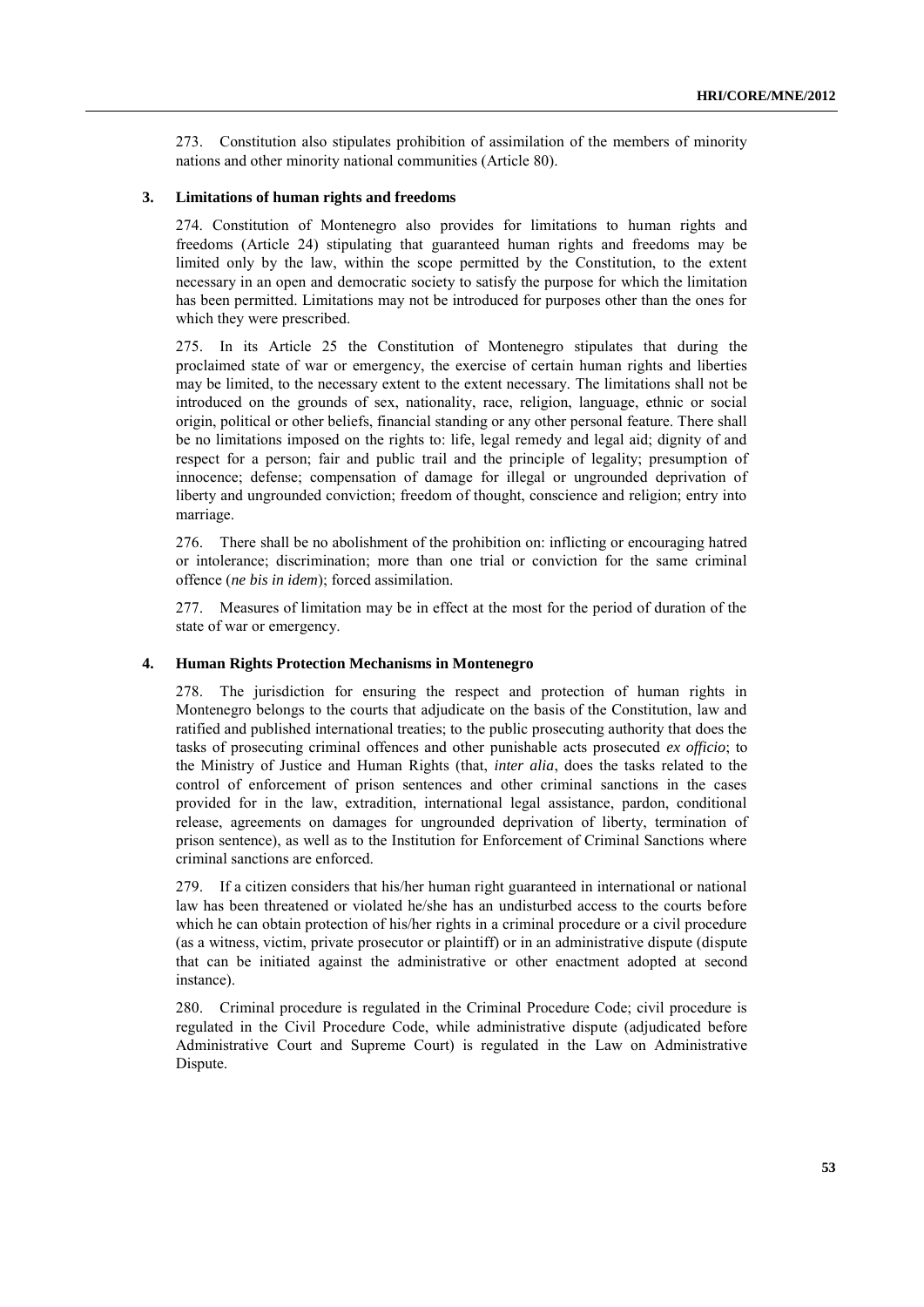281. Apart from the provisions that refer to the court (Part III – Organization of Powers) Constitution of Montenegro of 2007 also contains provisions that refer to the Constitutional Court (Part V – Constitutionality and Legality).

282. In relation to this, the Constitution provides for the jurisdiction of the Constitutional Court that decides on constitutional complaints due to the violation of human rights and freedoms guaranteed by the Constitution, after all the effective legal remedies have been exhausted.

283. Since international law in Montenegro has supremacy over the national law, the courts directly apply relevant international conventions that regulate issues of human rights. The parties can invoke these conventions in their submissions. For example: the party can rely on the European Convention for the Protection of Human Rights and Fundamental Freedoms if he/she wants to exclude the public from the main hearing in the criminal procedure.

284. Right to a legal remedy *–* Constitution of Montenegro stipulates that everyone has the right to legal remedy against the ruling on his/her right or legally based interest. Protection of the right to a fair trial is ensured through the opportunity to lodge regular and extraordinary legal remedies against court rulings. Since the failure to respect the above rights guaranteed in the Constitution, which are aspects of the right to a fair trial, constitutes a grave violation of the procedural provisions, legal remedies against such failure can be lodged to the courts.

285. In the criminal and civil cases the regular legal remedy against first instance court rulings is an appeal. Appeal can be lodged against first instance judgments within the deadline required in the law. Such an appeal is decided upon by a directly higher court instance that can uphold, reverse or quash the judgment and order a retrial.

286. It is also possible to start an administrative dispute before Administrative Court requesting assessment of legality of an administrative enactment or any other individual enactment if such possibility is stipulated in the law. Administrative dispute can be initiated by a natural or legal person if he/she considers that an administrative or any other enactment violated any of his/her rights or interests based on the law.

287. It is possible to lodge extraordinary legal remedies against the final court ruling. Such extraordinary legal remedies have to be stipulated in the laws that regulate the procedure in which the party is trying to exercise some of his/her human rights.

288. According to the Criminal Procedure Code, extraordinary legal remedies are: reopening of the criminal procedure, extraordinary mitigation of punishment and request for protection of legality.

289. Civil procedure law envisaged the following extraordinary legal remedies: review, request for protection of legality and re-opening of the procedure.

290. The Law on Administrative Dispute stipulates that extraordinary legal remedies that can be lodged against the final ruling of the Administrative Court are: the request for extraordinary re-examination of the court ruling and request for reopening of the procedure.

291. As for the system of compensation of damages upon a claim of the authorized person, every claim for damages that is related to a committed criminal offence will be considered if in such a way the procedure would not be significantly delayed.

292. Claim for damages in criminal procedure can be submitted by the person authorized to submit such a claim in civil procedure.

293. Claim for damages can refer to compensation of damages, return of things or annulment of certain legal transaction.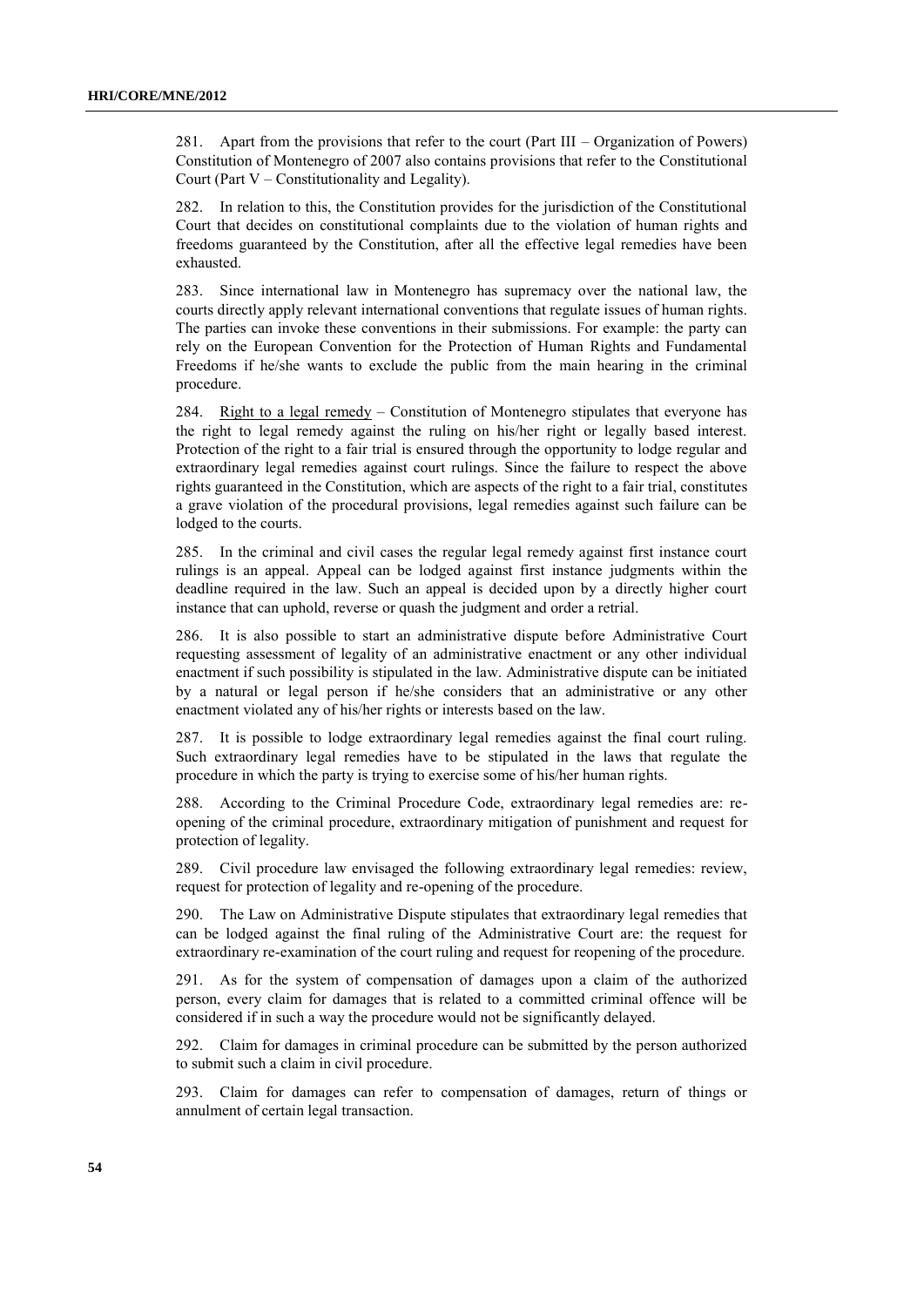294. The court decides upon claims for damages.

295. In the judgment convicting the defendant the court can award damages to the authorized person fully or in part and instruct the authorized person to initiate civil procedure for the rest of the claim.

296. If the facts established in the criminal procedure do not provide reliable basis either for full or partial award and establishing of the facts would lead to significant delays in the procedure the court instructs the authorized person to start a civil procedure for the entire claim for damages.

297. Where the court acquits the defendant or dismisses the charges or suspends the criminal procedure, the authorized person is instructed to initiate civil procedure to claim damages.

298. Where the court declares lack of jurisdiction for the criminal procedure the authorized person will be instructed to submit the claim for damages within the criminal procedure that will be started or continued by the court with jurisdiction.

299. In the course of the criminal procedure or after the termination thereof, regardless of the ruling the court adopted, the court can instruct the victim or the person that submitted the claim for damages and the defendant to try to solve their relations that are the subject matter of such a claim in the mediation procedure according to the law regulating the rules of mediation procedure. To exercise his/her rights the party can also submit a claim for compensation of pecuniary/non-pecuniary damage to the court with jurisdiction that will decide upon such a claim in a civil procedure.

300. Law on Cooperation with the International Criminal Court<sup>59</sup> governs cooperation of Montenegrin state authorities with the International Criminal Court and fulfilling of other obligations in compliance with the Rome Statute of the International Criminal Court, as well as other issues related to prosecution of perpetrators of criminal offences referred to in Article 5 of the Statute – criminal offences against humanity and other values protected in international law that are related to violations of international humanitarian law defined in the Criminal Code of Montenegro.

301. Citizens of Montenegro can also lodge applications to the European Court of Human Rights provided that they have exhausted all effective legal remedies on the national level, which means that they have used the constitutional complaint as the highest legal remedy.

302. In this respect the amendments to the Law on Civil Procedure introduced Article 428a which reads: "When the European Court of Human Rights establishes violation of a human right or fundamental freedom guaranteed by the Convention for the Protection of Human Rights and Fundamental Freedoms, a party may, within three months from the final judgment of the European Court of Human Rights, file a request for the reversal of the judgment violating that right or fundamental freedom before the court in the Republic of Montenegro which tried in the first instance procedure in which the decision violating a human right or fundamental freedom was rendered if the violation may not be removed in any other way than by reopening the procedure."

303. The procedure referred to in paragraph 1 of Article 428a is conducted with the proper application of provisions on reopening of the procedure.

304. In December 2011 there were about 920 applications against Montenegro that were pending before the Court, 30 of them in the stage of main hearing. About 300 applications

<sup>&</sup>lt;sup>59</sup> Official Gazette of MNE No. 53/09)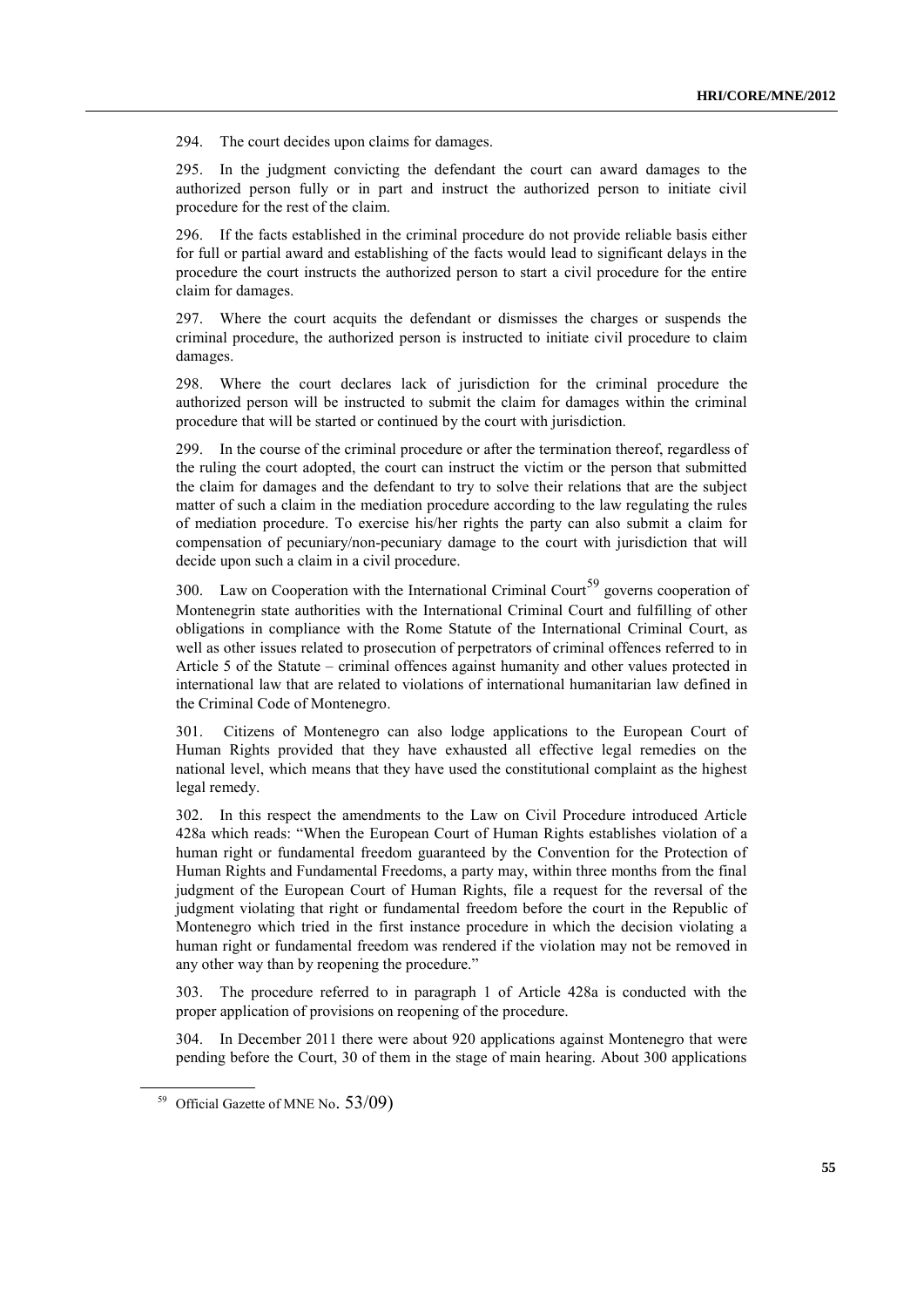lodged against the state of Montenegro were rejected by the Court or declared inadmissible because international-law procedural requirements were not met. The Court delivered 6 judgments establishing at least one violation of the Convention.

# **C. Framework for promotion of human rights on the national level**

## **1. Institutions responsible for human rights protection**

305. Montenegrin legal system ensures high level of protection of human rights and fundamental freedoms. Basic provisions of Montenegrin Constitution provide legal basis for promotion, strengthening and improvement of protection of fundamental human rights and freedoms and confirm the obligation of Montenegro to comply with international standards in that context.

306. Almost a half (68 out of 158) Articles of Montenegrin Constitution refer to human rights and freedoms, which confirms their importance.

307. Legal framework in the field of promoting and protecting human rights and freedoms is in the continuous process of improvement and adjustment to the highest international standards. The major legislation pieces currently in force in this field include: Law on Minority Rights and Freedoms, Law on Social and Child Care, Law on Prohibition of Discrimination, Law on Protector of Human Rights and Freedoms (Ombudsman), Law on Health Care, Law on Gender Equality, Labour Law, Media Law, Law on Non-Governmental Organizations, Criminal Code, Criminal Procedure Code, etc.

308. With the view to ensuring protection of and respect for human rights the Government of Montenegro adopted several strategic documents and action plans for their implementation, the most important being: Strategy of Minority Policy (2008-2012); Strategy for Improvement of the Position of RE population in Montenegro (2008-2012), and the new Strategy for Improvement of the Position of Roma and Egyptians in Montenegro 2012 – 2016, which was adopted in 2012; National Action Plan for the "Decade of inclusion of Roma 2005-2012"; Action Plan for Achieving Gender Equality (2008-2012); Strategy for Development of the System of Social and Child Care in Montenegro (2008-2012); Strategy for Integration of Persons with Disabilities in Montenegro (2008-2016); Strategy of Inclusive Education in Montenegro (2008-2012); Strategy of the Reform of Judiciary (2007-2012).

## **2. National institutions for the protection and implementation of human rights in Montenegro**

309. Ministry for Minority Rights<sup>60</sup> - As a product of democratic progress and fundamental aspirations contained in the »Agreement on the Minimum Principles for Development of Democratic Infrastructure in Montenegro« from 1997, already a year after its adoption after the extraordinary parliamentary elections and establishment of new Government, the *Ministry for Protection of the Rights of National and Ethnic Groups* was established*.* In the new organizational structure of the Government of Montenegro in 2006, this ministry got a new name – *Ministry for Protection of Human and Minority Rights*, which reflected the new competences this Ministry got at the time – monitoring and protection of minority rights that are not within the competences of other bodies. After the establishment of the

<sup>60</sup> Decision of the Government in Montenegro in 2012 transformed the Ministry for Human and Minority Rights into the Ministry of Minority Rights and the part of the former ministry in charge of human rights was merged with the Ministry of Justice, so today it functions as the Ministry of Justice and Human Rights.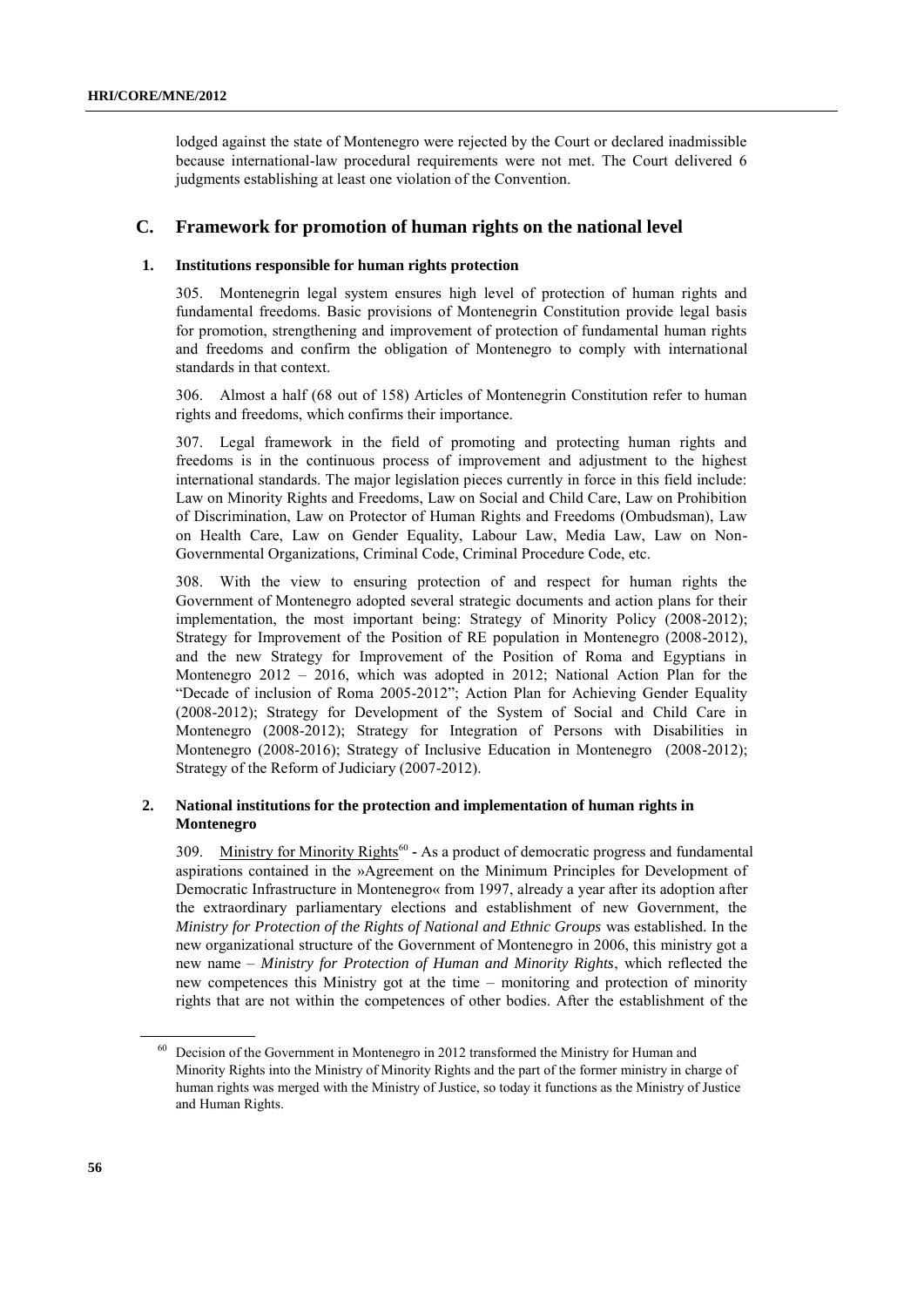Government in December 2010 and in line with the Decree on organization and work of the state administration bodies, this ministry functioned under the name *Ministry for Human and Minority Rights,* being responsible for monitoring, exploring and protecting minority rights in line with the Constitution of Montenegro and international documents in this field and in line with democratic goals Montenegro strives to.

310. In line with the commitments of the Government of Montenegro and having in mind the importance of gender equality and the improvement of the position of Roma in Montenegrin society, there are separate departments established in the Ministry – Department for Gender Equality Affairs and Department for Improvement and Protection of RE population.

311. By the Decision of the Government of Montenegro from 2012 the Ministry of Human and Minority Rights was transformed into the Ministry for Minority Rights and the part responsible for human rights was merged with the Ministry of Justice so that today it functions as the Ministry of Justice and Human Rights.

312. In line with the programme orientation defined earlier, the Ministry for Minority Rights continued to work actively on the implementation of its basic strategic projections. The basis of that strategy is a full integration of minority nations into the social life with the further preservation and development of their national and cultural specificity and improvement of their rights and freedoms defined in legislation. This is being done through a constant communication of the Ministry with the representatives of all minority nations, political subjects, non-governmental organizations and institutions and through a partnership relations with the relevant international organizations and institutions dealing with the issues of protection of human and minority rights.

313. Minority Councils **–** With the view to implementing the Law on Minority Rights and Freedoms, the Ministry for Human and Minority Rights adopted secondary legislation which was a necessary legal precondition for constituting minority councils: Rules for the first elections of the minority councils, Instruction on the unified templates for conducting the election of the minority council members (»Official Gazette of the RMNE 46/07) and the Rulebook on the template and the manner of keeping records of the minority council (»Official Gazette of MNE 37/08). In line with the above legal instruments the following councils organized electronic meetings of their assemblies and elected their members: Croatian council, Bosniak council, Roma council, Muslim council, Albanian council and Serbian council. The constitutive meetings of the councils took place and the councils were registered with the Ministry for Human and Minority Rights, obtaining thus the capacity of legal person. Since August 2008 the operation of the councils has been financed through this ministry. In 2010 the councils were financed by the total amount of 278,533.80 Euro (each council was allocated the same amount of 46,422.30 Euro).

314. Fund for Minorities – Upon the proposal of the Government of Montenegro, in February 2008 the Parliament adopted the Decision on establishing the Fund for Minorities<sup>61</sup>. The Fund was established to support the activities important for preservation and development of national or ethnic specific features of minority nations and other minority national communities and their members in the field of national, ethnic, cultural, linguistic and religious identity.

315. In 2010 the Fund for Minorities had 993,169.64 Euro at its disposal.

316. Centre for Preservation and Development of Minority Cultures - Recognizing the importance of inter-culturality and Montenegrin cultural diversity, the Ministry for Human

<sup>&</sup>lt;sup>61</sup> Official Gazette of MNE, No. 13/08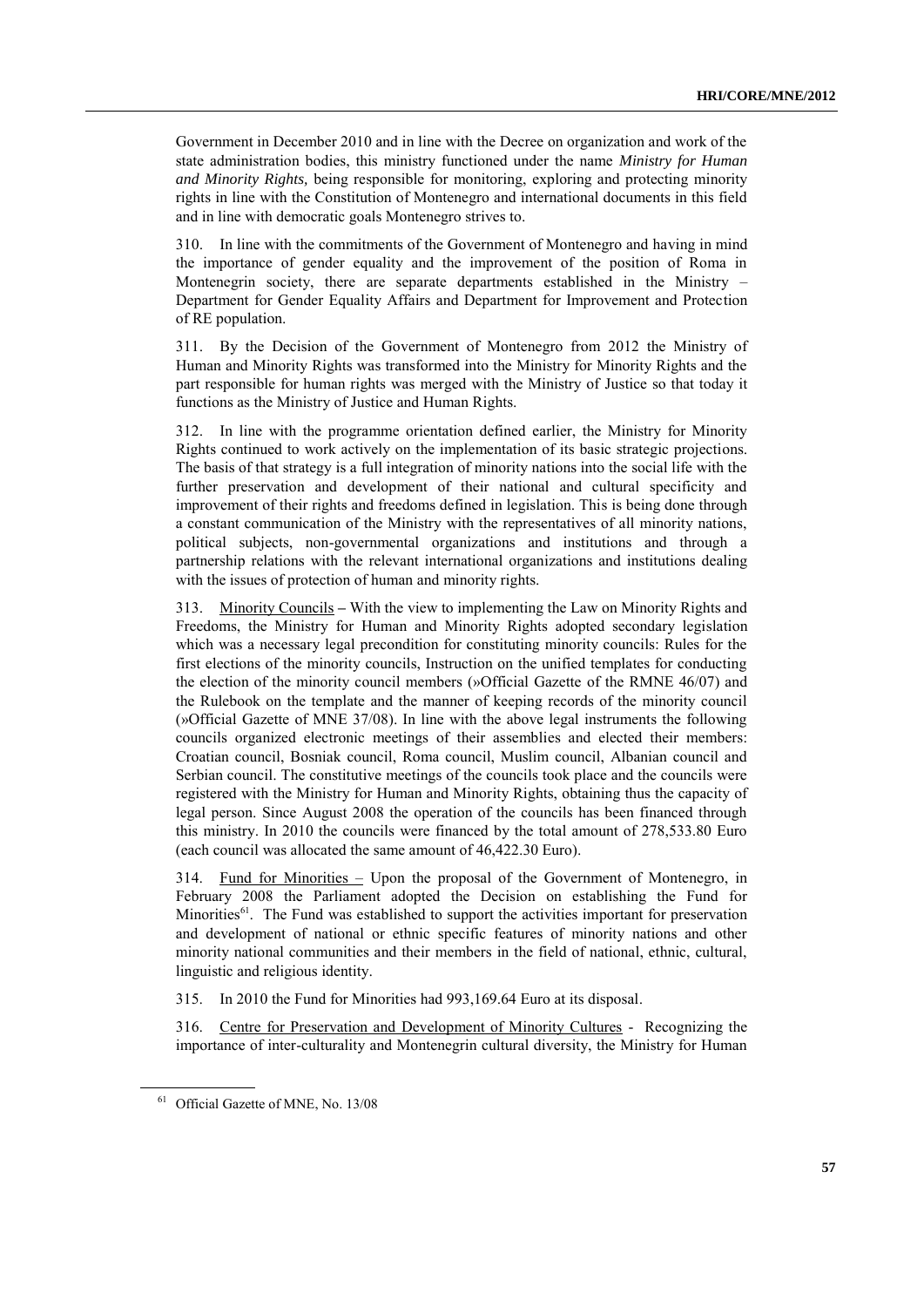and Minority Rights undertook activities important for functioning of the Centre for Preservation and Development of Minority Cultures. After the Proposal of Amendments to the Decision on Establishing the Centre for Preservation and Development of Minority Cultures was adopted, four members of the Steering Committee were appointed and the adequate premises for the operation of the Fund were ensured. It was followed by ensuring of the necessary technical and material means for its operation and the election of the Director. The Centre has three employees: director, business secretary and program organizer. The budget for 2010 amounted to 184,000 Euro, out of which 120,000 Euro were allocated for programme activities.

317. Human Rights and Freedoms Committee – The Parliament of Montenegro established a permanent working body – Human Rights and Freedoms Committee, which has the following duties: to discuss proposals of laws and other pieces of legislation and general enactments and other issues that are related to: freedoms and rights of men and citizens, with a particular focus on minority rights, implementation of ratified international instruments related to exercising, protection and improvement of these rights; to monitor implementation of documents, measures and activities for the improvement of national, ethnic and other equality, particularly in the field of education, health services, information, social policy, employment, entrepreneurship, decision making process etc; to participate in the preparation and development of documents and harmonization of legislation in this field with the standards in European legislation; to cooperate with the appropriate working bodies of other parliaments and with non-governmental organizations active in this field.

318. Protector of Human Rights and Freedoms – As an autonomous and independent institution, the Protector of Human Rights and Freedoms protects human rights and freedoms guaranteed in the Constitution, law, ratified international treaties on human rights and generally accepted rules on international law, if they are violated by an enactment, act or omission of state bodies, local self-government bodies and public services and other holders of public authorities.

319. It is the body where citizens can easily, without any particular formalities and costs, ask for a quick and efficient intervention. This body can also function at its own initiative.

320. The procedure before the Protector is confidential and no one that files a complaint or participates in any other way in the procedure conducted by the Protector can be held liable for that or brought into an inconvenient situation because of that. The Protector informs the Parliament and the public about his findings, positions and opinions, contributing in such a way to the opening and transparency of public administration, other public services and bodies to the Parliament, Government, public and citizens.

321. The Protector is the national mechanism for prevention of torture and other inhuman treatment, as well as the national mechanism for protection from discrimination.

322. Non-governmental organizations  $- A$  number of high quality and very active nongovernmental associations and organizations deal with the issues of protection of human rights and improvement of the position of minority communities in Montenegrin society.

323. Raising awareness on human rights among the officials in the Government and other professionals – examples: According to the reform policy of the Government of Montenegro and through the measures defined in the national strategic documents, the Ministry of Justice and Human Rights continuously implements activities in the field of improving the system of enforcement of criminal sanctions in Montenegro. The reforms tackle all aspects of the system – from the amendments to the legislative framework to the strengthening of the mechanism for exercising and protection of the rights of persons deprived of liberty. With a clear commitment to achieve the highest level of respect for and protection of human rights of persons deprived of liberty, further development of the prison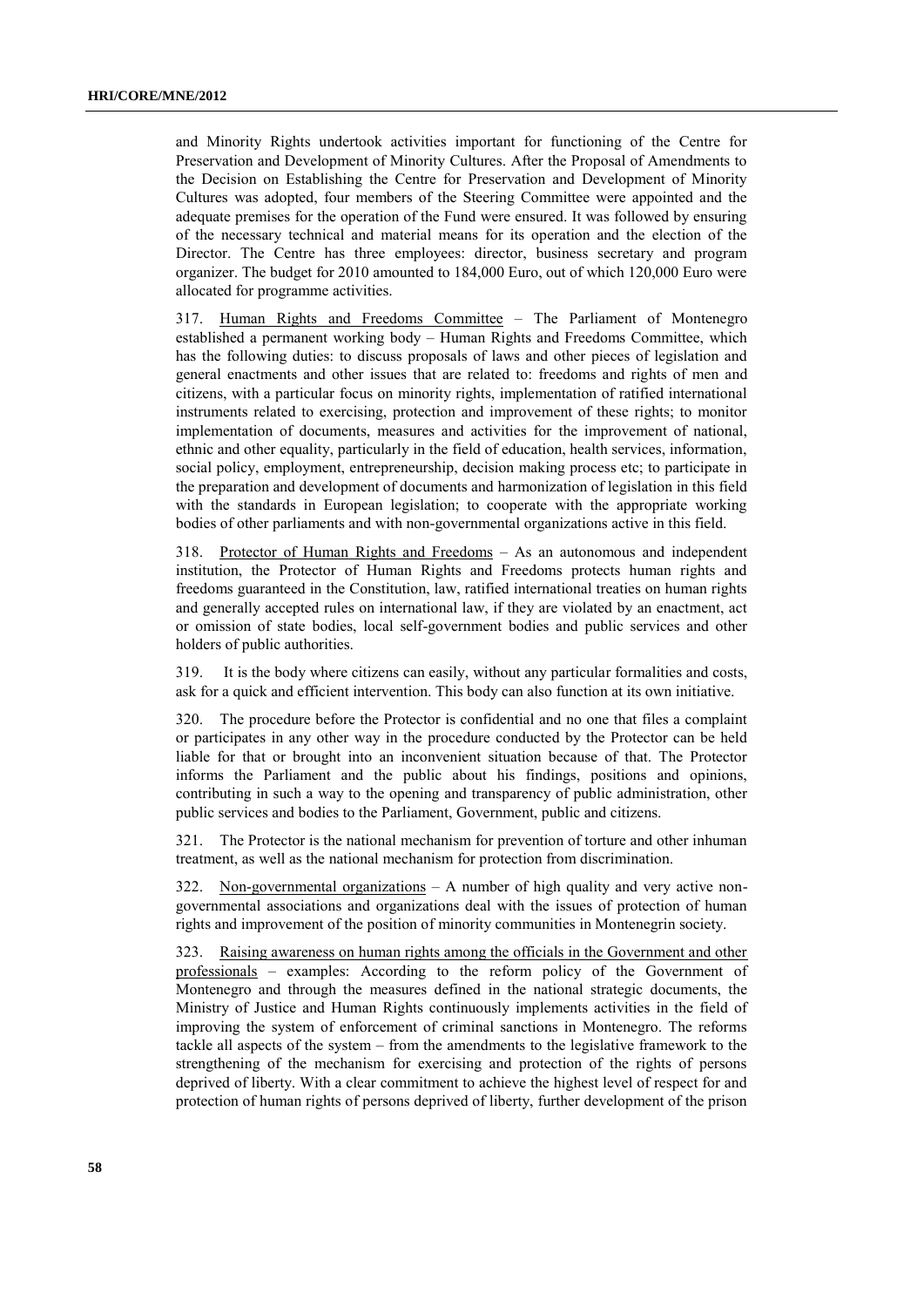system of Montenegro is based on the continuous harmonization with international standards or creation of necessary preconditions for implementing such standards.

324. In September 2011 the Government of Montenegro adopted the Action Plan for the improvement of the prison system. One of the goals defined in the Action Plan is to improve conditions in prisons. The measures for achieving this goal include the activities of preparation, definition and implementation of the curriculum for training of officers in the Institution for Enforcement of Criminal Sanctions in line with the conventions and recommendations of the Council of Europe, European Prison Rules and the standards of the European Committee for Prevention of Torture and Inhuman and Degrading Treatment and Punishment (CPT), focused on respect for human rights and freedoms of the prison population and organizing of a consistent training of prison officers related to the respect of human rights and activities aimed at rehabilitation of convicts.

325. Montenegrin judges regularly attend trainings organized by the Judicial Training Centre that operates under the umbrella of the Supreme Court.

326. Annual programme for continuous training includes a separate field of training about European law, with a particular focus on the European Convention on Human Rights. The goals of the judicial training in this field include: acquisition and improvement of knowledge about the European Convention on Human Rights for judges that hold the office for less than three years; improvement of knowledge about the European Convention on Human Rights and the case law of the European Court of Human Rights for judges and successful implementation and improvement of practical use of knowledge in this field.

327. Lecturers in these trainings are eminent national legal experts and practitioners as well as lecturers from the Council of Europe Member States and experts from the European Court of Human Rights and the Council of Europe.

328. The trainings are organized in form of lectures, seminars, regional conferences, study visits to the relevant institutions in the states with the best case law, as well as to international institutions and organizations like European Court of Human Rights and Council of Europe.

329. As for the European Law, Montenegrin judges attend continuous education on the European Union law, with the particular goal to acquire knowledge in the field of EU law, to learn about organization, functioning, jurisdiction and the case law of the Court of Justice in Luxembourg and to be trained for the application of the Stabilization and Association Agreement between EU and Montenegro.

330. The lecturers in this field are eminent national legal experts and practitioners, experts from the EU Member States and EU membership candidate states, professors/lecturers in the field of EU law and experts from the Court of Justice in Luxembourg.

331. Montenegrin judiciary attaches a great importance to international cooperation, which means that judges participate in regional and international workshops, seminars and conferences dealing with human rights.

332. Development cooperation and support are important segments of the comprehensive reform of the judicial system. There is a large number of programmes and projects implemented in this field and their goals are not only related to the specific fields of the functioning of the judicial system, but also to protection of human rights (right to a fair trial, right to a legal remedy, right to a trial within a reasonable time, etc.). Implementation of numerous projects in cooperation with the agencies of the United Nations, European Commission and many other international agencies and donors rises the awareness about the protection of fundamental rights and freedoms and the need to respect them in practice.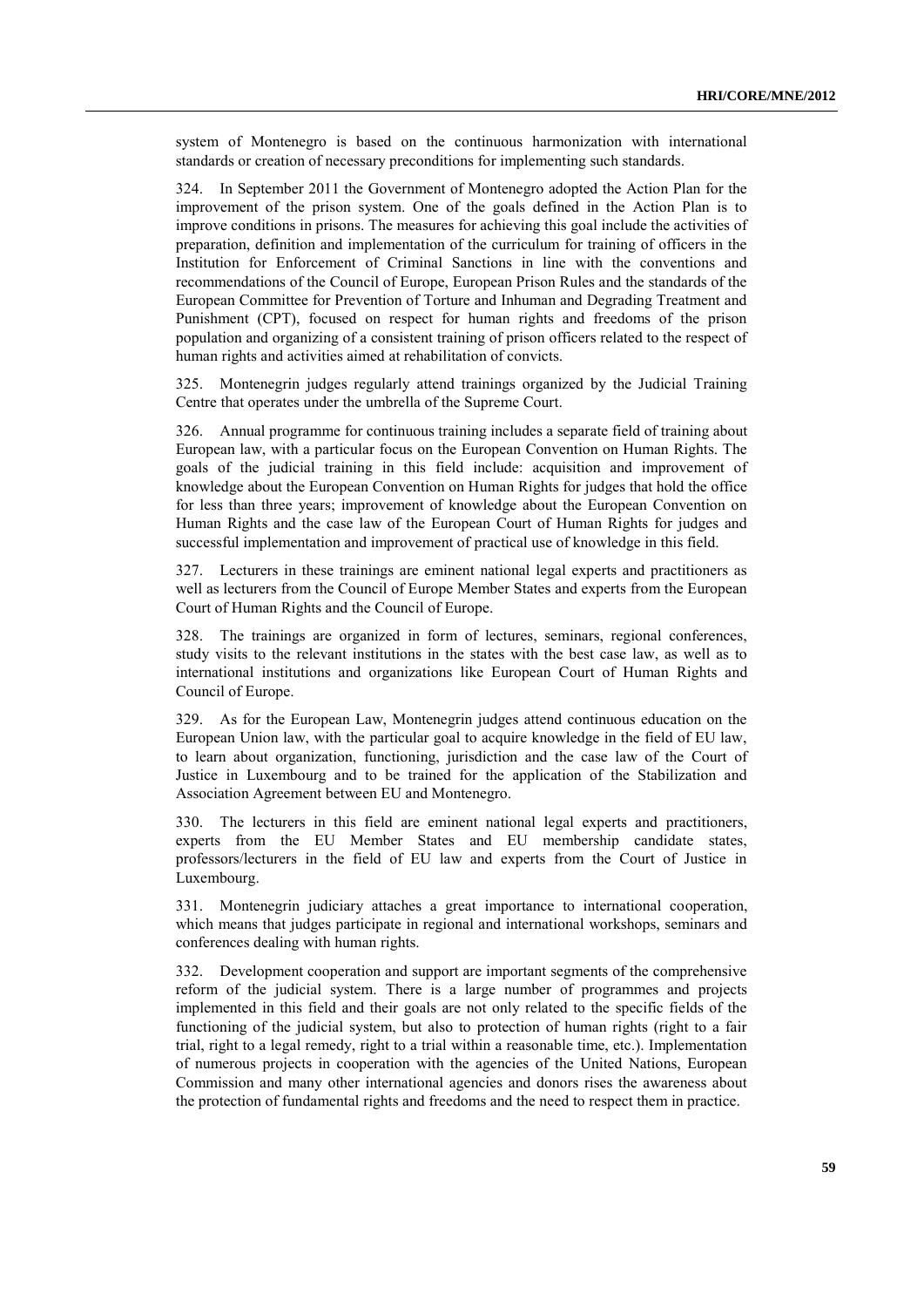# **D. Reporting process at the national level**

333. Montenegro does not have any separate coordinating structure at the national level for preparing the report. Instead of that, the Government, depending on the nature of the treaty at issue, puts in charge the relevant ministry to work on the coordination of preparation, presentation and defence of individual treaties before the relevant UN committees and subsequently on the implementation of the specific conclusions.

334. Every report has to be adopted by the Government of Montenegro before it is sent to the relevant UN committee.

335. As a party to all fundamental international human rights treaties incorporated in the national legislation, Montenegro regularly submits periodic reports to the relevant UN committees and puts efforts in implementing the recommendations after they are examined.

336. Montenegro went through the first cycle of the UPR mechanism reporting process in 2008. The work at the national level started soon after establishment of the mechanism and definition of guidelines for its development.

337. Montenegro got the total of 20 recommendations in the first cycle, which it accepted.

338. As for the process after the defence of the Report, in other words the process of implementation of the recommendations, Montenegro did not establish any separate institutional mechanism for that. The recommendations are approached from a functional side, which means that they are treated as a kind of guidelines for activities and programmes that the Government is to implement with the view to eliminating the identified problems for protection and improvement of human rights.

339. This Common Core Document was composed by the Working Group coordinated by the Ministry of Foreign Affairs and European Integration of Montenegro. The Working Group consisted of representatives of the relevant ministries of the Government of Montenegro<sup>62</sup>, and relevant bodies of the Parliament of Montenegro, Supreme Court, Supreme Public Prosecution Authority and Ombudsman. National Statistics Office of Montenegro provided the Working Group with support in the field of statistics. Each of these bodies appointed a contact person directly in charge of working on the development of the Document.

340. Montenegro submitted the previous Common Core Document in 2005 as a part of the State Union Serbia and Montenegro.

Much of the data contained in the Core Document have been updated since they are based on the Census that was conducted in 2011.

# **III. Information on prevention of discrimination and on equality and effective legal remedies**

342. Constitution of Montenegro guarantees equal protection of rights and freedoms to all persons in Montenegro (Article 8). It stipulates prohibition of any direct or indirect discrimination on any grounds.

<sup>&</sup>lt;sup>62</sup> Ministry of Justice, Ministry of Education and Science, Ministry of Labour and Social Welfare, Ministry for Human and Minority Rights, Ministry of Economy, Ministry of Sustainable Development and Tourism, Ministry of Culture, Ministry of Health